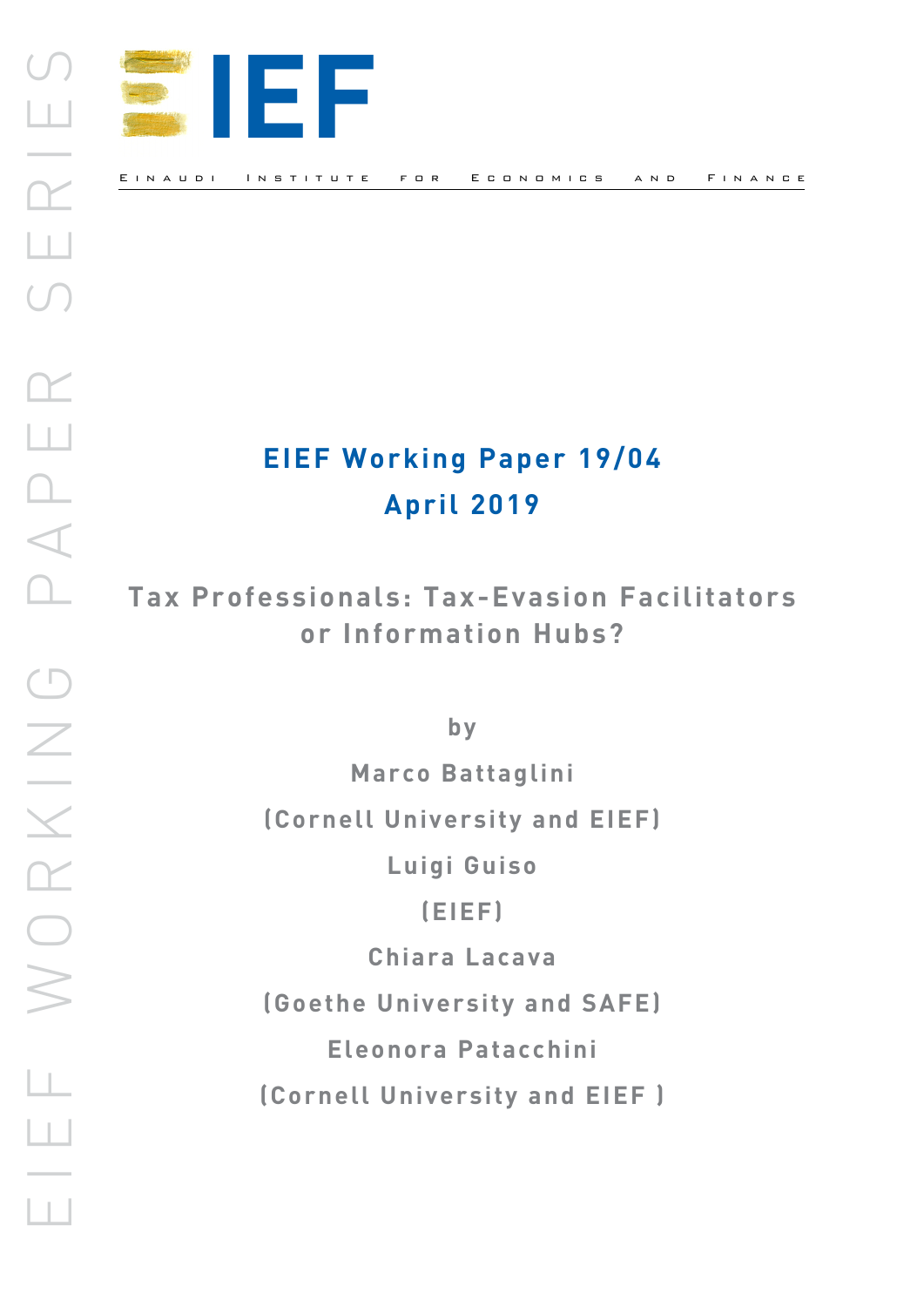# Tax Professionals: Tax-Evasion Facilitators or Information Hubs?<sup>∗</sup>

Marco Battaglini<sup>†</sup>, Luigi Guiso<sup>†</sup>, Chiara Lacava<sup>§</sup>, Eleonora Patacchini¶

April 5, 2019

#### Abstract

To study the role of tax professionals, we merge tax records of 2.5 million taxpayers in Italy with the respective audit files from the tax revenue agency. Our data covers the entire population of sole proprietorship taxpayers in seven regions, followed over seven fiscal years. We first document that tax evasion is systematically correlated with the average evasion of other customers of the same tax professional. We then exploit the unique structure of our dataset to study the channels through which these social spillover effects are generated. Guided by an equilibrium model of tax compliance with tax professionals and auditing, we highlight two mechanisms that may be behind this phenomenon: self-selection of taxpayers who sort themselves into professionals of heterogeneous tolerance for tax evasion; and informational externalities generated by the tax professional activities. We provide evidence supporting the simultaneous presence of both mechanisms.

Keywords: tax enforcement, tax evasion JEL classification: K34, H26

<sup>∗</sup>We are very grateful to the Italian Revenue Agency for granting us access to the data. We are the sole responsible for the ideas expressed in the paper. We received beneficial suggestions from seminar participants at the London School of Economics and the University of Rome Sapienza. We thank Philipp Kircher for very useful comments and Matteo Paradisi for helpful discussions.

<sup>†</sup>Cornell University and EIEF E-Mail: battaglini@cornell.edu

<sup>‡</sup>EIEF E-Mail: luigi.guiso@eief.it

<sup>§</sup>Goethe University and SAFE E-Mail: lacava@safe.uni-frankfurt.de

<sup>¶</sup>Cornell University E-Mail: patacchini@cornell.edu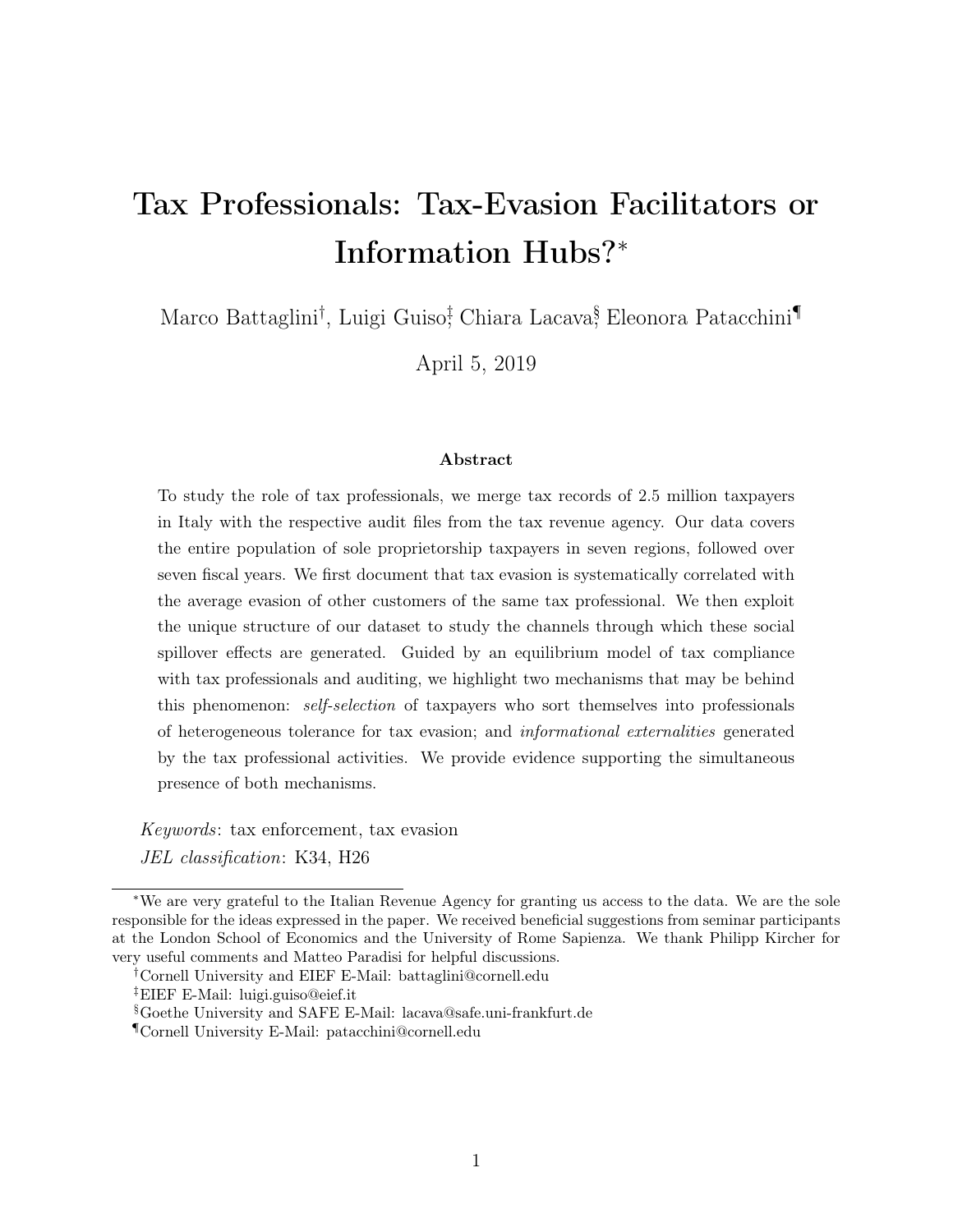## 1 Introduction

The traditional literature on tax evasion and tax avoidance focuses on the direct relationship between the tax authority and taxpayers: individuals are assumed as independent utility maximizers who trade off costs and benefits of violating the laws. It is, however, increasingly the case that the relationship is more complex, as it is mediated by tax professionals. In the U.S. alone it has been estimated that 65% of individuals use some type of paid tax return preparer (Bloomquist et al., 2007; Book, 2008); and, indeed, the number of individual tax returns prepared by practitioners increased from 63 million to 80 million from 1996 to 2005. The same is true for most of the other developed countries: for example, tax preparers represent 75% of taxpayers in Australia (Devos, 2012) and in Italy there is one registered tax professional for every 515 citizens (Fondazione Nazionale dei Commercialisti, 2017). This evolution in the relationship between taxpayers and the tax authorities is caused by the increasing complexity of the tax code and, at least for corporations and the upper tail of the income distribution, by globalization which stimulates the demand for professional advice by creating opportunities for avoidance and evasion.

In this context, understanding the role of tax professionals is key to minimizing the cost of compliance and making auditing more efficient. What do tax professionals do beyond helping their clients understand and apply the laws? Recent informal accounts suggest that tax professionals play a key role in the formation of their clients' expectations regarding enforcement probabilities and the risk of certain practices (see Braithwaite, 2005). They also help shape tax norms and ethical standards (see Smith and Kinsey, 1987; Raskolnikov, 2007). For example, Braithwaite (2005) finds from interviews of tax professionals that tax advisers played an important role in the diffusion of tax shelters with a "supply driven" contagion effect. A precise understanding of what tax professionals do seems important for tax policy: information diffusion may be in the interest of both taxpayers and the tax authority; the diffusion of ambiguous ethical standards or the use of informational advantages to avoid controls certainly are not. Is it really true that tax professionals serve as informational and ethical hubs for their clients? Is this good or bad? Addressing these questions with hard, quantitative evidence has proven so far elusive because most of the relationship is private.

In this paper, we take advantage of an exclusive dataset to shed light on these questions. Our dataset merges individual level information from two separate administrative records from the Italian tax revenue agency (henceforth, IRA): the return files for approximately 2.5 million taxpayers and the audit files, for which we have records for seven fiscal years or three full auditing cycles, from  $2007$  to  $2013<sup>1</sup>$ . The data provide detailed information about

<sup>&</sup>lt;sup>1</sup>In the Italian system the IRA has up to five years to audit a taxpayer report after it is filed.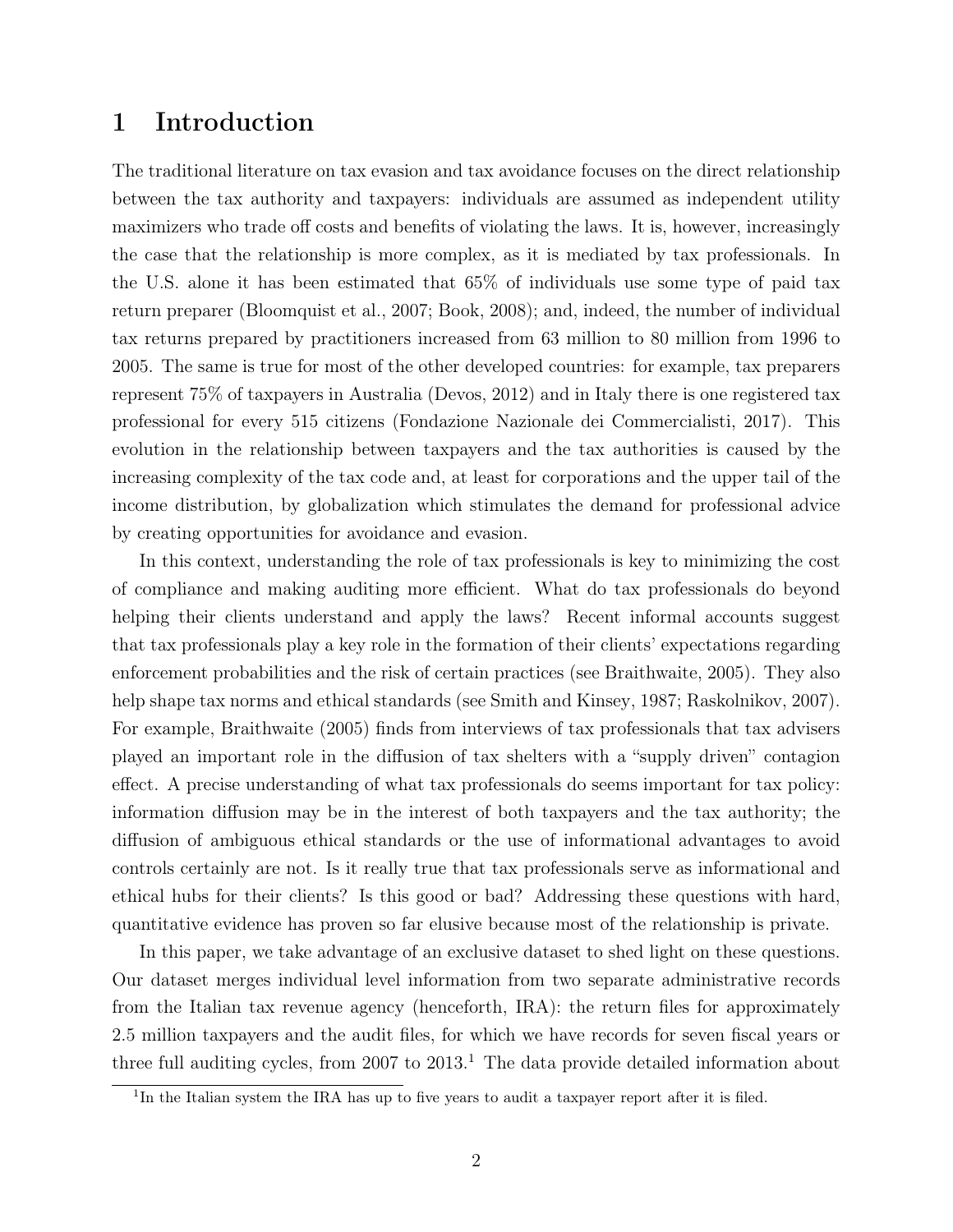the taxpayer's reported income, demographic characteristics and audit history, including the outcome of any audit: i.e. the resulting assessed taxable income and the amount of found evasion, measured by the difference between the assessed and the reported income. Importantly, the data also provide information regarding whether a taxpayer employs a tax accountant: around 97% of taxpayers in our sample rely on the services of a tax accountant who is identified by a unique code by law. This allows us to match taxpayers with accountants and follow the history of the taxpayer-accountant relationship over time.

We start by documenting a strong correlation between a taxpayer's evasion and that of the other clients of his or her accountant–a social spillover effect.<sup>2</sup> Even controlling for demographic characteristics (gender, age), location, time of filing of tax returns, business sector and size of business activity, the share of evasion over reported income by taxpayer i served by tax accountant j,  $e_{i,t}$ , is positively correlated with the average share of evasion by the other customers of i's accountant,  $E_i^{-i}$  $j^{-i}$ . One standard deviation increase in  $E_j^{-i}$ .  $j^{-i}$  is associated with a higher evasion rate of each single taxpayer of 8.7%. In addition to using a rich array of controls, we show that the result is robust in two ways. First, we replicate it in a Heckman selection model that accounts for non-random audits.<sup>3</sup> Second, we show it is robust to a placebo test replacing  $E_j^{-i}$  with the average evasion of clients of other accountants in similar groups (for example, the same geographical province and business sector of  $i$ ) implying that social spillovers arise through the tax accountant.

We then exploit the unique structure of our data-set to study the channels through which these social spillover effects are generated. Guided by an equilibrium model of tax compliance with tax accountants and auditing, we study two mechanisms behind this phenomenon: self-selection of taxpayers who sort themselves into accountants of heterogeneous tolerance for tax evasion; and *informational externalities* generated by the tax accountant activities. The model highlights the fact that even if the IRA targets resources strategically to audit taxpayers expected to evade more, self-selection of taxpayers who choose accountants that better fit their tolerance for evasion and the fact that accountants acquire and share with other clients information on the tax authority's auditing strategy induce spillover effects. Depending on the environment, either of these two channels, self-selection and informational spillovers, independently or together can contribute to the correlation between own and peers' evasion.

<sup>2</sup>Using Italian data, Filippin et al. (2013) document that the intensity of tax audits at the local level boosts people's attitudes against tax evasion.

<sup>3</sup>Our dataset provides natural instruments to address the potential endogeneity of audits. We show that a number of business cycle indexes at time  $t$  are correlated with the number of audits performed at time  $t$  on years  $t - j$  tax filing, where j is predominantly equal to 4(see Section 3). The important observation is that it is plausible to assume that at  $t - j$  taxpayers (as much as anyone else) are unable to predict the business cycle at t.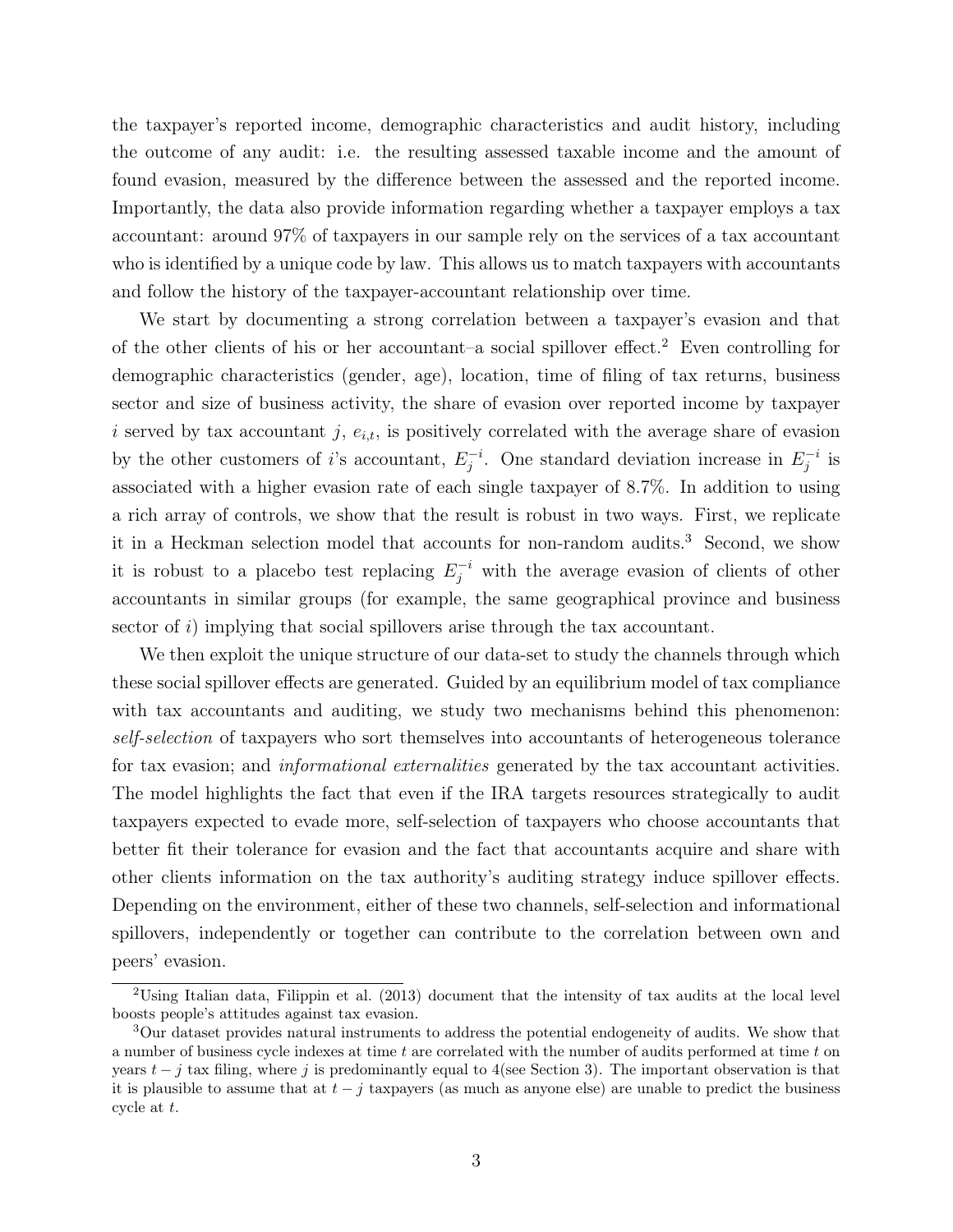To test for the presence of the first channel, self-selection, we use the panel structure of our data-set and look at taxpayers who switch their accountant. This allows us to test two clean implications of self selection. The first is that if taxpayers self-select into the choice of tax accountants, we expect the type of the accountant before the switch (as measured by the observed historical tendency of its clients to evade) to be correlated with the type of the accountant after the switch. We show this is indeed true both in the entire sample of taxpayers who switch accountants, and in the sub-sample of taxpayers who are forced to switch because their accountant retires. Although the closure of a tax practitioner's activity is a relatively rare event, the large size of our data-set allows us to do this analysis which is robust to endogenous switching.<sup>4</sup> The second implication of self-selection is more "micro": if taxpayers self-select into the choice of tax accountants, we expect that the behavior of taxpayer i who is with accountant j at time t to be correlated with the behavior at t of customers of accountant k selected at  $t + 1$  when j ends his/her activity, because i would select an accountant with similar characteristics as j. We find that taxpayer  $i$ 's evasion at t strongly correlates with the average evasion at t of the customers of the new accountant chosen at  $t + 1$ . Once again this test is possible because of the richness of our dataset.

To shed light on the informational spillovers hypothesis, which is that tax accountants play a role as informational hubs, we study whether the income reported by a taxpayer i at time t depends on whether other clients of his/her accountant j have been audited at  $t-1$ , and how this compares to the effect of a direct audit to i at  $t-1$ . We control for time-varying characteristics of the taxpayer, the characteristics of the accountant and a taxpayer fixed effect to reflect time invariant characteristics. We find that an audit of i at  $t-1$  induces a 7.7% increase in the income reported at t; while an audit at  $t-1$  to some other customer of accountant j induces an increase of  $1\%$  of i's reported income at t. This latter result is robust to a placebo test: if we use audits to other taxpayers in comparable groups but with a different accountant, we see no relationship between a taxpayer's income declaration at t and the  $t-1$  audits in the comparable group. These accountant-induced peer effects tend to magnify the effect of audits along two dimensions: first an audit on i has an effect on all peer-customers of i's accountant  $j$ ; second, the peer effects tend to be persistent over time. The effect on i's currently reported income of a three-year old audit on other customers of the same accountant is not only positive but even larger that the one-year old effect. Cumulatively, after three years, an audit on the other customers of the same accountant increases reported income by  $9.7\%$ . In comparison, if taxpayer i is audited,

<sup>&</sup>lt;sup>4</sup>In our sample, we indeed observe 183,300 forced switches due to the closure of the tax practitioner and for 90,666 of them we can calculate the average evasion of clients of both the old and the new accountant, that is they are cases for which both the old and new accountant have at least one client who has been audited in the observed period.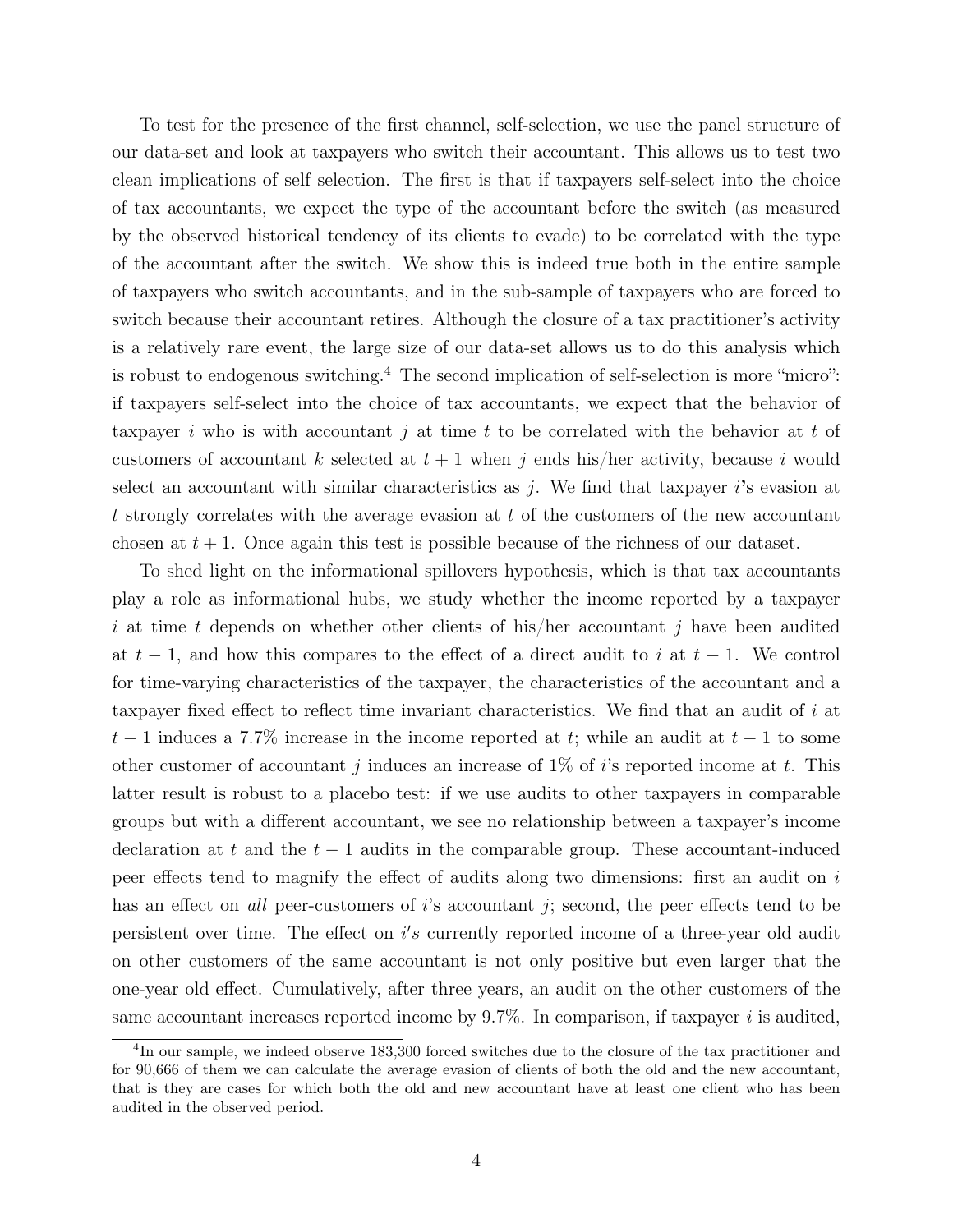the effect on reported income fades away with time: after three years it is 40% of the one year lagged effect and cumulatively is worth a 16.6% increase in reported income. We find that this spillover does not depend on whether the other customers are geographically close, but they are larger for peers in the same sector, age and size of business. This suggests that the vehicle through which the spillover diffuses among customers is the accountant, not geographic proximity; and that the accountant selectively shares with their customers the information that they gather from their activities.

Sharing of information about other taxpayers audits through the tax accountant also affects the taxpayer's decision to voluntarily switch accountants. We find that a given taxpayer is less likely to separate from his accountant when the share of audited taxpayers is higher. This is fully consistent with the informational hub role of the accounts. First, because the taxpayers can only come to know that other clients have been audited because their accountant notifies them about the IRA activities. Second, because taxpayers that are notified are less likely to switch their accountant precisely because he is passing them more valuable information. In sum, our evidence lends strong support to the idea that tax accountants play the dual role of informational hubs as well as of tax-evasion facilitators for taxpayers prone to evasion.

Our work is at the intersection of two literatures that have remained mostly separated up until now. First, the relatively small literature on tax practitioners, and second, the literature on social spillovers in tax compliance. With respect to the first, the research on tax practitioners has traditionally focused on the role of tax accountants as providers of expert advice but has ignored the potential social spillovers between clients of the same practitioner, implicitly assuming that the tax accountant does not change the nature of the traditional direct relationship between the tax authority and an individual taxpayer.<sup>5</sup> The focus instead has fallen on the determinants of the choice of hiring a practitioner or not (Erard, 1993), the usefulness of tax practitioners (Slemrod, 1989), the effect on the level and type of compliance (Klepper et al., 1991; Erard, 1993), the role played by practitioners in reducing uncertainty and costs of compliance (Scotchmer, 1989; Beck and Jung, 1989; Reinganum and Wilde, 1991). The role of tax accountants in collecting and distributing information has been suggested by anthropological and social studies (Smith and Kinsey, 1987; Braithwaite, 2005; Raskolnikov, 2007), albeit informally.

The literature on social spillovers has focused on showing network externalities in compliance behavior. Early work tested the hypothesis of social spillovers using laboratory experiments (see Fortin et al., 2007; Alm et al., 2009; and Alm et al., 2017). More recent research has used field data and experiments to investigate the role of spatial proximity. Studying

<sup>5</sup>See Andreoni et al. (1998) for a survey of this literature.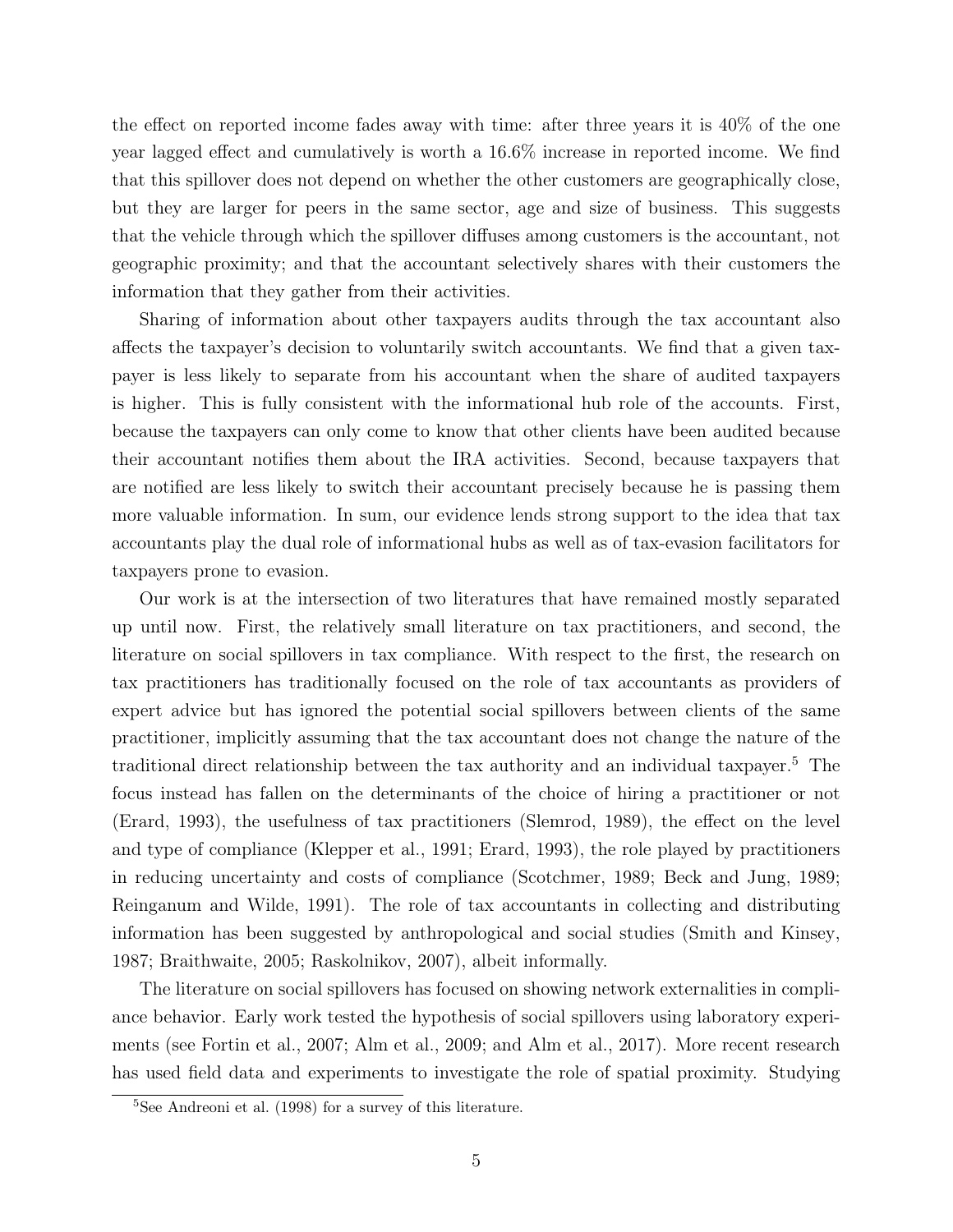compliance in TV license fees in Austria, Rincke and Traxler (2011) find that household compliance increases with enforcement in the vicinity. Galbiati and Zanella (2012) estimate social externalities of tax evasion in a model in which a social multiplier is induced by congestion of the auditing resources of local tax authorities. Perez-Truglia and Troiano (2018) find evidence that tax delinquents respond to shaming penalties that increase the salience of their violations. On the contrary, however, Meiselman (2018) finds no evidence that sending letters to Detroit city income tax non-filers induces neighbors to file with higher frequency.<sup>6</sup>

For the most part this literature has ignored the affiliation to a *common* tax practitioner as a source of network effects. An exception is Boning et al. (2018), who study the comparative effect of either the visit of an IRS Revenue Officer or of an informational letter from the IRS on firms suspected of noncompliance with the requirement to remit withheld income and payroll taxes, which are due every quarter. They look for network effects on other firms related to the targeted firm by a parent-subsidiary link or, as we do, firms who share the same tax practitioner. They find neither network effects of letters nor network effects of visits on remittances more than a quarter from the visit, but they find evidence at the 10% significance level of effects on firm i's remittances in the following quarter of direct visits to other firms served by the same tax practitioner as  $i$ 's. This is an important finding consistent with ours, but it still leaves open the question of the existence of network effects in income tax returns. Tax returns are filed on a yearly basis, thus peer effects have an impact on returns only if they survive for more than one quarter. As mentioned above, we find that the effect of an audit on peers–arguably a more intrusive intervention than a mere visit–persists for years. One advantage of Boning et al. (2018)'s work with respect to ours is that it relies on a controlled experiment on over 12,000 firms suspected of violations.<sup>7</sup> Whereas one advantage of our work is that we observe one-third of the universe of sole proprietorship taxpayers in Italy for seven years, thus allowing us to exploit the size of the dataset (over 10 million individual observations) and its panel structure to explore the mechanisms behind the observed network effects. In addition, while the controlled experiment speaks about the network effect of the policy, it is silent about whether the tax authority discounts these network effects in the design of its policy. Our data are informative of the IRA policy and show that the authority's audit policy is biased towards taxpayers served by accountants with a record of higher than average density of evaders.

We proceed as follows. In Section 2 we provide an overview of the institutional back-

<sup>&</sup>lt;sup>6</sup>A different type of externality is considered by Bordignon (1993) who looks at the effect of fairness on taxpayers' compliance. In this context, perceived tax evasion of other tax payers is assumed to be a key determinant of the decision to evade.

<sup>7</sup>The authors assigned 12,172 firms suspected to be noncompliant to one of three treatments or to a control group. The treatments consisted of either an informational letter or a visit by an IRS revenue officer.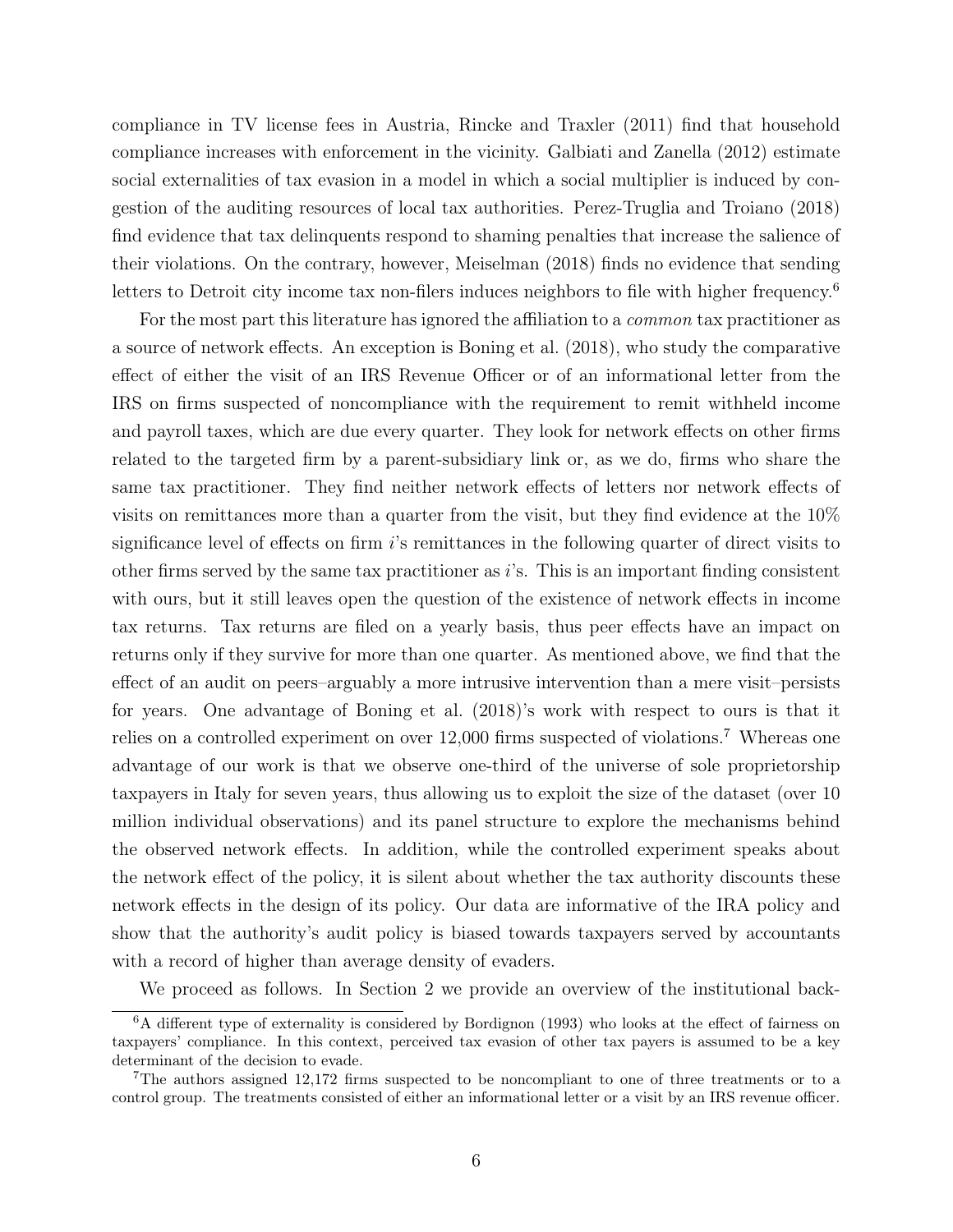ground. In Section 3, we describe our dataset. In Section 4 we provide evidence of spillovers among clients of the same tax practitioner. In Section 5 we set up a formal model to study the mechanism thorough which the spillovers can be generated. In this section we use our dataset to study empirically these two channels and provide evidence of IRA strategic evasion deterrence policy. Section 6 puts our results in perspective and concludes.

## 2 Institutional background

In Italy, the Italian Revenue Service (IRA henceforth) is the agency in charge of tax collection and tax enforcement. It is also the primary agency responsible for performing tax audits with the main objective of enforcing compliance so as to maximize tax revenue net of auditing costs.

The IRA performs its tax collection and auditing activities through a rich network of local branches, one for each province (a geographical entity roughly the size of a US county). To bridge the distance between the IRA and the taxpayers, each provincial branch has a contained set of local offices (between 2 and 7 depending on population and geographical size). Local offices serve the dual role of disseminating information among taxpayers and offering them assistance, as well as gathering relevant tax compliance information to help target tax audits. Provincial branches are also responsible for tax management and litigation, tax collection and tax auditing. Based on its business location, each taxpayer is attached to a specific provincial branch. Although provincial branches have a certain degree of autonomy in their operations, all province branches conform to a common strategy centrally defined by the IRA's national headquarters. In addition, their activities are coordinated and supervised by 20 regional departments (Italy is divided into 107 provinces, grouped into 20 regions). However, differences between territorial departments, for instance in the efficiency of tax audits, may arise due to specific local factors and choices made at the province or regional branch level reflecting the degrees of freedom they enjoy.

As a general rule, audits are not random and do not involve commitment (the taxpayer is not audited if he/she conforms to a pre-set rule, such as reporting a minimum level of income, see Andreoni et al., 1998). Audits are decided ex post after taxes have been filed conditioning on any information available to the IRA. This includes imputed incomes based on statistical models (called "studi di settore",  $ssy$ ), mapping reported expenses on inputs using sector- and input-specific parameters. In this setting, the IRA carries out its auditing activities without disclosing its rules to the taxpayers. Hence, there is both scope and motive for taxpayers to learn about the rule in order to infer probabilities of being audited.

In this regard, tax accountants can play an important role. Like in other countries, Italian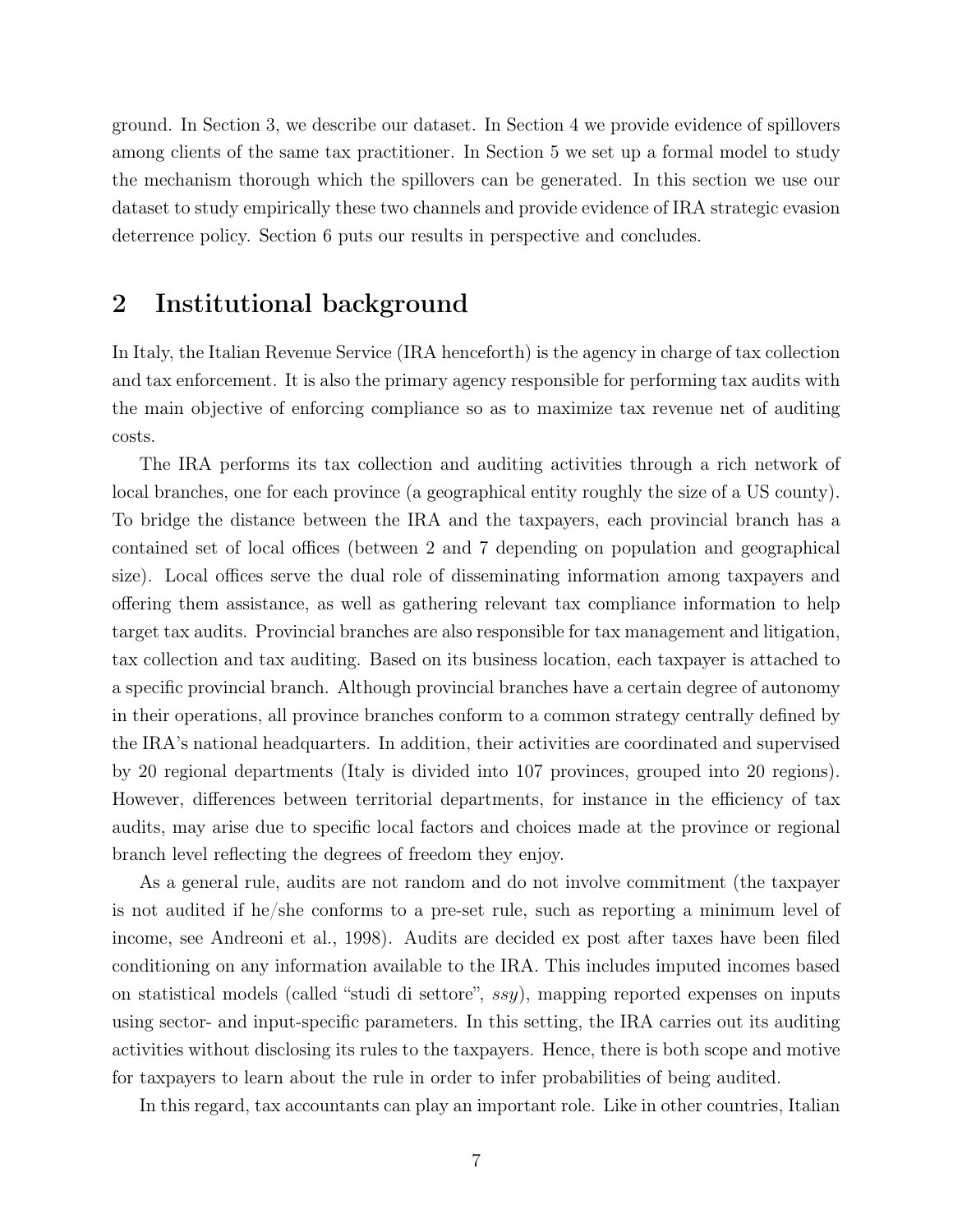taxpayers rely on tax accountants to file taxes. This is particularly true for taxpayers in our sample: the sole proprietorship taxpayers.

These types of firms rely on tax accountants both to keep their accounting records–i.e. for book-keeping and preparing financial statements–as well as tax consulting. As such, they advise firms on how to file taxes, inform them of the opportunities offered by the tax code and provide assistance to the taxpayers if audited or in case of litigation with the IRA. In this role, tax accountants deal directly with the IRA when the taxpayers are asked to provide additional information or clarifications about the tax files. Nearly all of these taxpayers have a tax accountant (see Section 3). Because accountants serve several firms, and know who is audited, they can exploit this mass of information to learn about the IRA auditing policy. In turn, what is learned can be shared with all of their customers. This is particularly valuable, compared to each taxpayer learning on his own, in light of the fact that auditing probabilities are very low (unconditionally, 1.7%) so that pinning them down with precision requires many observations.

### 3 Data

Our study relies on population-level data for all Italian sole proprietorship taxpayers located in seven regions, distributed over the territory–two in the North (Lombardia and Veneto), two in the Center (Lazio and Umbria), two in the South (Campania and Puglia) and one of the Islands (Sardegna)–covering 55% of the country's population. The data merge information from two different administrative records from the IRA: returns files and audit files. In both cases, records are at the individual level and cover filings of incomes generated in seven fiscal years, from 2007 to 2013, reported between 2008 and 2014, and audited between 2009 and 2015. By law, tax filings older than five years cannot be audited, and so one needs at least five years of data to observe a full auditing cycle. Accordingly, our data contain at most three full sets of tax reports with completed audits. The data contains detailed information on all components of taxpayers reported income and his/her demographics (gender, age, marital status, location, detailed sector of activity). It also documents whether and when the taxpayer was audited and the tax filing year being audited. The data also contains the result of the audit with the assessed taxable income, and thus the amount of evasion found (if any) computed as the difference between reported and assessed income. Importantly for our purposes, the data reports the identifier of the tax accountant/consultant that filed the taxpayer's tax statement.<sup>8</sup> Because we have population-level data we can trace all

<sup>8</sup>We drop observations with negative filed income (3.3% of the observations), taxpayers that do not use an accountant (3.4% of the observations) and filings of tax accountants (2% of the observations).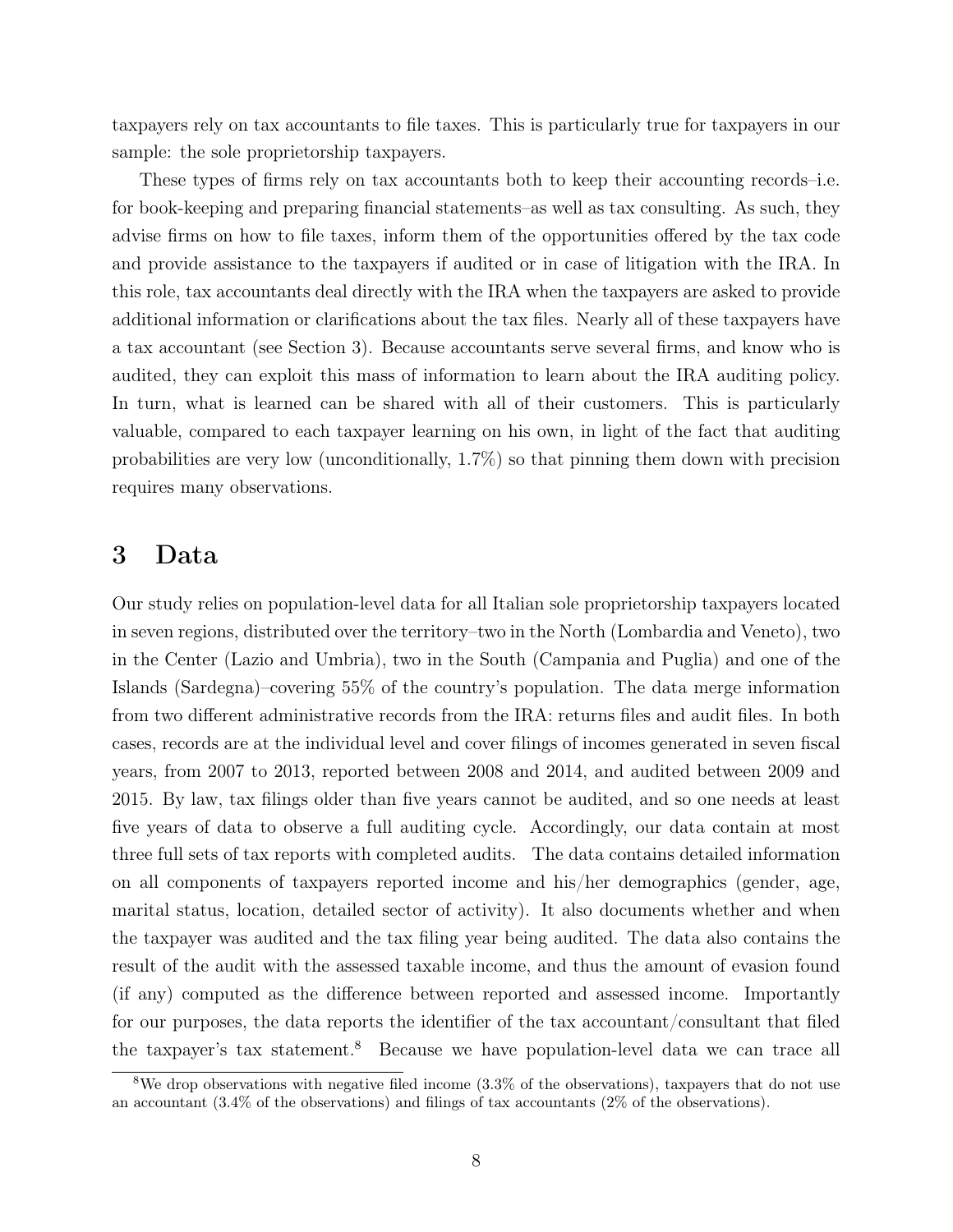taxpayers in a region that are served by the same tax consultant, observe taxpayers' mobility from one accountant to another, as well as accountant closures which force taxpayers to match with a new tax accountant. Because we know the location of the taxpayer and that of the accountant, we can portray the geography of the accountant clientele and identify accountants that are likely to be closer substitutes for the one currently serving a given taxpayer. As we will show, these properties are important for documenting peer effects and establishing their nature.

Taxpayers The taxpayers we focus on are individuals who own a sole proprietorship, where no legal distinction is made between the enterprise and the sole owner. Table 1, panel A shows summary statistics. Overall, our sample contains almost 2.5 million taxpayers (unevenly) distributed in the seven regions. About 27% are women and the average age is 46.5 years. The average enterprise has been in operation for 13 years and, consistent with the small size of these businesses, employs 0.8 workers with relatively limited variability (standard deviation 3.3; 90th percentile 2 employees). The average reported gross annual income is 19,506 euros with relevant heterogeneity (standard deviation 54,032 euros; 90th percentile 41,465 euros) partly reflecting differences across industries.

IRA: Auditing and Evasion During the sample period, 138,263 taxpayers (5.6% of the total) were audited at least once. The share of audited tax filings is around 1.7%. However, there is some variation over time and substantial heterogeneity in auditing probabilities across regions (Table A1 in the Appendix). Tax filings of larger firms, defined either in terms of the number of employees or the value of filed income, are more likely be audited. Conditional on being audited, the fraction of filings with positive evasion is 51% (Table 1, panel B). Thus, for almost half of the audits, the IRA finds no evidence of tax evasion. The distribution of the share and amount of income evaded are shown in the two panels of Figure 4 and are both quite dispersed. Around 12% of audited taxpayers are found to have evaded all of the income produced. The average amount evaded, conditional on evasion, is about 21,124 euros, 1.1 times the average income filed with the tax agency (Table 1, panel B). Conditional on auditing a taxpayer, the IRA can review any of the tax filings over the past five years. Hence, each year, the population of tax filings at risk of being audited comprises all tax filings up to five years old that have not been audited in the previous years (about 49.8 million filings in our sample). The share of audits over the population at risk is 0.37% (184,673 audits divided by 49.8 million cases).

Because filings older than five years can no longer be audited (except in the case of suspected tax fraud), the IRA has an incentive to audit relatively older tax statements in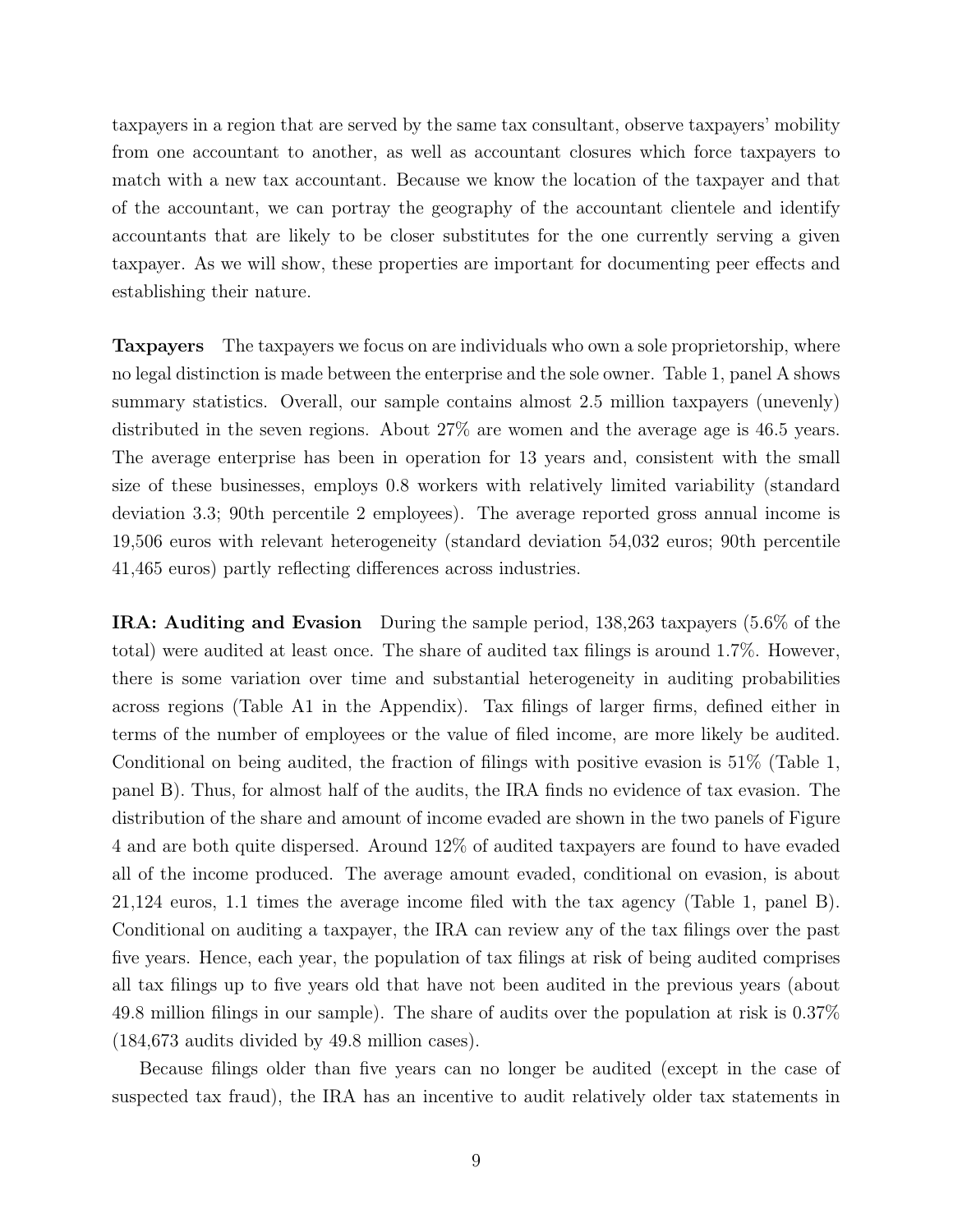order to avoid losing the option of auditing them. Figure 5 shows the distribution of the age of the audited tax filings. Most of the distribution is comprised between 1 and 5, with very few cases older than 5 years. The average age of audited tax filings is 3.9 years; in 48% percent of the cases the IRA audits a 4-year old tax filing, around 20% are three and five years old and 8% two years old; none of the audited tax statements are one year old. As we discuss below, the fact that audited filings are relatively old ones will help with instruments to adjust for selection when estimating spillover effects.

Accountants Except for a small minority (1.57%), all of the taxpayers rely on the services of a tax advisor. Accountants serve taxpayers geographically close to them: in our sample an accountant has 68% of the customers in the same municipality and almost all (96%) in the same region. Overall there are 84,185 tax accountants serving the 2.5 million taxpayers in our sample; hence, on average, a tax accountant serves 29 sole proprietorship taxpayers.<sup>9</sup> There is, however, considerable heterogeneity in the size of tax accountants, as shown in Figure 6, which plots the distribution of accountants in terms of the number of customers (panel A) and of the overall income filed by their customers (panel B). Over the sample period, we observe entries of new accountants and exits of existing ones. The average annual entry rate is 6.4% and the exit rate is 5.9%. Interestingly, while taxpayers tend to have long term relations with their tax accountant, some of them switch, sometimes as a consequence of their accountant closing. Overall, we observe 7% of the customers switching accountants (Table 1, panel C) from one year to the next, with one-third of such switches following the closure of the accountant. In Section 5.2 we rely on switchers to test for sorting between taxpayers and accountants based on their propensity to evade taxes. In Section 5.4, we study the relationship between the IRA audit policy and accountants' heterogeneity in tax-evasion propensity.

Figure 7 provides descriptive information on heterogeneity across accountants along two dimensions: the share of customers that are audited (panel A) and the share of customers that are found to evade taxes, conditional on being audited (panel B). In a given year, around 50% of the accountants have no customer audited. The rest of the distribution shows marked heterogeneity across accountants in the fraction of their customers audited. The empirical distribution of the share of evaders among the audited customers of each account also shows substantial heterogeneity and a long tail to the right–a few accountants have very large shares of evaders. The share of accountants with more than one-fourth of evaders among their audited clients is 81.8%, while the share of accountants with no evaders among their

<sup>&</sup>lt;sup>9</sup>Needless to say, the customer base of a tax accountant is larger than this figure as they serve also incorporated firms as well as individual taxpayers.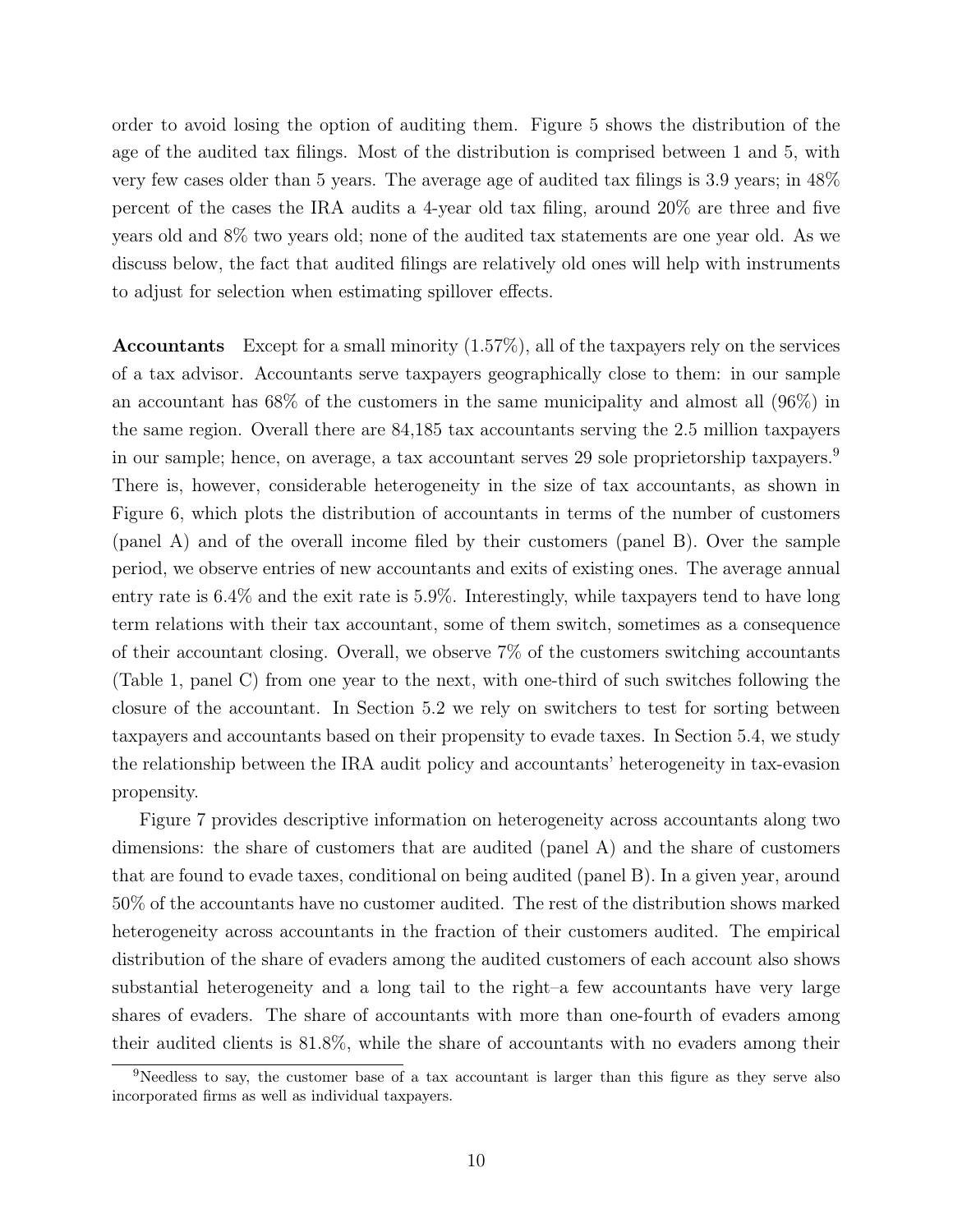audited clients is 16.5%.

## 4 Tax Accountants and Tax Evasion Spillovers

We start by presenting evidence suggesting that tax accountants play a role in tax compliance. We consider the universe of taxpayers who have been audited at least once during the period under analysis and estimate the relationship between own tax evasion and the average propensity to evade of the other clients of the same accountant. We use several specifications of the model:

$$
e_{ijt} = \alpha E_{jt} + \beta_1 z_{it} + \beta_2 z_{jt} + f_T + f_L + f_S + \varepsilon_{ijt}
$$
\n<sup>(1)</sup>

where i denotes the individual taxpayer, j indexes the accountant and  $t$  the year the audited income has been produced. The lefthand side variable  $e_{ij}$  is an index of tax evasion–the share of income evaded by taxpayer  $i$ , and  $E_j$  denotes the average share evaded among the clients of accountant j, excluding i, over the period under analysis. For each i, we also exclude from the average the value in the year when  $i$  is audited to avoid simultaneity issues due to the presence of a spatially lagged dependent variable on the righthand side (see, e.g. Anselin, 1988).<sup>10</sup> The vectors  $z_i$  and  $z_j$  include taxpayer and accountant characteristics, while  $f_T$ ,  $f_L$  and  $f_S$  are time fixed effects (capturing common trends in evasion), location fixed effects (picking up systematic differences in the propensity to evade across areas due e.g. to differences in audit costs), and sector fixed effects (reflecting e.g. differences in ease of hiding income across sectors), respectively. A value  $\alpha > 0$  would be evidence of a spillover effect on tax compliance.

Before showing results we discuss two econometric problems that the identification of this model poses: selection and measurement error. Consider the problem of selection first. While evasion may characterize the behavior of a possibly large part of the population, it is only observed for the sample of audited taxpayers. And as documented in Section 3, only a small share of the taxpayers is audited. The issue here is selection. As discussed in Section 3.2, while the IRA decides some audits randomly, it chooses others conditioning on observables that have predictive power on both the probability that a taxpayer hides income from the IRA and the extent of income under-reporting. The estimated correlation between  $e_{ij}$  and  $E_j$  may be simply due to a correlation between  $E_j$  and a variable that is common to other taxpayers served by other tax accountants based on which the IRA decides which taxpayers to audit. That is, there could be nothing specific to the accountant; rather, accountants

 $10$ To the extent that the errors are *iid* across units and time, lags and leads of the spatial lag are orthogonal to the error term in equation 1. OLS thus provides reliable estimates.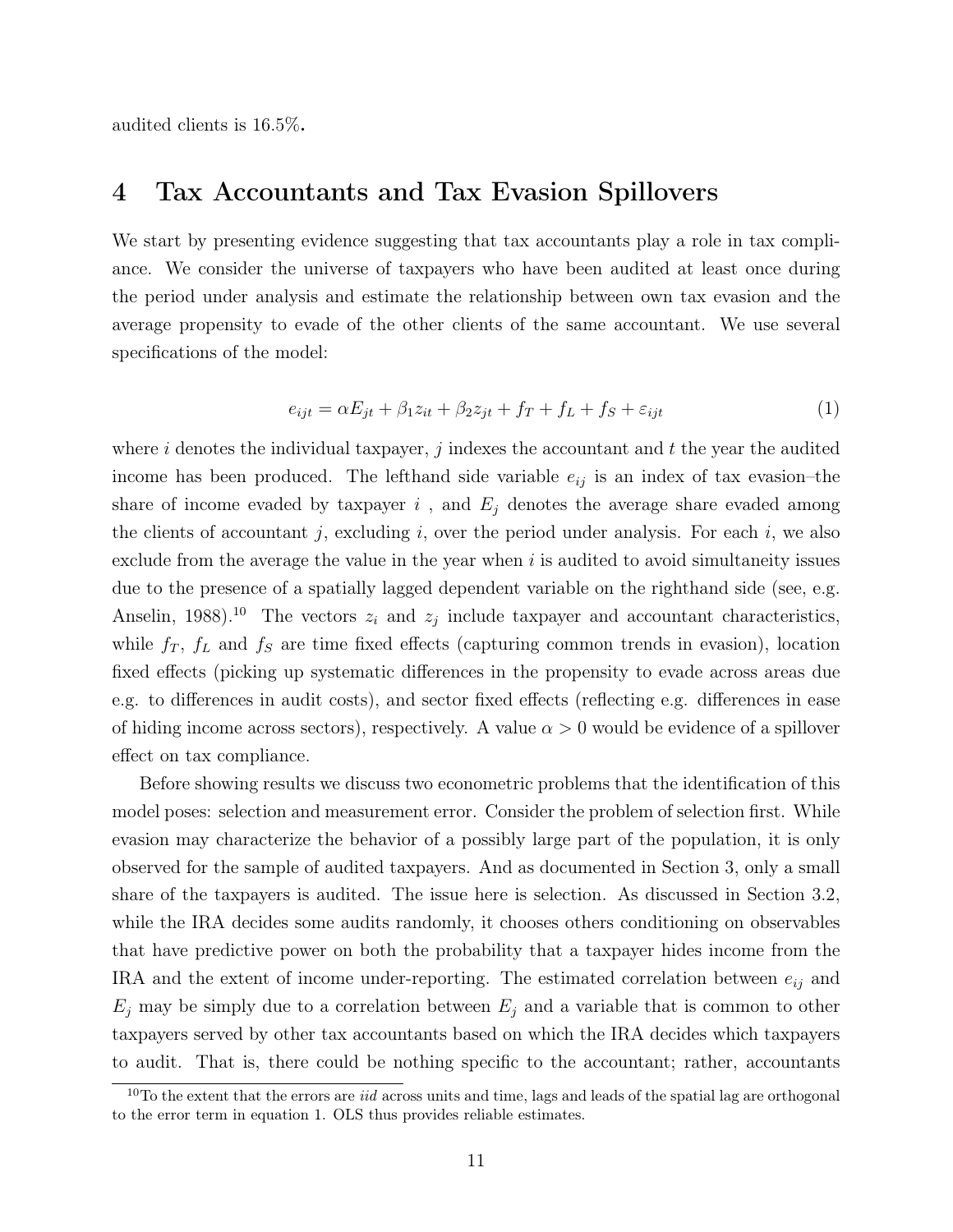and their taxpayers may have some tax-relevant common trait(s) observed by the IRA but unobserved by us. Needless to say, depending on the specific uncontrolled variable, selection can bias the estimated  $\alpha$  but the sign of the bias is unknown. For example, the unobserved variable affecting the auditing probability could be the efficiency of the local IRA auditors. This decreases evasion and increases the auditing probability, implying that  $E(\varepsilon_{i,t},u_{it}) < 0$ . In this case, our OLS estimates would be a conservative estimate of the true  $\alpha$ .

We mitigate selection concerns using three different strategies. First, we insert a rich set of controls in model (1), thus reducing the scope for omitted variables. This strategy is likely to be particularly effective in our case because we observe *all* of the "hard" variables (i.e. variables codified in the administrative records at IRA) that the IRA observes when choosing the auditing strategy. In particular, we observe a measure of whether the income the taxpayer reports to the tax authority conforms with the IRA expectations based on the so called "studi di settore" (ssy in short)–an estimate of the taxable income capacity of a given taxpayer based on a set of observable characteristics specific to a given industry, narrowly defined. A taxpayer whose filed income falls short of ssy should be more likely to be audited. This is captured in our model by two indicator variables called "congruent" and "coherent," respectively. A "coherent" taxpayer filing is one that, based on a vector of business indicators, does not reveal anomalous behavior.<sup>11</sup> A "congruent" taxpayer is one whose reported income is not too far from an inputed range estimated by the tax authority for a group of taxpayers sharing similar characteristics. Both indicators are provided by the IRA in the data that they shared with us.<sup>12</sup> Second, we run placebo regressions where for each taxpayer *i*, we replace  $E_j$  in model (1) with a placebo given by the average evasion of the clients of other accountants with similar characteristics (location, sector) and similar levels of tax evasion. If there are unobserved characteristics which are common to all accountants with a given threshold of tax evasion then the estimated spillover effect in these placebo regressions should be statistically different from zero. Finally, we run a Heckman selection model. Heckman selection corrections are notoriously difficult to implement because of the difficulties in finding variables affecting selection (here audit decisions) and orthogonal to outcome choices (here reported income). The unique structure of our dataset offers us an opportunity to find such variables. We use three measures of local economic conditions at the time the audit is notified by the IRA as instruments. Because the audit is announced years after the income was filed, the local economic conditions at the time of audit notification are

<sup>&</sup>lt;sup>11</sup>That is, relevant and systematic departures from threshold values for the vector of indicators, defined using the empirical distribution of measures of behavior of taxpayers with similar characteristics.

<sup>&</sup>lt;sup>12</sup>Because ssy is not defined for some taxpayers, we include as a control a dummy for those for which the ssy is not defined. Hence, "coherent" and "congruent" capture the variability across taxpayers for which the IRA observes the ssy.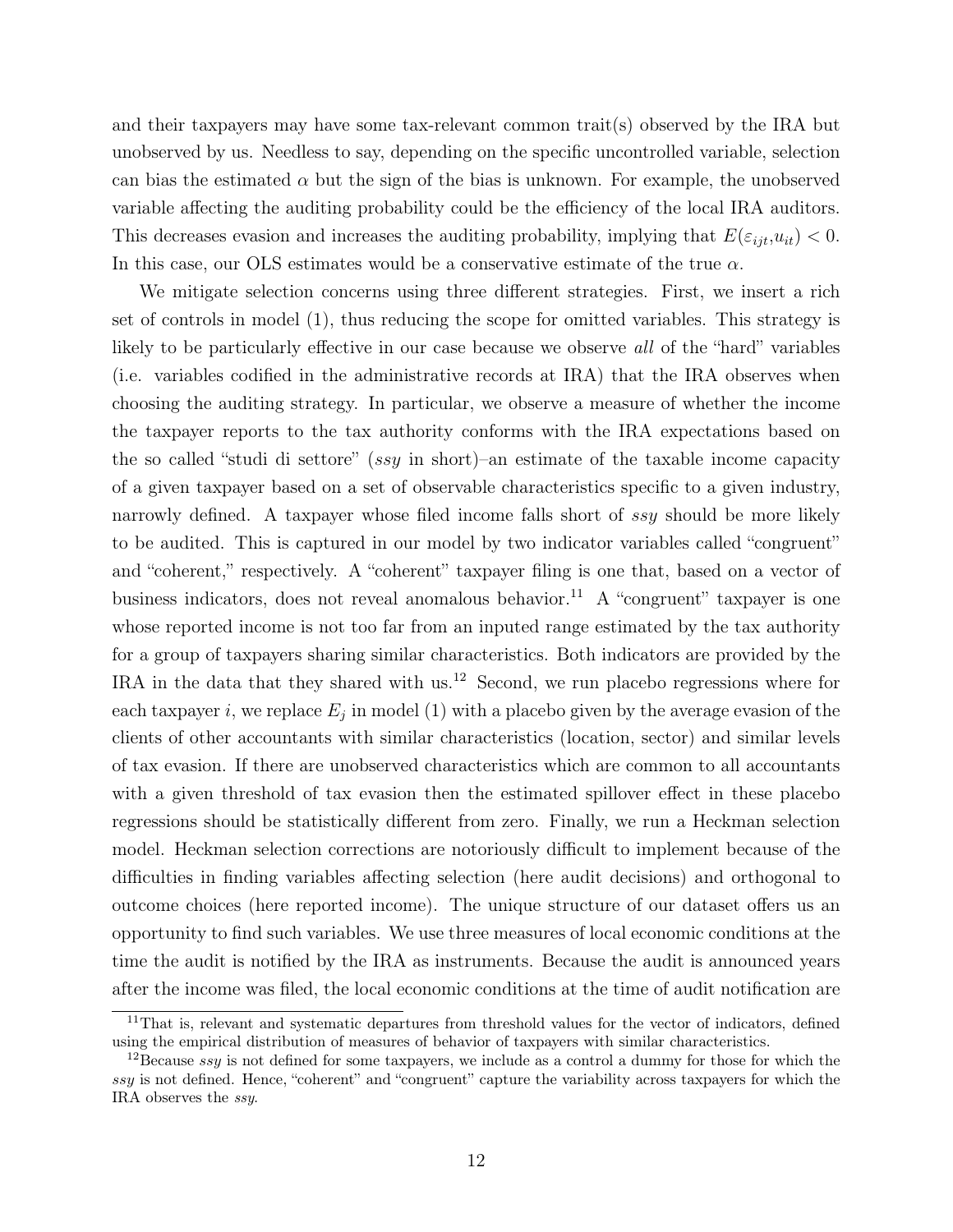not known by the taxpayer at the time of filing. Local economic conditions, on the other hand, affect the audit decisions, as we will discuss in Section  $5.4$ .

Consider now the problem of measurement error. Evasion, as discussed in the previous section, is computed as the difference between taxpayer reported income and the taxpayer's income assessed by the tax authority. If income is assessed with error, there are two consequences: first, individual evasion  $e_{ijt}$  may be measured with error, and second,  $E_{jt}$  –being the average of  $e_{ijt}$  over  $i$  – may also be measured with error. However, if the error is classical, independent across taxpayers and the number of audited customers for each account is sufficiently large (so that the measurement error in  $E_{jt}$  tends to average to zero as the number of audited customers increases), the presence of measurement error has either no effect on the estimate of  $\alpha$  (for a large number of audited customers of the same accountant the measurement error averages out to zero when computing  $E_{jt}$ ) or biases it downwards, leading to a conservative estimate of the extent of spillovers. On the other hand, standard errors will be overstated. Because we find significant evidence of correlated spillovers, measurement error is unlikely to be a serious issue.

#### 4.1 Results

Table 2 shows a first set of OLS estimates when  $e_{ijt}$  is the share of evasion by taxpayers i scaled by reported income, and  $E_{jt}$  is the average share evaded by the other customers of accountant  $j$  (also scaled by reported income). We retain all tax accountants with at least two audited customers and at least one with positive evasion. For this sample, the average number of audited tax filings per tax accountant is 25 with a standard deviation of 9.<sup>13</sup> All regressions control for the gender of the taxpayer (a dummy=1 if taxpayer is a woman), his/her age and the age and size of the business he/she manages. In addition, the first column controls for location using region dummies. We cluster standard errors at the accountant level in all regressions. Results reveal that women and younger people evade higher shares of income, while owners of larger and older firms evade smaller shares of income. There are systematic differences across regions in evasion, resulting in statistically significant location dummies. Consistent with the tax spillover hypothesis, the value of  $\alpha$  is positive, highly statistically significant and economically relevant: one standard deviation increase in the average evasion rate of the other co-customers of the accountant is associated with a higher evasion rate of each single taxpayer of 8.7 percentage points (27.2% of the sample mean). The second column adds finer geographical controls using a full set of province dummies. The spillover effect is unchanged. In the third column, we add the indicators developed

 $13$ We obtain the same results if we run the estimates on the sample of tax accountants with at least  $50$ customers.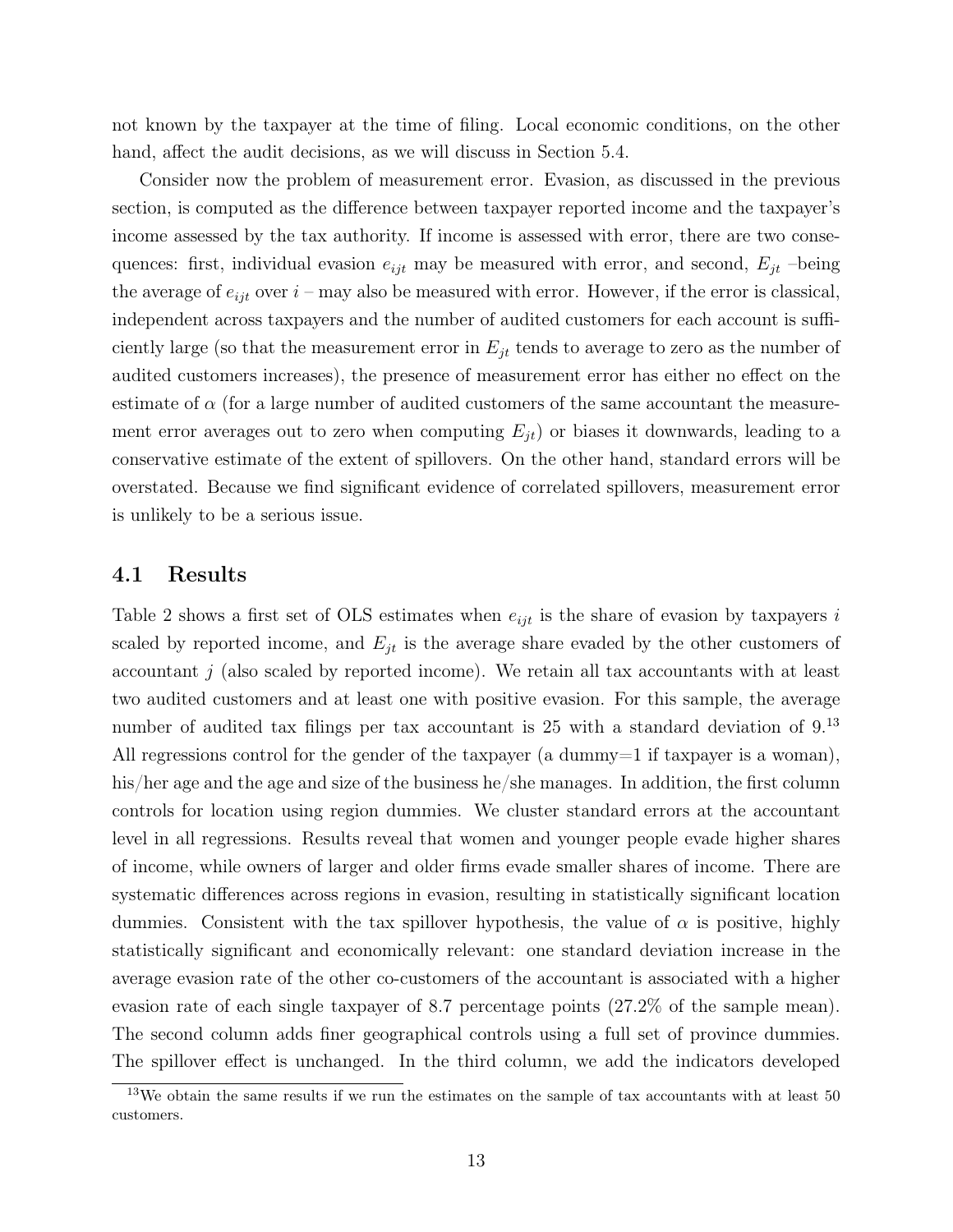by the IRA to gauge a taxpayer's propensity to evade discussed above, and accountant's characteristics.<sup>14</sup> Being "congruent" and "coherent" correlates negatively and strongly with the share of evasion and the same is true for whether the taxpayer has been audited more than once, while the size of the accountant predicts a larger share of evasion. These controls, however, only marginally affect the evidence on the existence of a spillover. The fourth column adds municipality fixed effects. Because Italy counts more than 8,000 municipalities, these very granular geographical controls ensure that spillovers are not a reflection of omitted local factors. Consistent with this, the point estimate of the spillover effect is only slightly reduced and remains strongly statistically significant (p-value 0.006). <sup>15</sup> In the last column, we add a correction term for non-random audits. As mentioned in the previous section, we ran a Heckman selection model where we use as instruments the characteristics of the local economy when the audit policy is decided, which were not known by the taxpayer at the time of filing one or more years earlier. We devote Section 5.4 to the discussion of the audit policy (first stage regression).<sup>16</sup>

One concern with these estimates is that the relation between  $e_{ij}$  and  $E_j$  is not picking up spillovers specific to the tax accountant of individual  $i$ , but other features that are common to other tax accountants in the same location or sharing similar characteristics as those of i's accountant. One such channel could be tax audits targeted to specific types of accountants, or taxpayers (e.g. lawyers or restaurant owners) that tend to be served by different accountants. The correlation would then be the reflection of a common strategy followed by the tax authority to audit specific groups. In this case, the correlation between  $e_{ij}$  and  $E_j$  would only be due to the fact that audits are targeted to groups of taxpayers with some specific features other than belonging to a given accountant.

To assess the validity of this concern we run placebo regressions replacing  $E_i$  with the average evasion of the clients of other accountants in the same province as taxpayer i. We run 1000 regressions, each time randomly reassigning each taxpayer to a new accountant in the: i) same province and sector; or ii) same province and decile of the accountant size (measured by the number of customers). Figure 1 shows the distribution of the estimated  $\alpha$  parameter for each of these placebos, as well as the distribution of the t-statistic of the

<sup>&</sup>lt;sup>14</sup>We report the results obtained when including among the accountant's characteristics the number of clients, the number of provinces with at least one client, and the share of evaders over audited clients until the previous period. Results remain unchanged if we also include the share of clients by age, firm sector, and firm size.

<sup>&</sup>lt;sup>15</sup>Results are similar to those reported in Table 2 if we estimate our empirical model when  $e_{ijt}$  is an indicator for being an evader and  $E_{it}$  is the share of evaders among the other clients of accountant j: the probability that a taxpayer evades taxes is higher if the fraction of evaders among the clients of the same tax accountant increases.

<sup>&</sup>lt;sup>16</sup>The correction in column 5 is obtained using the same set of controls in the first and second stage regressions with the exclusion of the instrumental set that is only included in the first stage.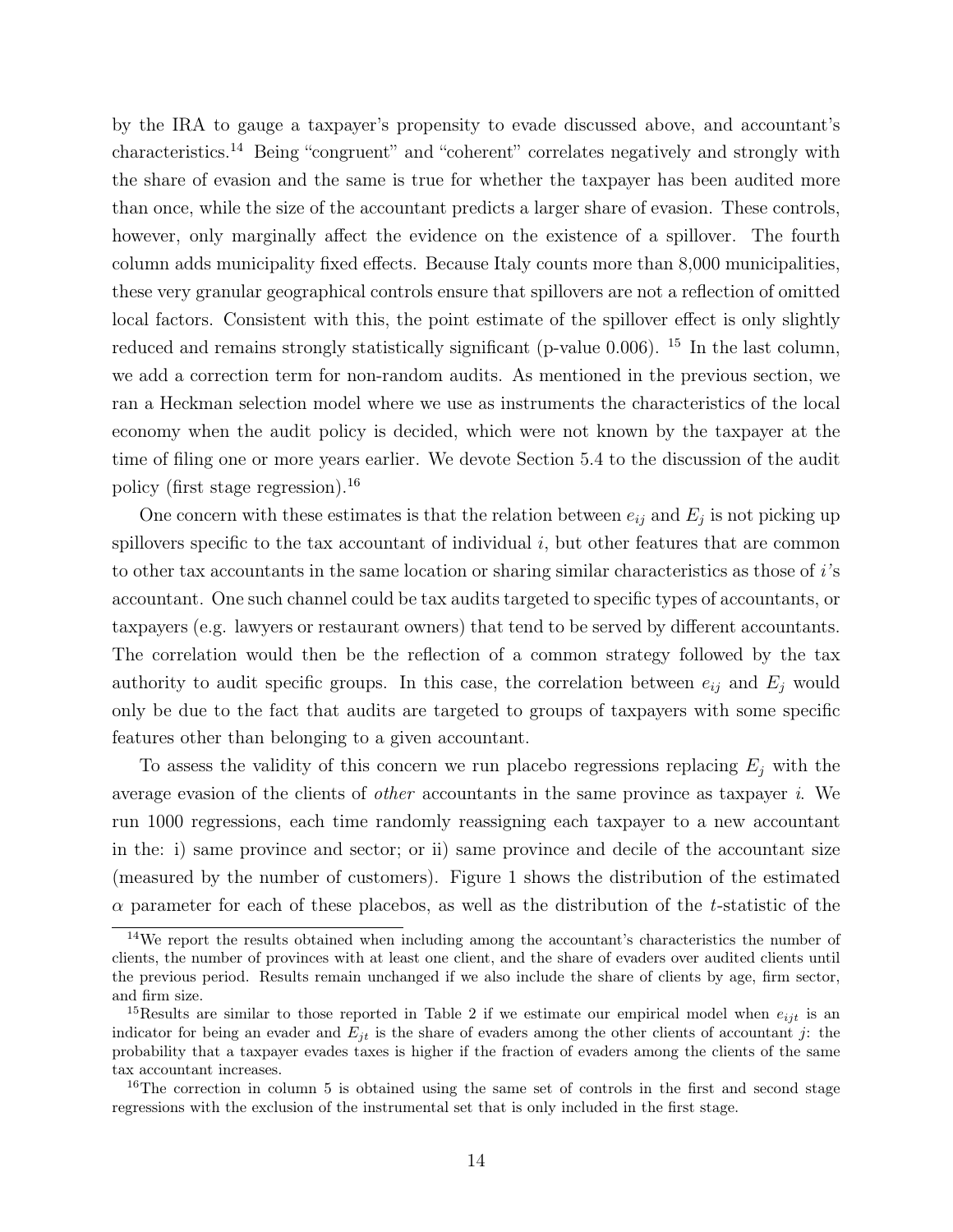

Panel B. Random accountant in same province and size



Notes. Figures show the distribution of estimated coefficients and  $t$ -statistics for the OLS specification in Table 2, column 4 while randomly assigning accountants in the same province and with at least one client in the same sector as the taxpayer (panel A), and in the same province and decile of the taxpayer accountant's number of clients (panel B). The spillover estimate obtained in Table 2, column 4 is 0.083.

Figure 1: Placebo regressions: spillover effect

null  $\alpha = 0$ . When the placebo is used, the spillover is statistically significant only in 3.4% of the cases when the first assignment rule is used and in 4.8% of the cases using the second assignment rule. The conclusion is clear: the average evasion at accountants other than one's own has no effect on own evasion except by chance. What matters is the behavior of the other clients of one's own accountant, which is consistent with the spillover arising from a specific role of one's own accountant.

## 5 Mechanisms

The evidence presented in the previous section is consistent with accountants playing some specific role that affects the tax compliance of their customers. In Subsection 5.1 we present a simple theoretical framework to rationalize this phenomenon and use it to derive a number of testable hypotheses. In our model, accountants optimally choose the evasion of the taxpayers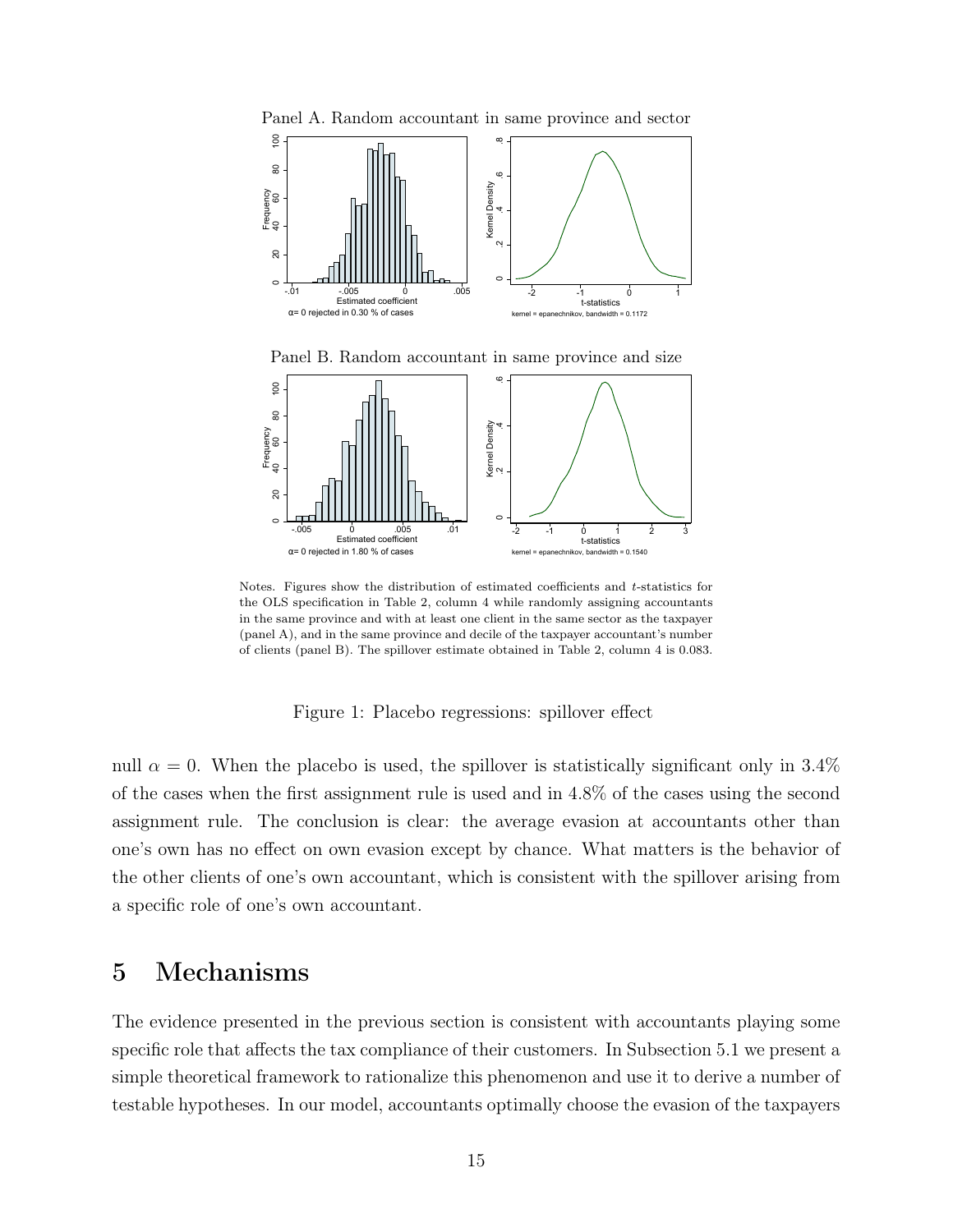conditional on the information that, thanks to their role, they can aggregate by observing several realizations of tax audits and use it to anticipate the IRA auditing probabilities. In turn, the tax authority chooses these probabilities optimally to maximize tax revenues net of auditing cost. The model predicts a positive relationship between individual tax evasion and average tax evasion of the other clients of the tax accountant, highlighting two mechanisms: self-selection of tax payers into accountants with heterogeneous attitudes about tax evasion, and informational externalities generated in the tax accountant's activities. In Subsections 5.2, 5.3 and 5.4 we leverage the structure of our dataset to explore the mechanisms suggested by the model. A reader who is not interested in the details of the theoretical derivation can jump to Section 5.2 and 5.3. The predictions of the model are summarized in Observations 1-5 at the end of Section 5.1.

#### 5.1 Theory

Setup Assume there is a continuum of taxpayers with mass one. Taxpayer i chooses whether to report all income or to evade  $e_i$  dollars. Taxpayer is utility of choosing a level of tax evasion  $e_i \geq 0$  is assumed to be:

$$
u(e_i, m_i) = [(1 - p_i)(e_i) - p_i(Te_i)] - F(e_i) - e_i^2/(2m_i).
$$
 (2)

where  $p_i$  is the probability of being audited and discovered and  $Te_i$  is the cost of being audited with evasion  $e_i$ . The term in brackets is the net expected benefit of the tax evasion; the second term,  $F(e_i)$ , is the fee to be paid to a tax accountant who prepares the tax returns, that may be a function of  $e_i$  (in the remainder we assume all taxpayers need a tax accountant).<sup>17</sup> The last term,  $e_i^2/(2m_i)$ , is the "ethical" cost of violating the law, where  $m_i$ is the taxpayer's type: the lower is  $m_i$ , the more costly it is to violate the law. We assume that the types  $m_i$  are uniformly distributed in  $[m, \overline{m}]$ .

We assume that there is a finite number  $J$  of tax accountants with heterogeneous dispositions to allow their customers to violate the law. Specifically, the utility of an accountant who chooses a level of evasion  $e_i$  for a customer i is:

$$
U(F, e_i, d_j) = F(e_i) - \frac{(e_i)^2}{2d_j}
$$
\n(3)

where the term  $\frac{(e_i)^2}{2d_i}$  $\frac{e_i}{2d_j}$  is again the "ethical" cost of allowing evasion, where  $d_j$  is the accountant's type. Accountants are ordered according to their disposition to violate the law with

 $17$ In our dataset, only 3.4% of taxpayers choose to file without a tax accountant.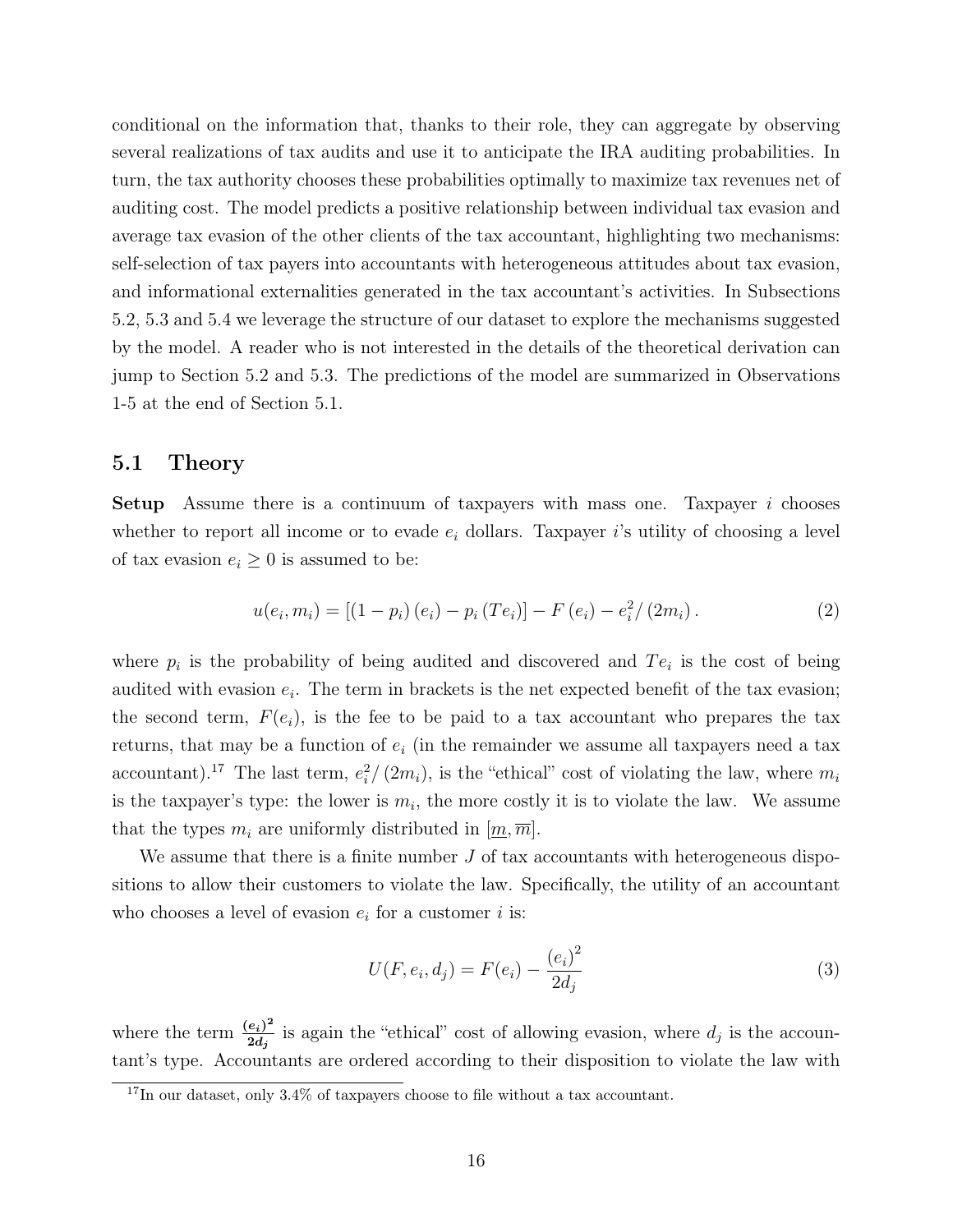$d_l > d_k$  if  $l > k$ ,  $d_j \in [d, \overline{d}]$ . With a slight abuse of notation, we denote the set of accountants as J. For simplicity, we assume that the  $d_j$ 's are equidistant (i.e.  $|d_j - d_k| = \Delta d$  for some  $\Delta d > 0$ ) and taxpayers are uniformly distributed around them (as in Figure 2 below). If we denote as  $S_j$  the set of taxpayers  $m_i$  who are closest to  $d_j$ , then this assumption implies  $|S_i| = |S_k|$  for all k, l. <sup>18</sup> Taxpayers and accountants share the net expected monetary benefit of the tax evasion, with the accountant receiving a fraction  $\alpha$  of it, implying  $F(e_j) = \alpha (1 - (1 + T) p_j) e_j$ , which can be positive or negative.

We assume that neither the tax authority nor the tax accountant can observe the taxpayers' types. The tax authority may observe the accountant type and target its auditing effort to specific types of accountants.<sup>19</sup> The tax authority chooses the auditing rate to maximize expected revenue collection net of the cost of the auditing. If  $z_i$  dollars are spent in auditing a taxpayer assisted by accountant  $j$  and a level of evasion  $e_j$ , the probability of discovery is equal to  $p(z_j) = \sqrt{z_j}$ . The expected benefit for the tax authority is  $p(z_j) \cdot (Te_j + \xi_j)$ . The variable  $\xi_j$  is an i.i.d. realization reflecting idiosyncratic factors concerning j that may affect the tax authority's decision.<sup>20</sup> We assume the distribution of  $\xi_j$  is a truncated normal that takes only non-negative values, with mean  $\bar{\xi} > 0$  and variance  $1/r$ . For simplicity, we assume r is sufficiently large that for all practical purposes  $\xi_i$  can be assumed to be normal with  $\bar{\xi} > 0$  and variance  $1/r$ , which allows us to simplify the analysis. The cost of the audit is  $\lambda z_j$ , where  $\lambda$  is the shadow cost of public funds. Naturally it must be that  $z_j \leq 1$  for all j (or else the probabilities of a discovery will be higher than one). In the following, we assume that, as is natural,  $\lambda$  is sufficiently large such that this is always true. For simplicity, we will therefore ignore the constraint  $z_i \leq 1$  going forward.

The timing of the game is as follows. In the first stage the tax authority chooses the probability of auditing a taxpayer. As mentioned, this probability can be contingent on the accountant type but not on the taxpayer type  $m_i$ , which is unobservable (taxpayers are otherwise identical). The model can be easily generalized to allow for different observable classes of taxpayers (say different regions, etc.), and we will discuss this extension in greater detail below. In the second stage, the taxpayers choose a tax accountant without observing the tax authority's auditing strategy. In the third stage, each tax accountant  $j$  observes  $L$ informative signals  $\mathbf{s_j} = (s_{j,l})_{l=1}^L$  on the auditing probability  $p_j$  and chooses the level of tax evasion for each customer. We assume that each signal  $s_{j,l} = p_j^* + \varepsilon_l$ ,  $l = 1, ..., L$  where  $\varepsilon_l$  is an

<sup>&</sup>lt;sup>18</sup>That is  $|m_i - d_j| \le |m_i - d_k|$  for all  $k \in J$ .

<sup>&</sup>lt;sup>19</sup>Intuitively, the tax authority can observe the tax accountant's activity with many clients over time, thus it can collect more accurate information on the tax accountant's type.

 $^{20}$ As discussed above, many factors affect the decision to audit a taxpayer, including the business cycle and the sector in which the taxpayer operates. To these factors, we can add other unobserved factors such as the availability of tax inspectors and general guidelines periodically sent by the Treasury.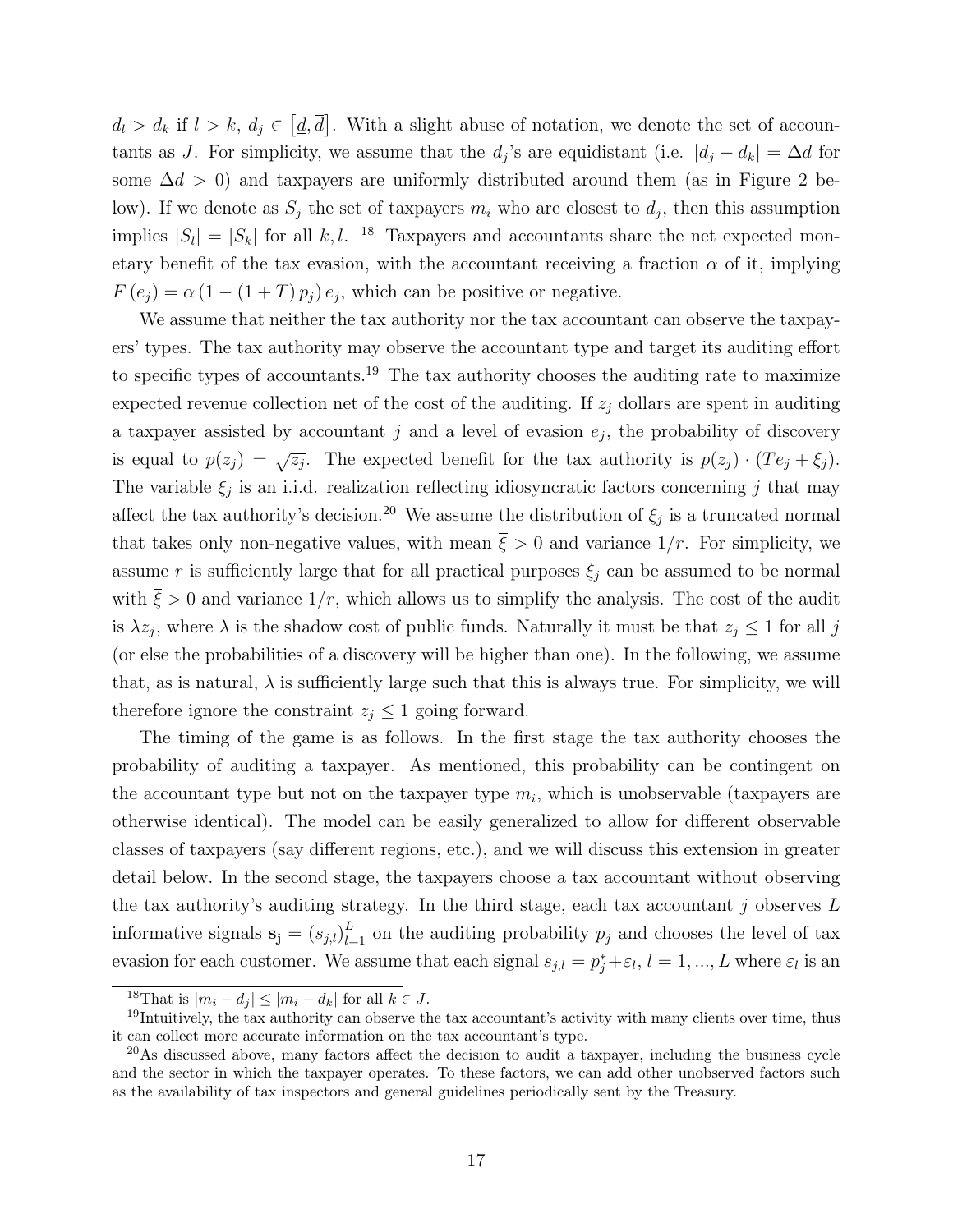i.i.d. normal random variable with mean zero and variance  $1/k$ , and  $p_j^*$  is the actual auditing probability. The idea is that the tax accountant can infer this probability by observing a small sample from his/her audited clients.

We study the perfect Bayesian equilibria in pure strategies of this game. A strategy for a taxpayer is a function  $\varphi(m_i)$  mapping the taxpayer's type to a tax accountant j. A strategy for the tax authority is an allocation of available resources  $\mathbf{z} = (z_j)_{j=1}^J$  such that  $z_j \geq 0$  given the observed vector of shocks  $\xi_j$ <sup>21</sup> A strategy for a tax accountant is given by a pair of functions  $e(d_j, s_j)$  and  $\mu(d_j, s_j)$ . The function  $e(d_j, s_j)$  maps the accountant's type and the observed vector of signals  $\mathbf{s}_j = (s_{j,1},...,s_{j,L})$  to a level of tax evasion in  $[0,\infty]$ . The function  $\mu(d_j, s_j)$  maps the observed vector of signals to a posterior distribution on the level of auditing chosen by the tax authority. This belief is part of the equilibrium because it depends on the tax accountants beliefs on the tax authority's auditing strategy, given the observed signals.

Equilibrium behavior We solve the game by backward induction. In the last stage, the accountant of type  $d_j$  chooses  $e_j$  to maximize (3) given  $F(e_j)$ . From the first order condition we obtain:

$$
e(d_j, \mathbf{s}_j) = \begin{cases} \alpha d_j (1 - (1+T) E [p(z_j, \xi_j); \mathbf{s}_j]) & E [p(z_j, \xi_j); \mathbf{s}_j] < 1/(1+T) \\ 0 & else \end{cases}
$$
(4)

where  $E[p(z_j, \xi_j); \mathbf{s}_j]$  is the expected level of auditing. The accountant chooses a positive level of tax evasion only if the expected probability of auditing or the penalty  $T$  are sufficiently small. In this case, the level of tax evasion is decreasing in  $E[p(z_j, \xi_j); \mathbf{s}_j]$ .

To find the equilibrium, we follow a guess-and-verify approach where we first assume that the equilibrium belief  $\mu(d_j, s_j)$  is that  $p(z_j, \xi_j)$  follows a normal distribution with mean equal to  $A_j$  and precision  $B_j$ . We will then verify that this expectation is correct in equilibrium.

When the accountant believes that  $p(z_j, \xi_j)$  is a  $N(A_j, B_j)$  random variable, Bayes' rule implies that the posterior probability of the probability of auditing, conditional on the sample  $s_j$ , is normally distributed with mean and variance:

$$
E[p(z_j, \xi_j); \mathbf{s}_j] = \Phi(\overline{s}_{j,L}) = \frac{A_j B_j + Lk \cdot \overline{s}_{j,L}}{B_j + Lk}
$$
(5)

$$
Var\left[p(z_j, \xi_j); \mathbf{s}_j\right] = \left(B_j^{-1} + Lk\right)^{-1} \tag{6}
$$

<sup>&</sup>lt;sup>21</sup>Implicitly, the tax authority has a budget R such that  $\sum z_j = R$ . This is captured by the fact that the cost of choosing  $z_j$  is  $\lambda$ , a parameter that can be interpreted as the Lagrangian multiplier associated with the budget.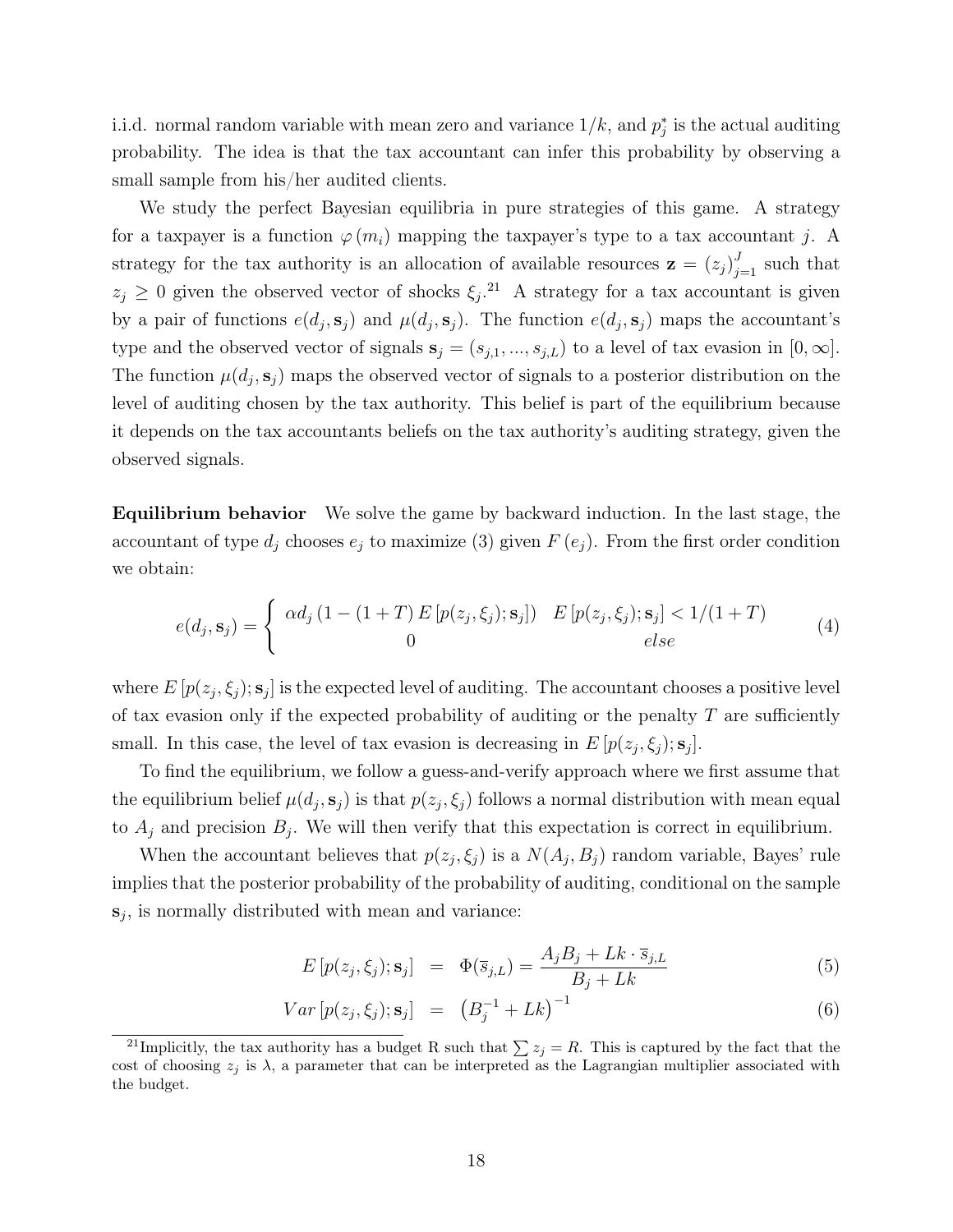where  $\overline{s}_{j,L}$  is the sample mean of the L signals.<sup>22</sup> Intuitively, the posterior belief is an average of the equilibrium belief on the strategy followed by the tax authority and the evidence collected in the field, i.e. the signals  $s_j$ .

In the second stage, the tax authority chooses the amount to spend on auditing  $j$ 's customers,  $z_j$ , given the equilibrium strategy and beliefs of the tax accountants as described by (4) and (5). The tax authority's problem can be directly written as:

$$
\max_{\mathbf{z}\geq 0} \sum_{j} E\left\{ \sqrt{z_j} \left[ \alpha d_j T\left(1 - (1+T)\,\Phi_j(\overline{s}_{j,L})\right) + \xi_j \right] - \lambda z_j \right\} \tag{7}
$$

where the expectation reflects the fact that the tax authority does not know the actual sample of signals  $\overline{s}_{j,L}$  observed by the consultant. Note that we have:

$$
E\Phi(\overline{s}_{j,L}) = \frac{A_j B_j + Lk \cdot (E\overline{s}_{j,L})}{B_j + Lk} = \frac{A_j B_j + Lk \cdot (\sqrt{z_j})}{B_j + Lk}
$$
(8)

Substituting (8) in (7), the authority's problem can be directly written in terms of the auditing probabilities  $\mathbf{p} = (p_j)_{j=1}^J$ :

$$
\max_{\mathbf{p}\geq\mathbf{0}}\sum_{j}\left[\begin{array}{c}p_{j}\left[\alpha d_{j}T\left(1-(1+T)\frac{A_{j}B_{j}}{B_{j}+Lk}\right)+\xi_{j}\right] \\ -\left(\frac{\alpha d_{j}T(1+T)Lk}{B_{j}+Lk}+\lambda\right)p_{j}^{2}\end{array}\right]
$$

Because we assumed above that  $\xi_j$  is positive with arbitrarily high probability, we will ignore for now the cases in which  $\xi_j < 0$ , and so:

$$
p(z_j^*, \xi_j) = \frac{\alpha d_j T \left(1 - (1+T) \frac{A_j B_j}{B_j + Lk}\right)}{2 \left(\frac{\alpha d_j T (1+T) Lk}{B_j + Lk} + \lambda\right)} + \frac{\xi_j}{2 \left(\frac{\alpha d_j T (1+T) Lk}{B_j + Lk} + \lambda\right)}
$$
(9)

The auditing probability  $p(z_j^*, \xi_j)$  can be approximated by a normal random variable with mean equal to the expected value of the righthand side of (9) and variance equal to the variance of the second term in the righthand side of (9). In equilibrium, we need that the tax accountants' beliefs are correct, implying:

$$
A_j = \frac{\alpha d_j T \left( 1 - (1+T) \frac{A_j B_j}{B_j + Lk} \right)}{2 \left( \frac{\alpha d_j T (1+T) Lk}{B_j + Lk} + \lambda \right)} + \frac{\overline{\xi}}{2 \left( \frac{\alpha d_j T (1+T) Lk}{B_j + Lk} + \lambda \right)}
$$
(10)  

$$
B_j = \left[ \left( 2 \left( \frac{\alpha d_j T (1+T) Lk}{B_j + Lk} + \lambda \right) \right)^2 \cdot r - Lk \right]^{-1}
$$

 $22$ See, for instance Theorem 1 in DeGroot, 1970[ch. 9.5].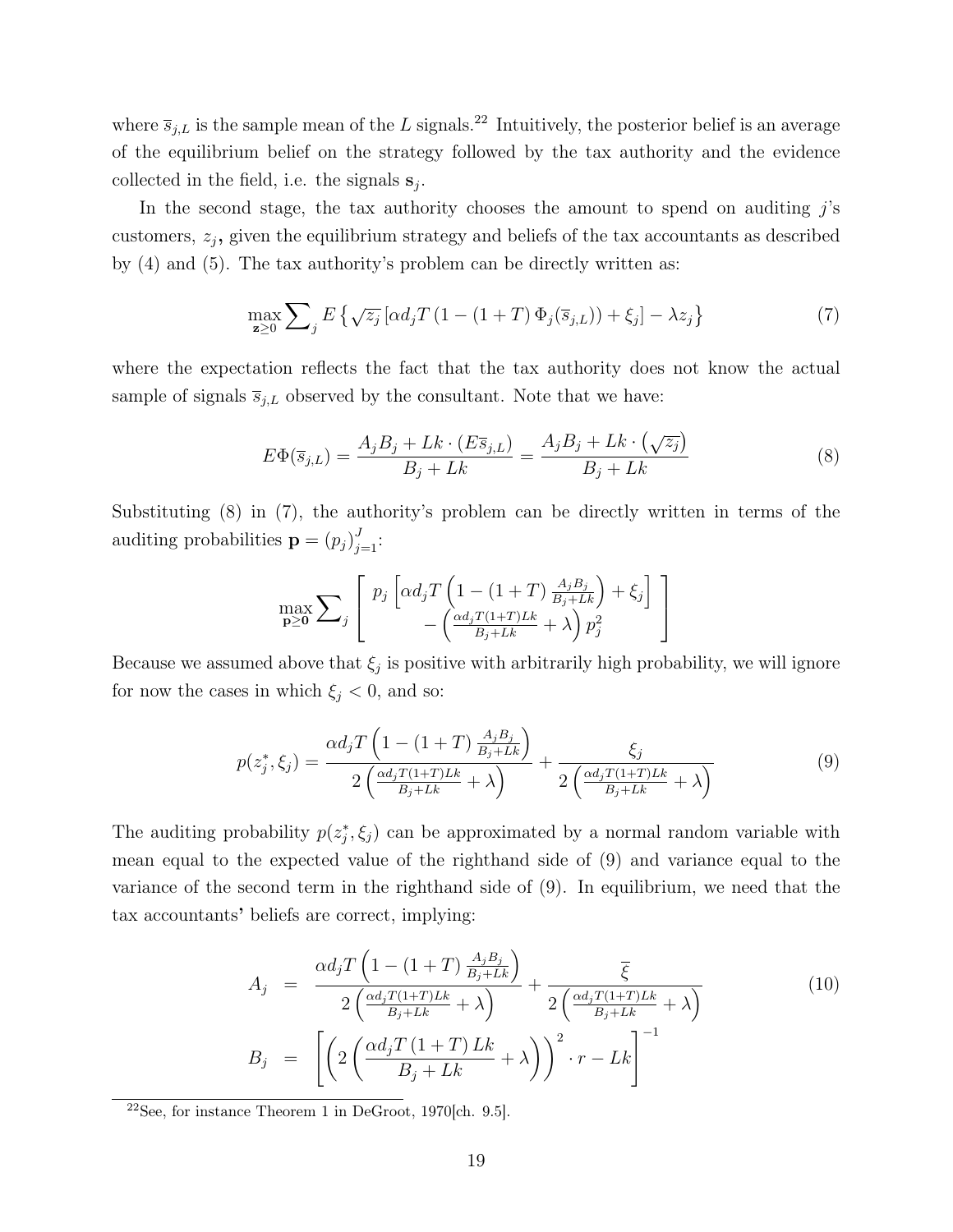

Figure 2: The equilibrium

for all j. The next result shows that a pure-strategy equilibrium of the subgame between the tax authority and the tax accountants exists and it characterizes the equilibrium level of auditing and tax evasion.

**Proposition 1.** In equilibrium, the tax authority will monitor accountant j with probability  $p(z_j, \xi_j)$  given by (9) with mean  $A_j$  and variance  $B_j$  given by the system of equations (10). Tax accountant j chooses a level of evasion  $e(d_j, \overline{s}_{j,L})$  given by (4) and (5) that is monotonically decreasing in the  $\overline{s}_{j,L}$ .

While the equilibrium level of evasion is not, in general, expressible in closed form, it is easy to characterize it in the limit case in which the accountant observes a large number of signals, or very precise signals. In the limit as  $L \to \infty$ ,  $e(d_j, \overline{s}_{j,L})$  converges to  $e(d_j, \overline{s}_{j,\infty})$ with:

$$
e(d_j, \overline{s}_{j,\infty}) = \begin{cases} \alpha d_j \left(1 - \frac{(1+T)[\alpha d_j T + \xi_j]}{2[\alpha d_j T(1+T)+\lambda]} \right) & \frac{(1+T)[\alpha d_j T + \xi_j]}{2[\alpha d_j T(1+T)+\lambda]} < 1\\ 0 & else \end{cases}
$$

which is increasing in  $d_j$ .

We now study the taxpayers' decision. It is natural that if  $\xi_j$  or T are very large and  $\lambda$  small, then tax evasion may be zero.<sup>23</sup> In general, however, when  $\lambda$  is sufficiently large, the probability of auditing will be sufficiently small so that  $e(d_j, \overline{s}_{j,\infty}) > 0$ . Moreover, as the following results show, for a sufficiently large  $\lambda$ , auditing is insufficient to equalize the level of

<sup>&</sup>lt;sup>23</sup>Note that as  $L \to \infty$ , we have  $s_{j,L} \to \xi_j$  by the law of large numbers, so it is as if the tax accountant could see  $\xi_i$ .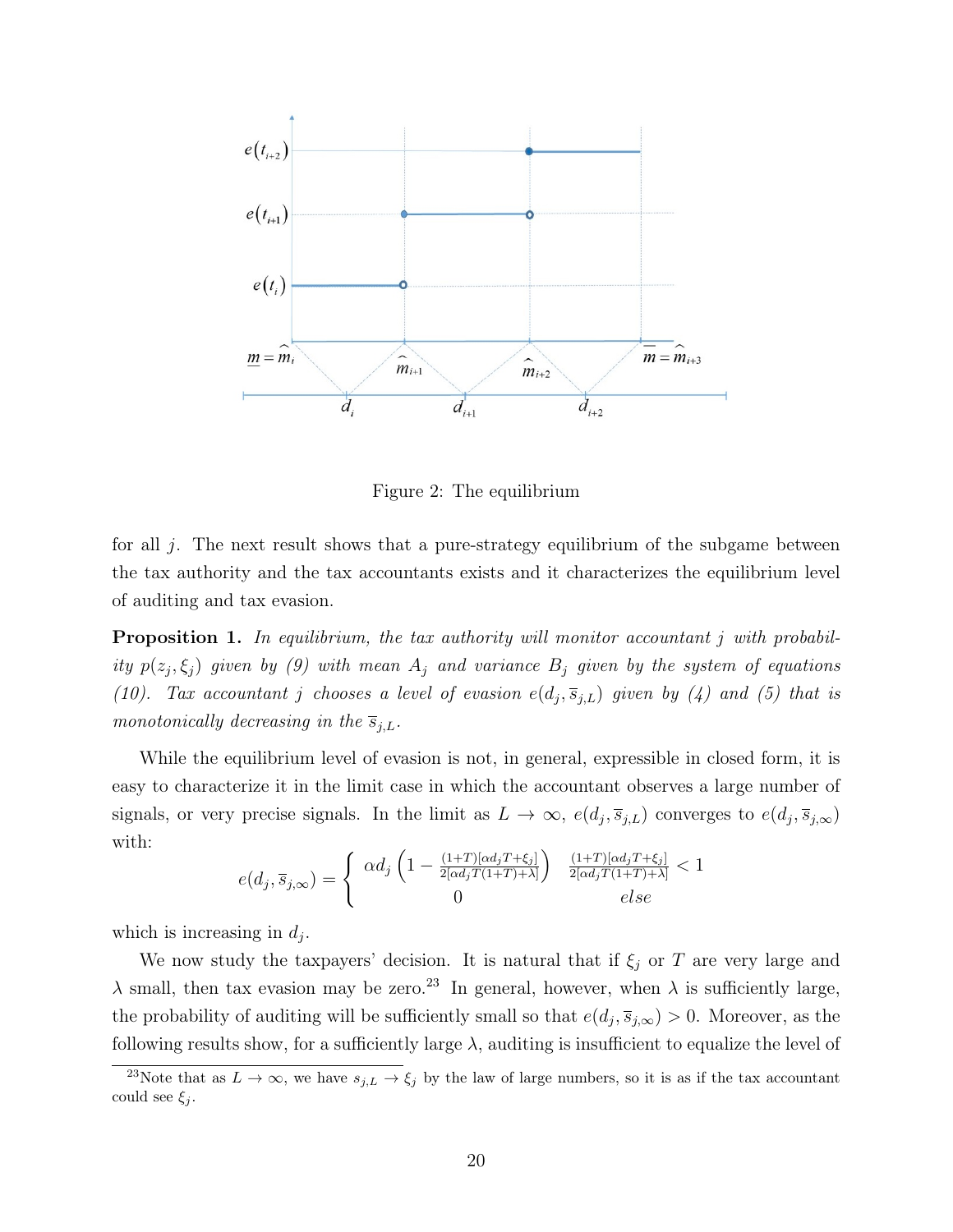evasion among tax accountants even if their types are observable. In this case, taxpayers will sort themselves among tax accountants with taxpayers with higher  $m_i$  choosing accountants with higher  $d_j$ .

Proposition 2. \* such that for  $\lambda \geq \lambda^*$  the equilibrium is characterized by a partition of taxpayers types  $\{\widehat{m}_j\}_{k=1}^J$  with  $\widehat{m}_1 = \underline{m}$ ,  $\widehat{m}_J = \overline{m}$  and  $\widehat{m}_j < \widehat{m}_{j+1}$  such that a taxpayer of type  $m_i \in (\widehat{m}_j, \widehat{m}_{j+1}]$  evades  $e(d_j, \overline{s}_{j,L})$  as defined in  $(4)$ ,(5) and (10).

Figure 2 illustrates the equilibrium. Taxpayers with a higher propensity to evade (higher  $m_i$ ) match with accountants that are more likely to allow them to do it (higher  $d_i$ ), which causes the distribution of tax evasion to be systematically dependent on the identity of the accountant. This phenomenon is attenuated if the tax authority can see the accountants' types because the authority can then check accountants with higher  $d_i$  more intensively. For a sufficiently high cost of public funds  $\lambda$ , however, this is not sufficient to eliminate sorting. This leads to our first two observations. The first concerns the auditing strategy and it can be summarized as follows:

Observation 1. (strategic auditing) The tax authority targets the customers of tax accountants who are more likely to choose higher levels of tax evasion based on observables. An increase in the cost of public funds induces a reduction in the probability of auditing and an increase in the level of evasion.

The second part of Observation 1 provides the theoretical underpinning for the instrument we used in Section 4 to control for the endogeneity of the audits. Changes in the business cycle at t affect the number of audits on incomes in periods  $t - j$  performed at time t, as we have documented in the previous section. Changes in the business cycle at  $t$ , however, are hardly predictable by taxpayers at  $t - j$ , so they do not affect their choices.

The second observation concerns the limit of the tax authority in eliminating sorting:

**Observation 2.** (sorting effect) Except when the cost of auditing is zero, in equilibrium, taxpayers with a higher propensity to evade match with tax accountants who are more accommodating. This implies that the expected tax evasion of a client of an accountant is increasing in the share of other customers who are found evading taxes.

A third important implication of the model is that the final level of tax evasion depends not only on the accountant type, but also on the information that the accountant acquires regarding the auditing strategy followed by the tax authority. The tax accountant fine-tunes the level of tax evasion based on the accountant's tolerance for evasion (i.e. the type  $d_i$ ) and the observed signal  $s_j$ . When  $d_j$ 's are positive (i.e. when there is some tolerance for evasion), we observe heterogeneity in behavior due to heterogeneous signals. This leads to the following observation: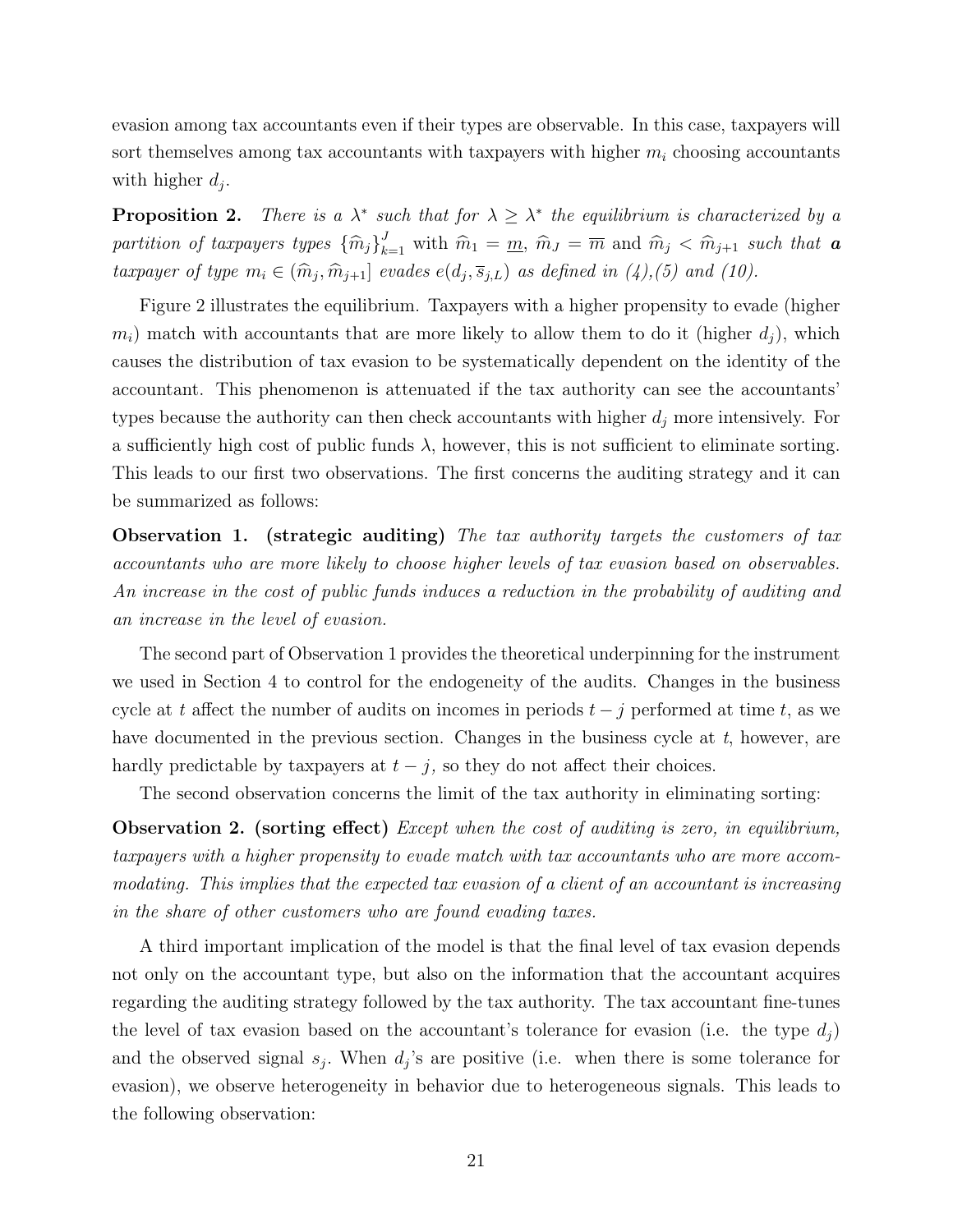**Observation 3.** (informational externality effect I) Even if there is no sorting because all tax accountants have the same type  $d_j = d^*$ , the expected tax evasion of a client of an accountant is increasing in the share of other customers who are found evading taxes.

Without directly observing the tax accountant's types, it would be hard to separate the sorting effect vs. the informational spillover effect and thus test Observations 2 and 3. The the informational spillover effect, however, has two additional testable implications. The most likely signal used by the tax accountant to fine-tune his/her activities at time  $t$  is his/her direct experience with customers at time  $t - 1$  and perhaps the experience of nearby accountants if they can communicate. It follows that:

Observation 4. (informational externality effect II) The expected probability of receiving an audit at time t is increasing with the share of clients that are audited at  $t-1$ , or, if the accountant j is in communication with an accountant k, increasing with the share of k's clients who are audited. Hence, reported income (evasion) of a taxpayer at t is expected to correlate positively (negatively) with the number of other clients of the same tax practitioner audited at  $t-1$ .

To see the second implication, it is useful to consider a simple generalization of the model. In the previous analysis we have assumed that the tax authority can only target auditing at the tax accountant level. It is, however, natural to assume that the tax authority can target with a finer grid that depends on observables: at the accountant/sector of the client (for example, it can treat clients of a tax accountant differently if they are, say, new or old businesses, lawyers, or plumbers). From a theoretical point of view, this scenario is exactly as the one studied above, except that now the tax accountant receives sets of signals that are contingent on the sector and/or demographics of the clients (say, the number of lawyers vs. the number of plumbers who have been audited).<sup>24</sup> If this is the case, then we should expect evasion of  $i$  to be especially sensitive to the share of similar customers who have been audited. Summarizing:

Observation 5. (informational externality effect III) The behavioral response of taxpayers to audits of other customers of their tax accountant is higher when the other audited taxpayers are similar to them in terms of observables, such as the business sector, size or gender.

In practice, we can have four cases. When the heterogeneity in the accountants' types is sufficiently important and the accountants' signals are sufficiently precise, we should observe

 $^{24}$ A way to see that the formalization presented above extends easily to this scenario is to consider the tax accountant/sector of client as independent entities in the model. A tax accountant with clients in, say, three sectors, would then be split into three different "tax accountants."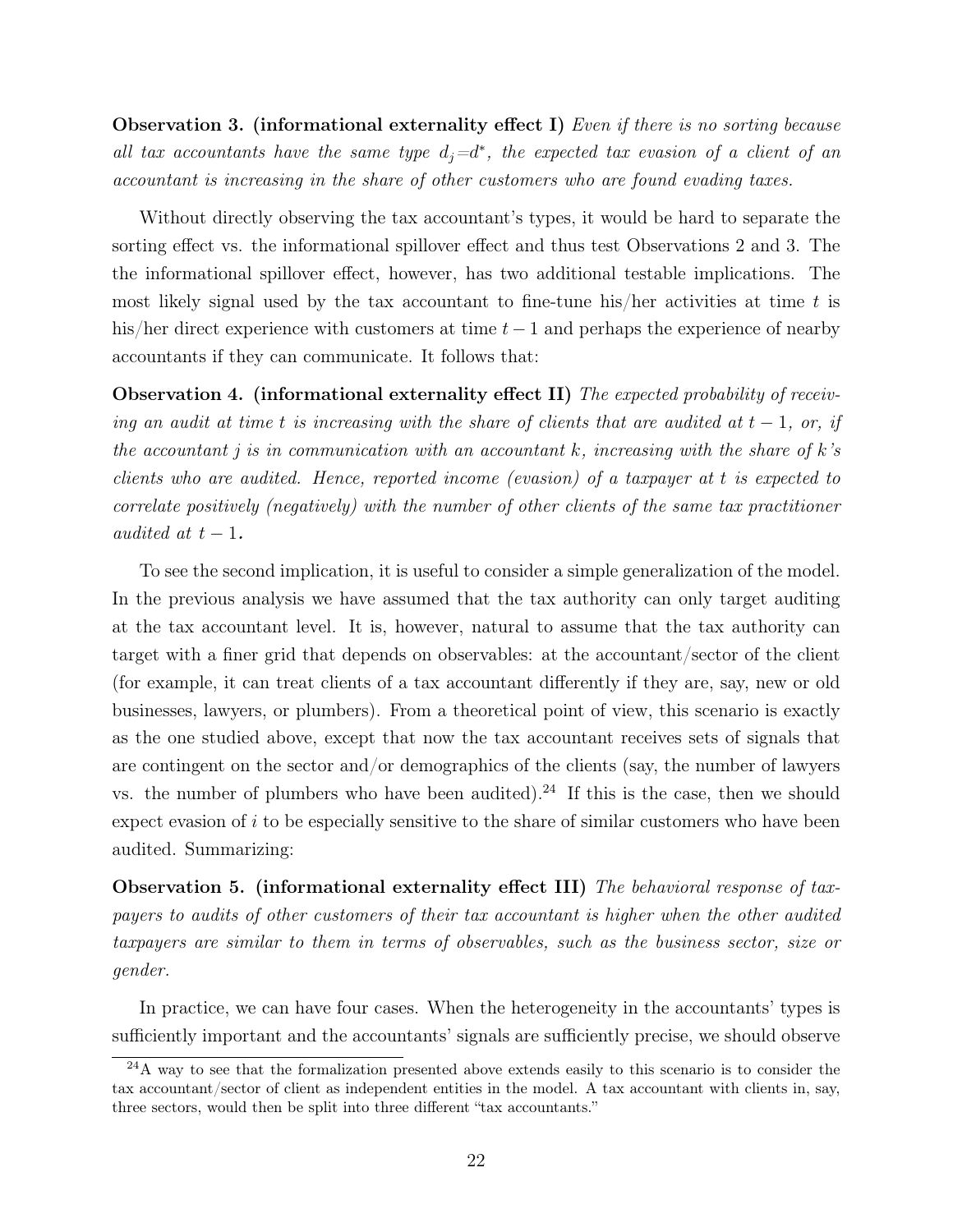both self-selection and informational spillovers in the data. We might, however, have three other cases: if accountants'  $d_j$ 's are not very heterogeneous, but signals are important, then we might observe only the informational spillover effect; when accountants' types are heterogeneous, but signals are uninformative, then we might observe only the sorting effect; if both types of heterogeneity are weak and signals are uninformative, then we might not observe either of the two effects.

## 5.2 The sorting hypothesis

The estimates in Table 2 suggest that the correlation between a taxpayer's tax evasion and the tax evasion of the other clients of his/her own accountant is neither spurious nor an artifact of uncontrolled selection. The model presented in the previous section provides an economic framework to interpret these correlations and suggests two potential mechanisms: sorting and informational spillovers. In light of this, we now refine our empirical analysis to test for the presence of these two possible channels.

Taxpayers undoubtedly choose their tax accountant. A tax accountant can be chosen based on competence or convenience (e.g. proximity), but can also be chosen according to the accountant's willingness "to close an eye (or maybe both)" to accommodate the clients' demand for evasion. That is, evasion-prone taxpayers may tend to match with evasion-prone accountants. If this happens, we should expect evasion-prone taxpayers to cluster among evasion-prone accountants, leading to a positive correlation between own and other clients evasion rates, as implied by Observation 2.

To examine whether this channel can at least partially explain the correlation between own evasion and the evasion of other clients of the same accountant, we start by looking at taxpayers who have switched accountants. Specifically, we look at the correlation in the propensity to evade of the accountant before the switch and that of the accountant after the switch. Sorting implies that, upon moving, a client should match with a new tax accountant with a similar propensity. We measure this propensity using the average evasion rate of the clients of the new accountant. Figure 3 shows a bin-scatter of the evasion rates of the old and new accountants, after we partial out year, sector and municipality fixed effects as well as a set of switchers' characteristics. These controls are meant to account for endogenous switching decisions and, most importantly, for the possibility that evasion rates have a local/sector component. The first panel shows the (non-parametric) relationship for the whole sample of switchers (318,534 taxpayers for which we can compute the average evasion of the clients of the old and new account) and is unambiguously strongly positive. This lends support to the sorting hypothesis. The second panel shows the same relationship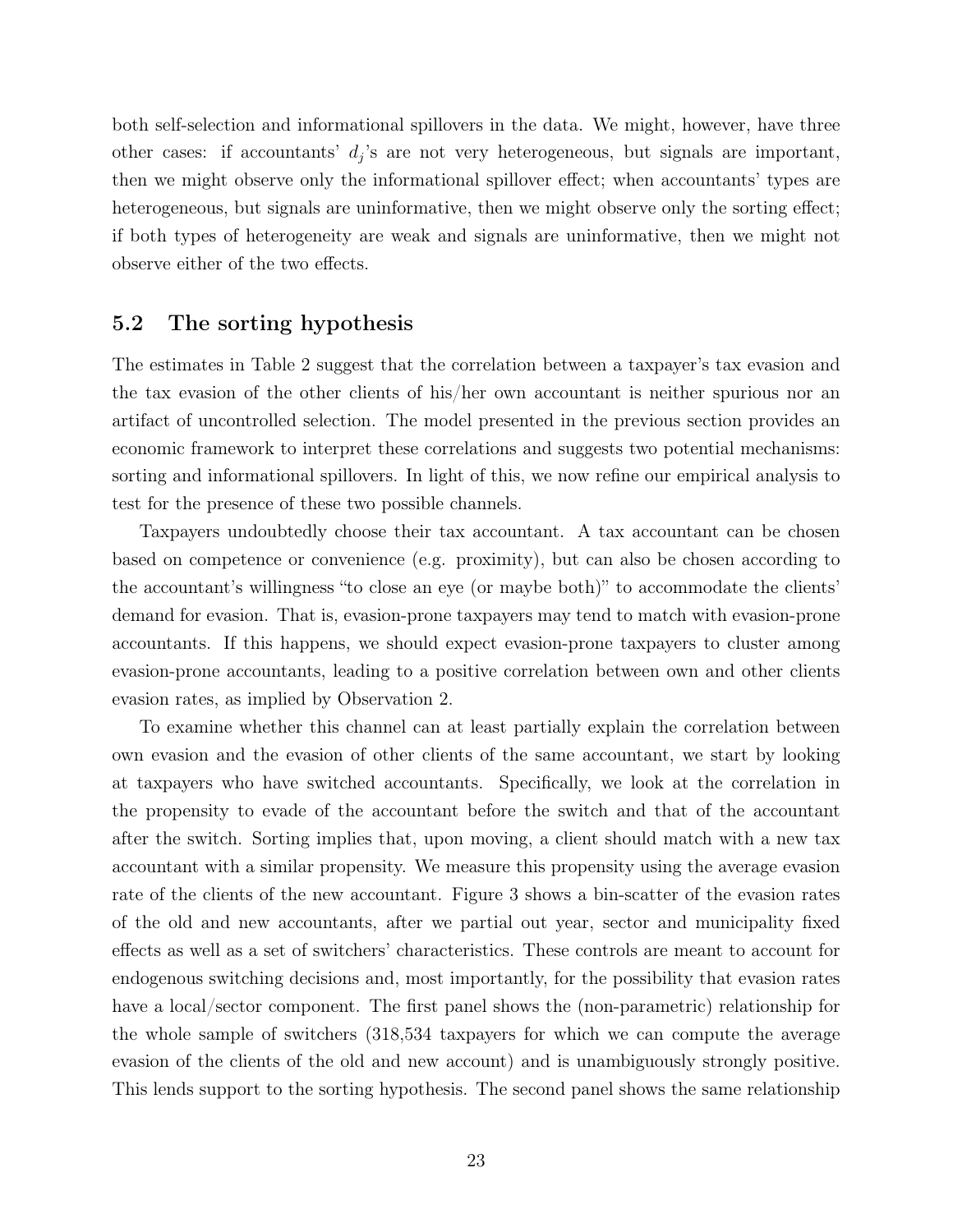



Panel B: Taxpayers switching because of accountant's closure



Notes. The sample includes taxpayers changing accountant at least once. The x-axes shows the average share of evasion of the clients of the accountant of origin binned in 100 quantiles. The y-axes reports the average share of evasion of the clients of the new accountant after partially out the characteristics of the taxpayer and his business, year and province fixed effects.

Figure 3: Sorting of taxpayers into accountants

but now computed on the sample of taxpayers that change accountants upon closure of their old one (we have 90,666 such cases). This way we address more directly the issue of endogenous switching. The evidence on positive sorting is even stronger: there is a steeper relationship with a better fit. Table 3, panel A, confirms the graphical evidence of sorting using formal OLS linear regressions of the average evasion at the old accountant on average evasion at the new accountant, controlling for switchers' observable characteristics and year, location and industry fixed effects. The first four columns are run on the whole sample and the last is run on the switchers after accountant closure. Irrespective of the controls used, the relationship is positive and highly statistically significant. The coefficient on the average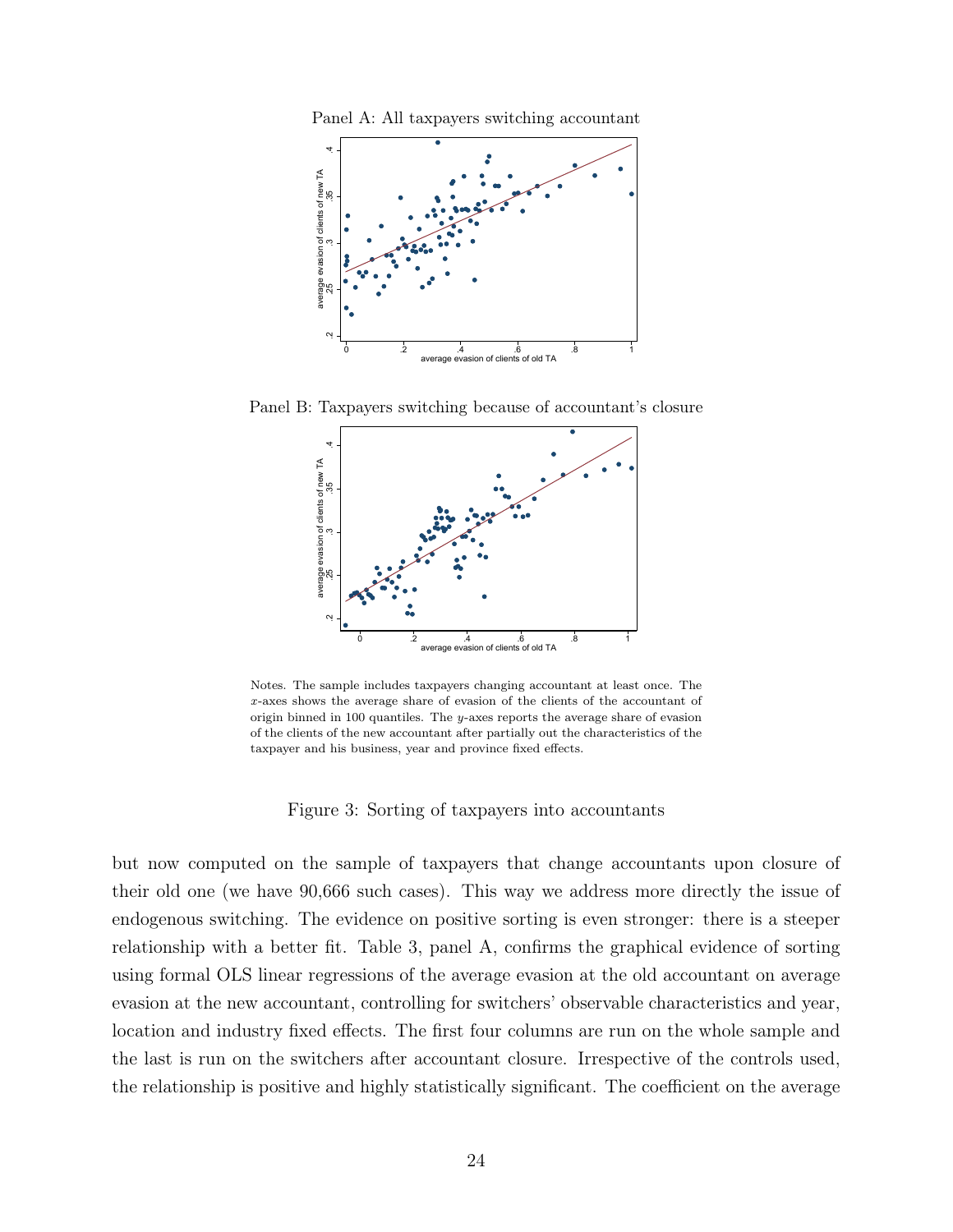evasion of the new accountant doubles among those moving upon closure.

The size of our sample allows us to refine this test further by running our regressions at the individual level and focusing on taxpayers that switch and were audited at least once before switching accountants. We can then measure tax evasion of the switcher when he/she was served by the older accountant, and check whether high tax-evasion taxpayers, once they switch accountant, match with another high-evasion accountant, as measured by the average evasion of their clients. Table 3 panel B reports the results. Because we focus on audited switchers, the sample size shrinks to 14,279 taxpayers but remains large enough for reliable inference. The first three columns show regressions for the same specifications as in panel A. The correlation between own evasion at the old accountant and average evasion of the clients at the new accountant (measured before the switch occurs) is positive, highly statistically significant and very similar in size to the slopes estimated in panel A.

To deal with endogenous switching we perform two exercises. In the third column, we limit the sample to audited movers who filed with the previous tax accountant but was audited after switching. For example, a taxpayer that until 2010 was with accountant A, switches to accountant B in that year and then has his/her 2009 filing audited in 2012 when he is with the new accountant. In this way we deal with one particular source of endogenous switching: that triggered by a taxpayer being audited (see next section for evidence). The estimated correlation is hardly affected. The last column shows the estimates for the sample of movers after accountant closure. The sample size shrinks further to 3,015 observations and we lose some precision, but the estimate remains significant (at the 5% level) and of comparable size as in the other columns.

Finally, we run two placebo tests to corroborate the evidence presented thus far. In the first, we match a switcher with a new, randomly selected tax accountant in the same province and with at least one client in the same industry as the switcher. In the second, we match the switcher with an accountant in the same province and decile of size of customer base as the old accountant. We repeat this 1000 times, and each time we run the regression in the third column of Table 3, panel A and record the coefficient on the average evasion of the previous accountant and its significance. Figure 8 shows the distribution of the estimated slope parameter and of the corresponding t-statistic. The graph shows that the estimates are small and centered around zero. The highest value obtained is about 0.006, 10-times smaller than the estimated slope. That is, randomly assigning switchers to another accountant never results in sorting as strong as the one implied by the actual new tax accountant.

Overall, the evidence strongly supports the idea that tax accountants play an important role in facilitating tax evasion.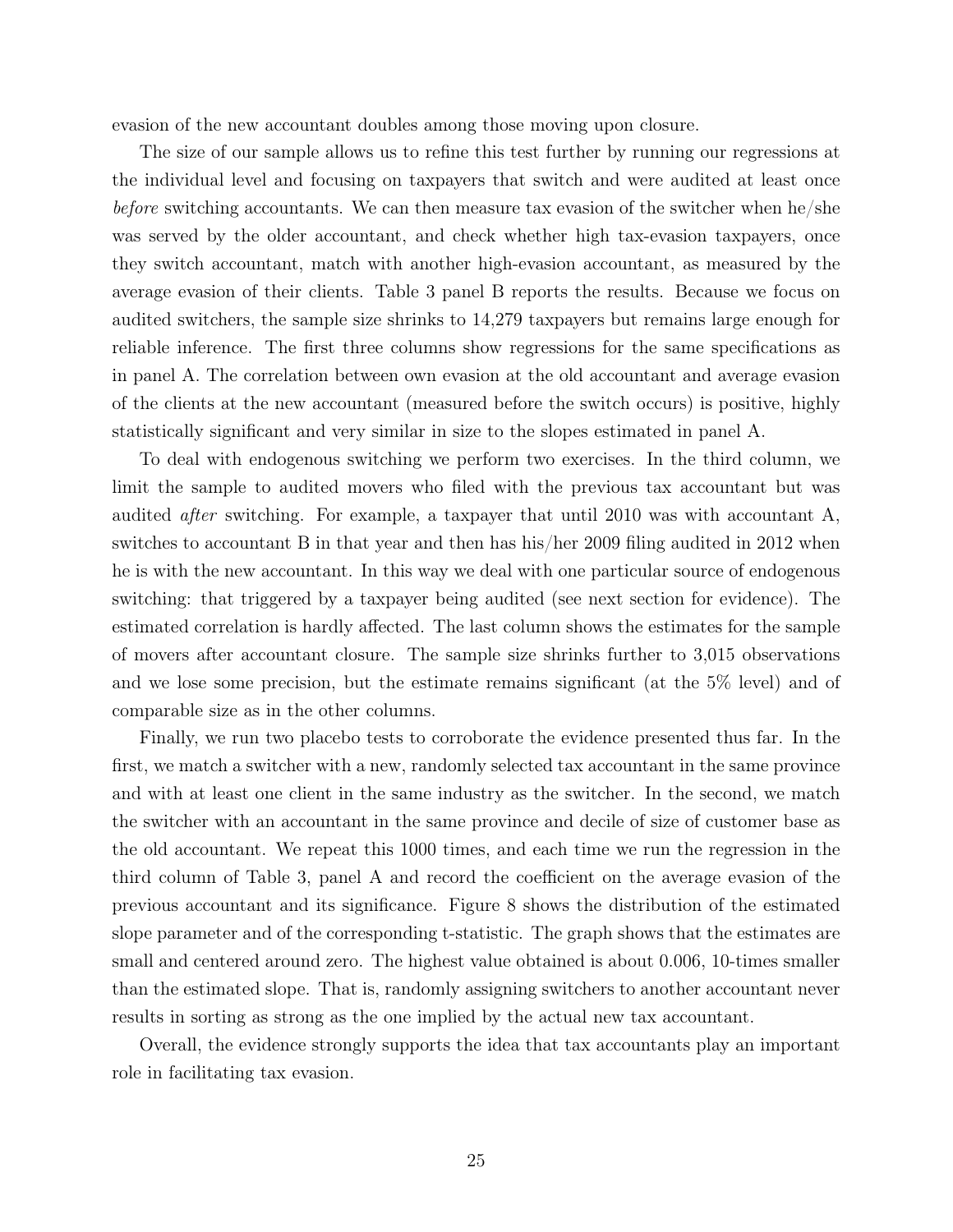#### 5.3 The informational spillover hypothesis

To shed light on the information channel we bring the implications of Observations 3-4 in Section 5.1 directly to the data. We follow two approaches: first we note that, if the tax accountant acts as an information hub, reported income at t should increase if other clients of the same accountant were audited at  $t-1$ . Second, note that besides affecting filed income, tax audits may also affect a taxpayer's decision to switch accountant. We thus look at the effect of audits of a customer i and of other customers  $-i$  served by the same tax accountant on i's decision to change tax accountant.

With respect to the first effect, the first column of Table 4 shows the estimation of a simple regression of log filed income where the only audit variable is an indicator equal to 1 if in the previous year other clients of the same accountant were audited (while excluding the taxpayer in question). In the second column, we include an indicator for whether the taxpayer was audited at  $t-1$ . All estimates include year fixed effects, taxpayer fixed effects and sector fixed effects. We also control for a set of time-varying taxpayer observables (age, marital status, size of the business and number of years of activity) and for the size of the tax accountant's customer base.

The effect of the others' audits is positive and highly statistically significant. It triggers a 1.2% increase in filed income in the following year.<sup>25</sup> The second column adds an indicator for whether a taxpayer was audited at  $t - 1$ ; the effect of other customers' audits is somewhat smaller but retains its statistical significance. If a taxpayer was audited at  $t - 1$ , then in the subsequent year he/she reports a higher income to the tax authority, roughly 7.7% higher. One's own history of tax audits is obviously the first source of information one draws on to learn about the IRA audit policy and this has a much stronger effect on filed income than other customers' audits. A stronger response to own that to others' audits may reflect heterogeneity in types among the clients of the accountant, together with auditing policy being sensitive to individual characteristics. In other words, the accountant may inform his customers that the tax authority is auditing taxpayers with a specific set of individual characteristics. Taxpayers with those specific characteristics may react more strongly, while taxpayers with different characteristics may feel un-targeted and, as a result, not alter their reported income. The average response will then depend on the distribution of these characteristics across clients.

As noted in Observation 4, if an accountant is in communication with other accountants he/she can share information with his/her customers about the audits of *other* accountants'

<sup>25</sup>A similar positive and significant correlation is obtained if we use the precise share of clients audited at  $t-1$ , including the taxpayer in question, which is part of the set of signals observed by the tax accountant, while controlling separately for the own indicator.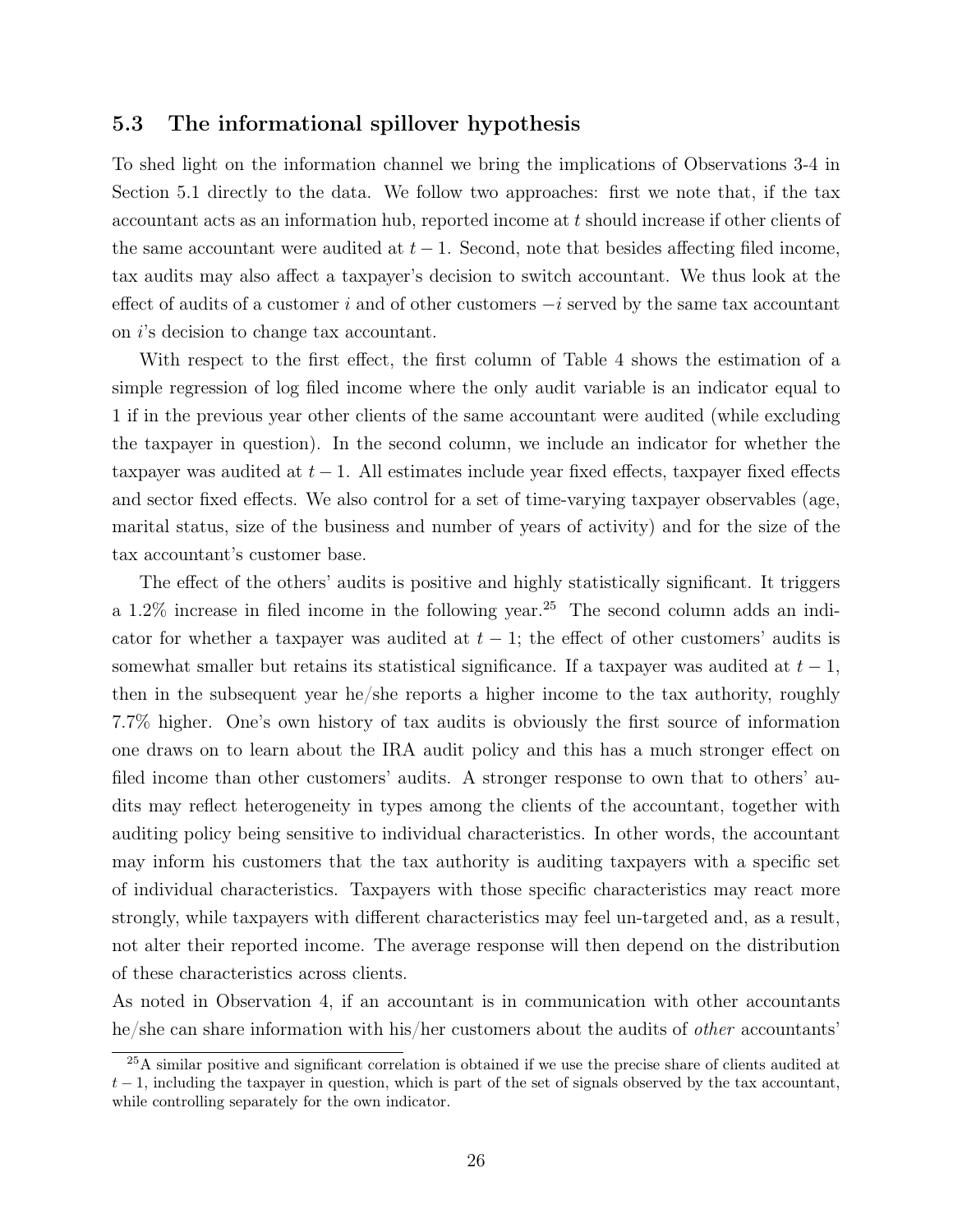customers. To test whether accountants share auditing information, we estimate a model like the one in the second column of Table 4 but replace the share of clients of the same accountant audited at  $t - 1$  with the analogous share of another accountant. Because we do not know who is in communication with whom, the share of the other accountant is obtained by randomly assigning each taxpayer to another accountant in the following pairs: i) the same province and sector,  $ii$ ) the same province and decile of size of customer base, or *iii*) the same province and decile of share of audited clients that have evaded. We run 1000 regressions with a new randomly assigned accountant each time. If accountants are informationally connected, we should see a significant effect of the share of audits of other accountants' clients in a large fraction of these regressions. Figure 9 plots the distribution of the estimated parameter and of the corresponding t-statistics. Overall we find little support for the idea that accountants form an information-sharing network. In the vast majority of the cases, we find no effect on reported income at  $t$  of the share of audited customers of a different accountant at  $t-1$ .

In Table 5, panel A we test the informational channel from a slightly different perspective: taxpayers are interested in learning about the IRA policy in general but particularly about the audit policy towards people like them. If the accountant informs his/her clients about the characteristics of the taxpayers that have been audited, we should expect that individuals are more responsive to audits of other taxpayers at the same accountant that are similar to them along some dimension. This is a direct implication of our theoretical model (Observation 5). To test this possibility, we add to the specification an interaction between the share of peers audited and several measures of similarity with the taxpayer (a dummy for at least one other audited client working in the same sector, of the same age, or in a firm of the same size).<sup>26</sup> We find supportive evidence: reported income is higher in response to audits of clients of the same accountant if the other clients have similar traits to those of the taxpayers and these traits enter the IRA auditing policy estimated in the next section. An alternative story is that the taxpayer comes to know about these audits directly from the peers and not through the tax accountant. To investigate this possibility, in panel B we replace the peer audit and similarity dummies with analogous dummies that indicate if other individuals that are not clients of the taxpayer's accountant, live in the same province and have similar characteristics (same sector, same firm size or same age) have been audited in the previous year. We find that these variables have no explanatory power, suggesting again that it is the information disseminated by one's own accountant that really matters.

In Table 6 we dig deeper into the information mechanism by examining the persistence of

 $26\text{We consider as size threshold }10$  employees. This follows the definition of micro-enterprise established by EU Commission Recommendation 2003/36, and adopted by the IRA as reference for fiscal purposes.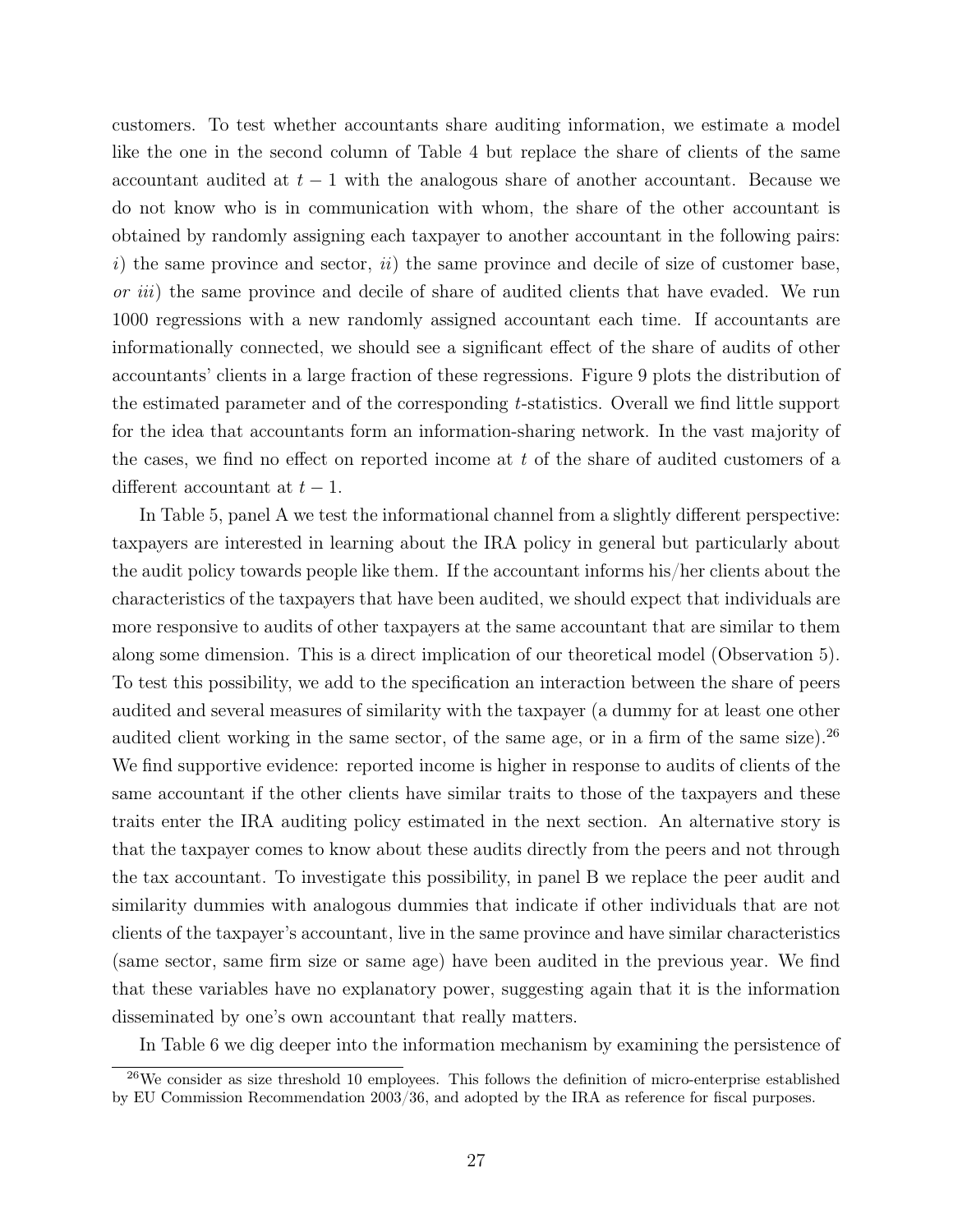the information effect. In the first column, we include three controls for own audit at  $t-1$ , at  $t-2$  and  $t-3$  while controlling for other clients' audits at  $t-1$ . Interestingly, the effect of own audits is significant at all lags but the size decays over time, albeit slowly: the effect a threeyear old audit on current reported income is still 40% of the effect of a one-year old audit. The cumulative effect of an audit after three years is to increase reported income by 16.6%–twice as much as the one-year lagged effect. In this specification, the effect of an audit of other clients in the last year is significant and of the same size as in Table 4. In the second column, we also allow the audits of peers to affect reported income with lags of up to three years. The three lags are all positive and highly statistically significant. Importantly, once they enter together their size increases considerably (and the one-year lag effect doubles). Perhaps most interestingly, the effect of the other audits observed by the accountants on taxpayer reported income is larger for older audits. One potential explanation for this result is that information disseminates with lags. A perhaps more plausible explanation is that details about the IRA policy are revealed as the audits unfold after they have already been notified. The variable for one-year lagged audits of others only captures the IRA's notification of an audit to the taxpayers (and to the accountant), while the two- and three-year old audits also reveal what the IRA investigates. This additional information allows the tax accountants to infer more about the IRA auditing policy. Both because estimated coefficients are larger and because several lags matter, the cumulative effect of the information spillover increases reported income by 9.7 percent. This is a non-negligible effect. To get a better sense of the quantitative importance of the information channel on reported income, consider increasing the number of audits by one unit for each tax accountant. In our sample there are 81,185 accountants, each serving an average of 20.8 clients that report an income of EUR 19,505 on average. Our estimates imply that the total cumulative direct effect on the reported income of these taxpayers amounts to EUR 420 million, and the information spillover effect amounts to EUR 152 million–as much as a third of the direct effect.<sup>27</sup>

We now turn to study the effects of tax audits on accountant switches. In Table 7 we study whether tax audits may affect taxpayers decision to switch accountants in addition to affecting filed income. The lefthand side is an indicator equal to 1 if the taxpayer has

<sup>&</sup>lt;sup>27</sup>These effects are estimated as follows. Let  $\alpha_i$  be the marginal direct effect of own audit at lag  $i = 1, 2, 3;$ and let  $\beta_i$  be the marginal effect of the *others* audits at lag  $i = 1, 2, 3$ . Also notice that the marginal spillover effect of the audits of one other clients is  $\beta_i/N$ , where N is the number of clients of the accountant. The direct effect is estimated as *Number of audits*  $\times \sum \alpha_i \times Average$  income=81,185 $\times$ 0.166 $\times$ 31,956 =430.7 million euros, where the average income figure is that of the audited taxpayers from Table 1, panel B. The cumulative spillover effect of an extra control is equal to Number of affected clients of a tax account $\times (\sum \beta_i/N)\times Average$ income=  $19.8\times(0.097/20.8)\times19,905=1.84$ , where the average income is that of the total sample (Table 1, panel A). The total spillover is obtained by multiplying this number by the number of tax accountants (81,185).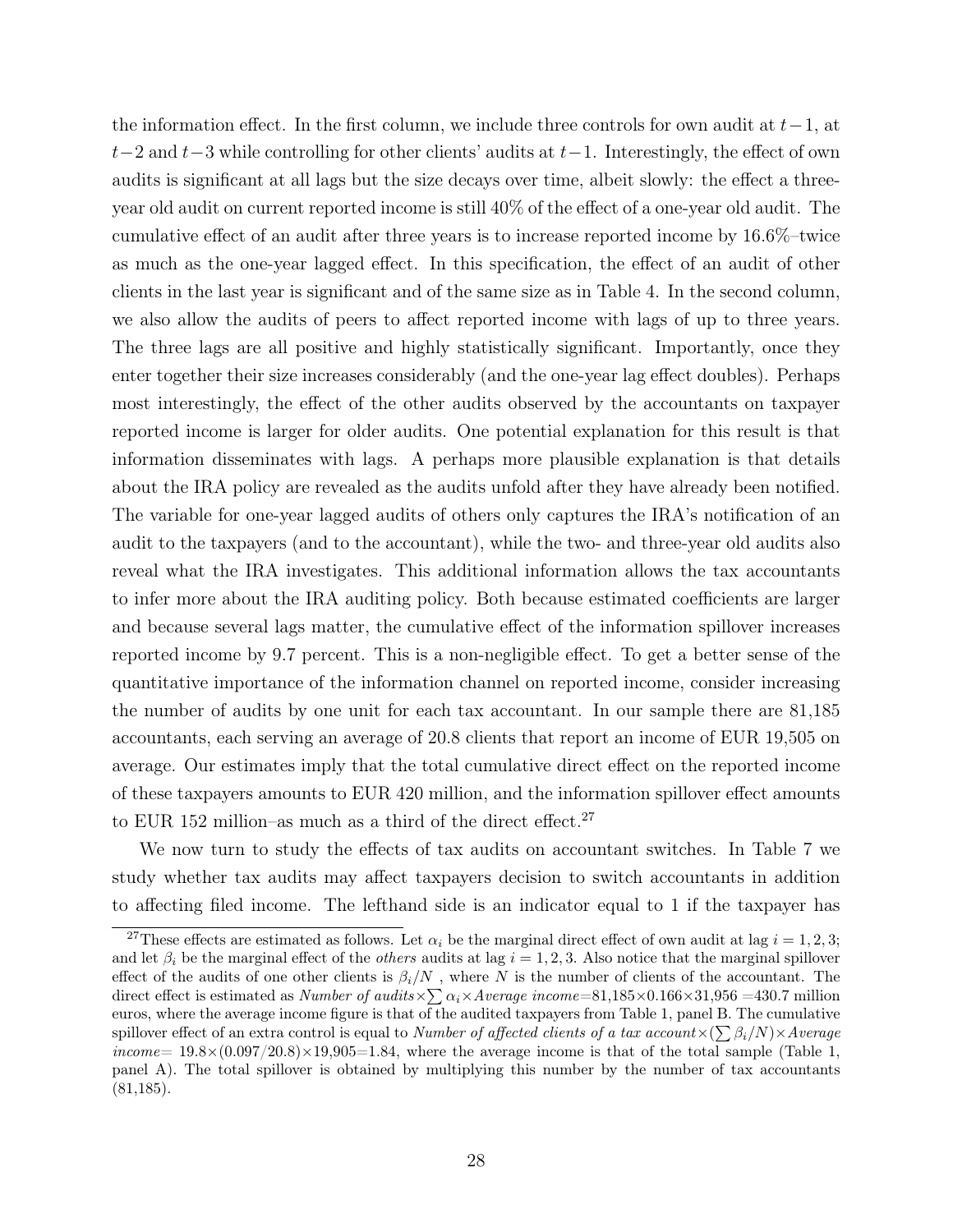switched accountants in that year. In all specifications of the probit estimates we include a rich set of controls including time and region fixed effects, taxpayer characteristics (gender, marital status, age, number of years of activity, firm size, firm sector dummies) and number of customers of the accountant. Panel A shows that, indeed, taxpayers also respond along this margin in an interesting way. The first column includes both the indicator for audits of other clients last year and an indicator for own audit in the past year. Interestingly, the effect of other clients' audits is negative: a taxpayer is less likely to switch accountants if other customers of his/her accountant have been audited. This effect is also quite sizable. If at least one other client of the accountant has been audited, the probability of the taxpayer switching accountants falls by 6 percentage points - amounting to 86% of the sample share of switchers. While this negative effect may, prima facie, sound implausible, it is fully consistent with the information dissemination role of the tax accountant. Indeed, a taxpayer can only come to know that other clients have been audited because their accountant notifies them about the IRA's activities. Taxpayers that become aware of this are less likely to switch accountants for two possible reasons. The first possible reason is the well-known behavioral phenomenon known as the "gambler's fallacy," that is the mistaken belief that, if something happens more frequently than normal during a given period, it will happen less frequently in the future. The second and perhaps more important reason is that the taxpayer who has not been targeted by the audit may appreciate the fact that the tax accountant shares valuable information about the audits with other customers.

Panel A also shows the effect of own audit is positive and significant: a taxpayer that has been audited this year is more likely to switch accountants next year. The increase in the probability of switching is about one percentage point, or 14% of the sample share of switchers. One plausible interpretation of this positive effect is that the tax audit signals some incompetence of the accountant to the taxpayer.<sup>28</sup> The other columns enrich the specification by adding interactions between the indicator for audits of other customers and indicators for similarity between the others and the taxpayer to test whether the decision to switch is sensitive to information that is more relevant to the taxpayer's characteristics. Indeed we find that others' audits have a stronger negative effect on the probability of switching when the other customer is similar to the taxpayer either in terms of gender, age or firm sector and size.

Finally, panel B studies dynamic effects of audits of others and own audit on the switching decision by adding lags of these variables. Note that the effect of own audit is always positive

<sup>&</sup>lt;sup>28</sup>This phenomenon is not necessarily inconsistent with the gambler's fallacy hypothesis described above. However, the disappointment associated with the fact of being audited may overwhelm the effect of the gambler's fallacy in this case.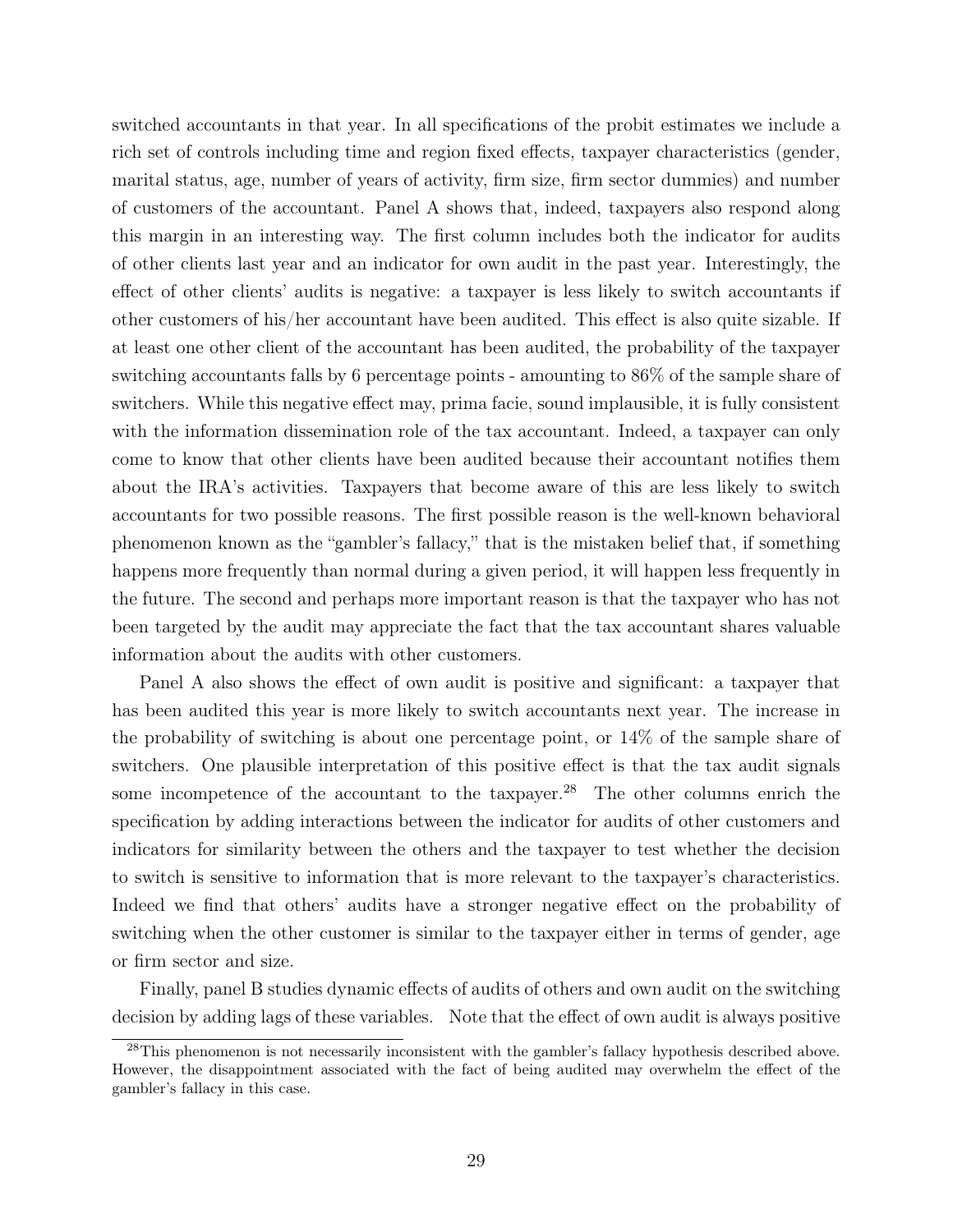at all lags but fades away with time, while the effect of audits of others is always negative at all lags and its absolute size is either constant or increasing over time. This pattern of effects is very similar to the response in reported income documented in Table 6. The last two columns repeat the estimates, adding as a control a dummy for whether the tax accountant is still active to make sure that the switching decision is not triggered by accountant closure. The results are qualitatively unchanged.

#### 5.4 The IRA strategic auditing policy

Finally, we turn to discussing the implications of our evidence for the strategic behavior of the tax authority, as predicted by Observation 1. Observation 1 asserts that  $a)$  the IRA audit policy should respond to the public cost of funding, and b) it should target the customers of tax accountants who, based on observable characteristics, display higher levels of tax evasions. We start by estimating the determinants of the IRA's audit policy and then contrast the predictors of the audit policy with those of tax evasion estimated in Table 2.

Audit policy estimate As argued in Section 2, the IRA does not follow a random audit policy but rather chooses targets based on available information, either gathered centrally or obtained locally by its branches. Let  $p_{kirt} = \gamma z_{kirt} + u_{kirt}$  define the IRA auditing policy, where  $p_{kirt}$  is the probability of auditing in year t the tax filing k of taxpayer i in region r;  $z_{kirt}$  is a vector of observable tax filing and taxpayer characteristics, including those of their tax accountant, and other variables that may affect IRA policy;  $u_{kirt}$  is a random component. The latter may itself be part of the optimal policy in so far as some audits are chosen randomly. We only observe audit realizations  $A_{kirt}$ :

$$
A_{kirt} = \begin{cases} 1 & if p_{kirt} > 0 \\ 0 & otherwise \end{cases}
$$

To learn about IRA auditing policy we assume  $u_{kirt}$  is normal and estimate a probit model. Because the tax authority can audit a tax filing up to five years later, the sample of tax statements that can be audited–the sample at risk–changes over time. In any given year  $t$ , the sample at risk includes all filings of the taxpayers in our population that are up to five years old and that have not yet been audited in the previous years. We estimate the IRA auditing policy on this sample. We control for a rich set of observables, beginning with a set of regional dummies. These can reflect both geographical heterogeneity in IRA human resources and systematic differences in taxpayers compliance that call for stronger deterrence in certain regions. We control for firm size by inserting a full set of dummies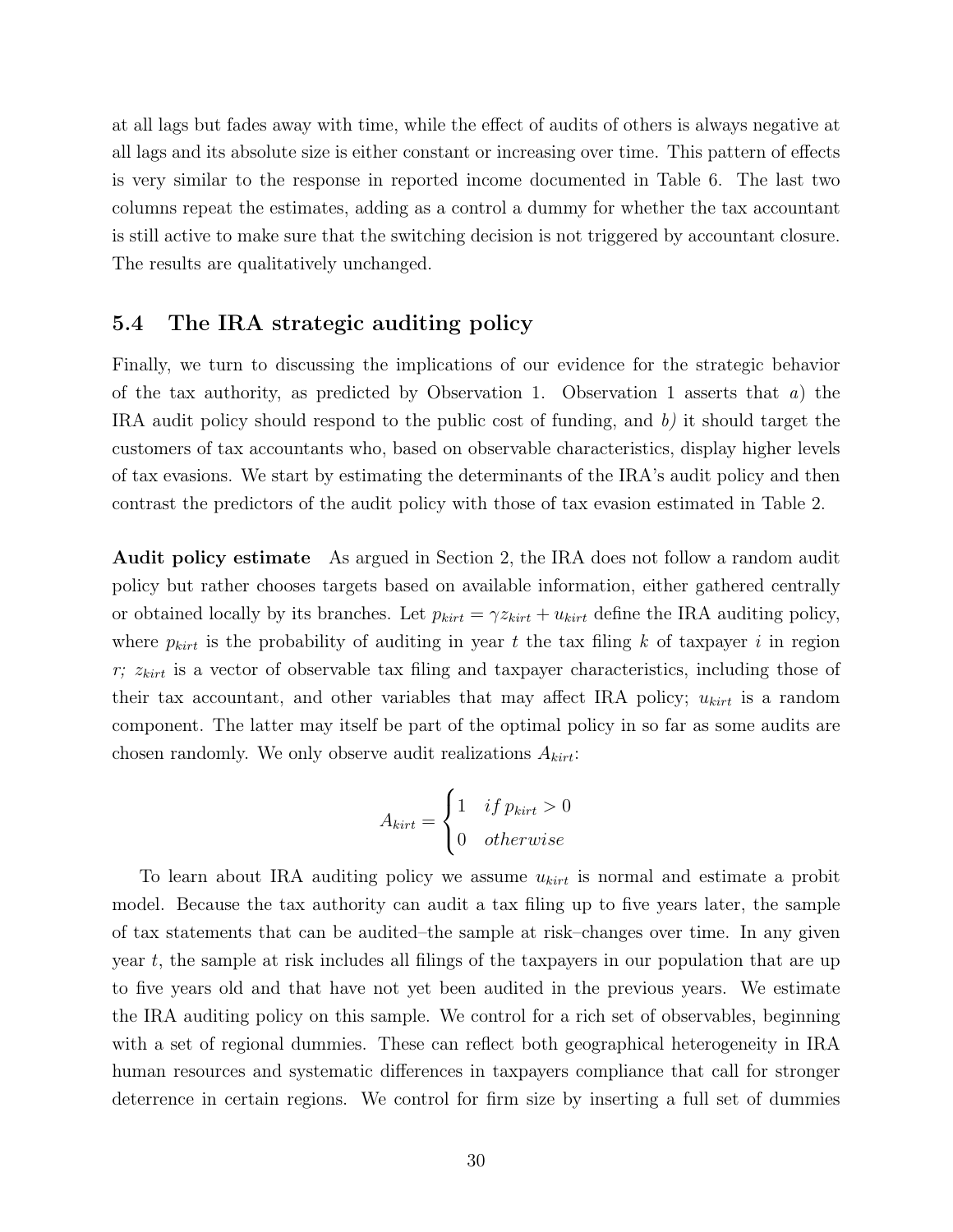for the number of employees and for taxpayers' demographic characteristics (gender, age dummies, marital status, years of activity), but we do not attach any specific interpretation to these variables.<sup>29</sup> We also insert a full set of year of audit dummies to capture aggregate movements in auditing policy.

Our model in Section 5.1 predicts that the tax authority should respond to the cost of public funding and react strategically to the type of the tax accountant, auditing evasion-prone accountants more frequently. We proxy the cost of public funding with a set of measures of performance of the local economy (the net rate of new firm creation, the unemployment rate in the province and a measure of the local CPI inflation). We proxy the tax accountant type with three observable characteristics: the share of evaders and that of evaded income among audited customers, the number of provinces where the accountant has customers, and the size of the tax accountant which is measured by the number of customers and captures a higher reputation cost of backing tax evasion for large, successful tax accountants.

Additionally, we include two binary indicators of conformability of the reported income with the IRA's expectations based on the so called "studi di settore" (or ssy). A taxpayer is considered "coherent" when his/her filing, based on a vector of indicators, does not reveal anomalous behavior; "congruent" if the reported income is not too far from an inputed range estimated by the tax authority for a group of taxpayers sharing similar characteristics.<sup>30</sup>

Table 8 shows the results of the audit policy estimates. Reported coefficients are marginal effects. The sample at risk includes over 49.8 million observations. The first column includes all taxpayer controls, as well as regional, time and age of tax filing dummies. Even after controlling for taxpayers characteristics, there are systematic regional differences in the probability of auditing. The characteristics of the taxpayer all have predictive power for the auditing probability, which is higher for owners of larger firms that have been operating for a longer time. The IRA policy is also predicted by taxpayers characteristics: older people are more likely to be audited while women and married taxpayers are less likely to be audited. The age of the tax filing very neatly shows the hump shape described in Figure 5, with a marked spike at age four when the probability of an audit is eight times the sample mean, and a very low probability of auditing a tax filing older than five years. The "congruent" and "coherent" dummies both predict the probability of an audit and are very precisely estimated. Both indicators negatively and significantly affect the probability of an audit today. Quantitatively, a "congruent" tax filing is 3 percent less likely to be audited than the

<sup>&</sup>lt;sup>29</sup>Like many administrative data, demographic information is only the one which is relevant for the purpose for which the data are collected. In our case, taxpayers' education is not available.

 $30T<sub>0</sub>$  make sure that no relevant variable is left out, we have consulted a high-ranking IRA representative who has confirmed the validity of our specification of the IRA audit policy, without taking a stand on the estimated parameters.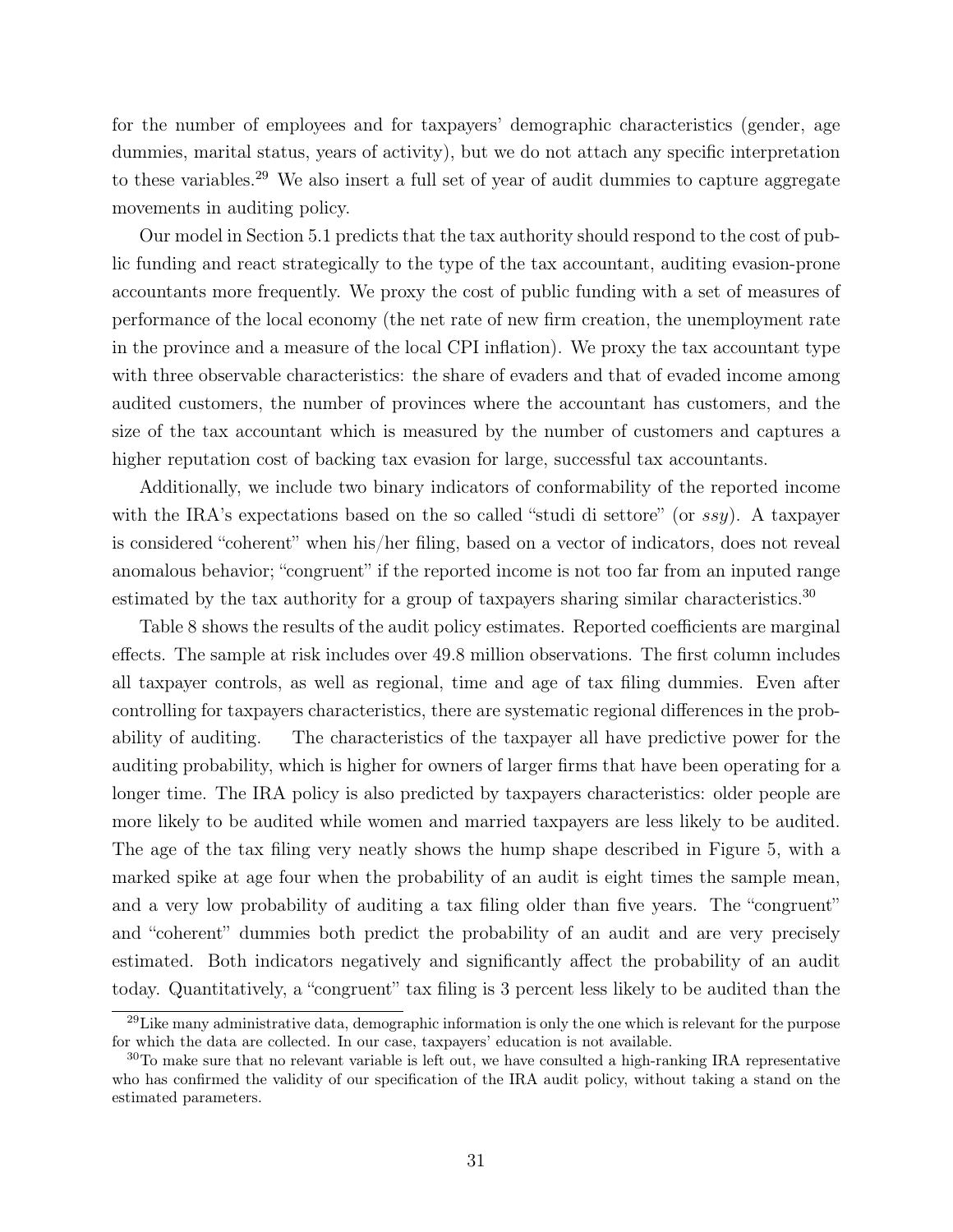unconditional mean, a "coherent" 9 percent less likely. A taxpayer that is simultaneously "congruent" and "coherent" has an audit probability that is 12 percent lower than the sample mean. While these variables have a relatively strong effect, they are far from being the only information on which the IRA chooses its auditing policy.

The second column adds the accountant controls. Importantly, they also predict the IRA policy: taxpayers served by accountants with a higher share of evaders (an extensive margin) and with a higher share of evaded income in the past (an intensive margin) are more likely to be audited (a one standard deviation increase in the average share of evaders increases the probability of an audit by as much as eight percent of the sample mean–a relatively large effect) and so are taxpayers served by accountants with customers in several provinces. On the other hand, customers of larger accountants are less likely to be audited. These effects are predicted by the model developed in Section 5, where the IRA optimally chooses the audit policy knowing the accountant type and targets its auditing effort to specific types of accountants.

The third column adds the measures of local economic performance: firm creation, CPI inflation and unemployment at time of audit.<sup>31</sup> All of these measures predict the auditing probability with signs consistent with the idea that the tax authority tailors its auditing policy according to the local business cycle. The probability of an audit is higher when firm creation is higher and when demand is strong, as captured by CPI inflation. The audit rate decreases when firms face worse local market conditions, as captured by a higher unemployment rate and plant closure rate.<sup>32</sup>

IRA strategic behavior We now turn to discussing the implications of our evidence for the strategic behavior of the tax authority as predicted by Observation 1. This asserts that

<sup>31</sup>We used the provincial-level yearly time series released by the Italian National Institute of Statistics. Firm entry is the share of companies registered in the year over the companies active at the end of the year. The inflation rate is the Consumer Price Index for the population (NIC), with baseline year harmonized to 2010=1. The unemployment rate is the share of people seeking employment in the labor force (15 years and over). We aggregated the provinces subject to administrative changes in boundaries during the period to a unique fictional province and we assigned them the average value of the original series weighted by the population in the 2011 ISTAT Census.

 $32$ These variables are the instruments we use when running selection-adjusted regressions in Table 2, column 6. First, notice that they have strong predictive power. Second, they are valid exclusion restrictions. To understand this, notice that it is the current state of the local economy that affects the current auditing policy; but the IRA audit refers to an income produced and filed at least 2 years and in most cases 4 years before the audit is announced (see Figure 5). Thus at the time of filing, the state of the economy when the audit is decided is unobserved to the taxpayers. Clearly, while these variables affect the auditing policy, they do not affect the taxpayer's filing decision. They therefore qualify as instruments when we estimate selection-adjusted tax spillovers in Table 2. In the regression in third column of 8 we also control (coefficients not reported) for the state of the economy in the province at time of filing to capture any effect on taxpayers income reporting that is anticipated by the tax authority and incorporated in its audit policy.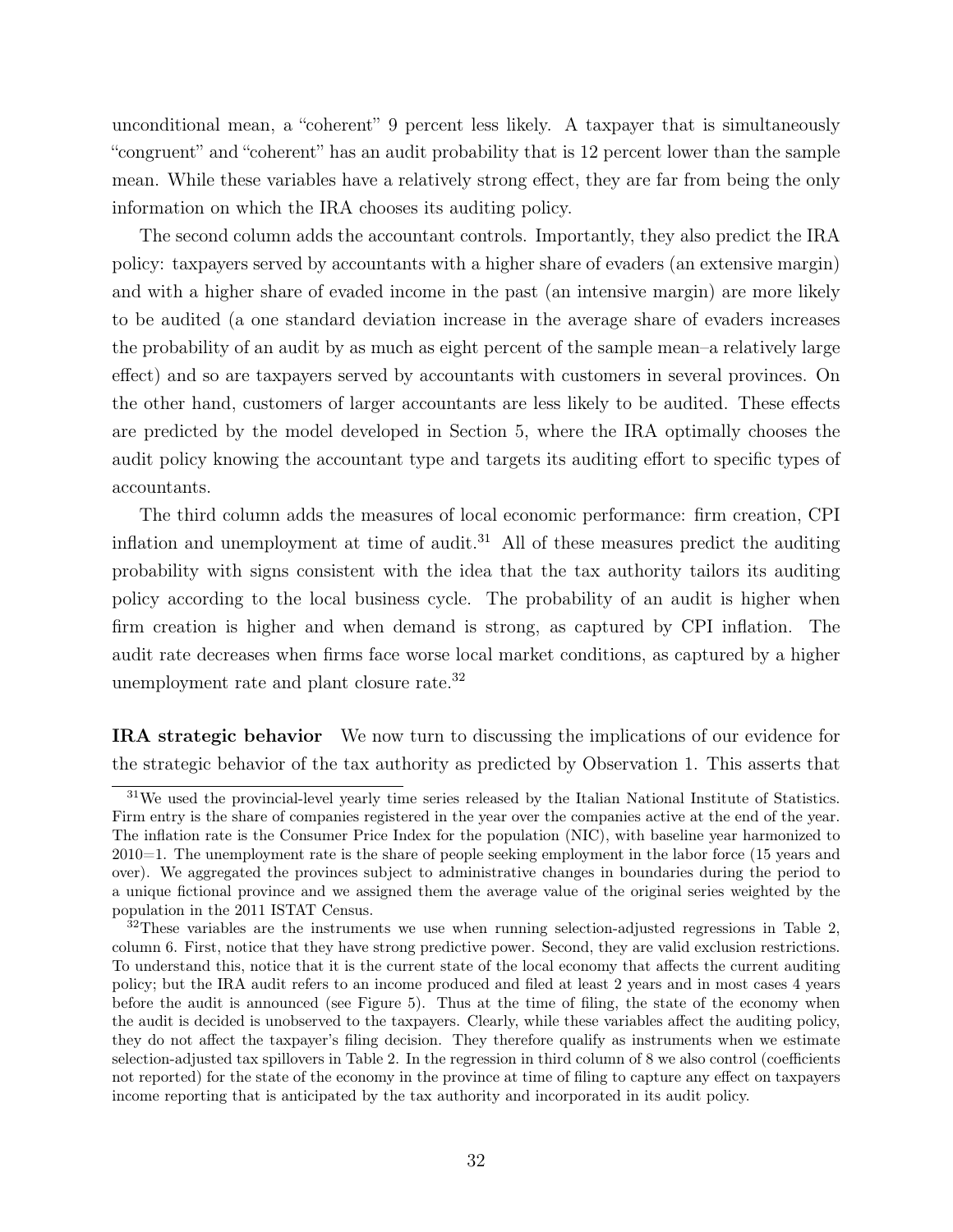the IRA audit policy a) should respond to the public cost of funding and  $b$ ) should target the customers of tax accountants with higher levels of tax evasions. We do so by putting together the results in Table 8, which document the determinants of IRA audit policy, and those in Table 2, which show evidence of the predictors of tax evasion.

The estimates of the IRA policy in Table 8 are consistent with Observation 1, part  $a$ ): the IRA responds to the cost of public funding as proxied by the three measures of the local economic conditions in the province of the taxpayers. The IRA is more likely to audit, and thus to extract funds from, taxpayers that reside in provinces whose economies are doing relatively well, thus allocating the burden of taxations to areas where its cost is presumably lower.

They are also consistent with Observation 1, part  $b$ ). To see this, notice that strategic auditing requires that the probability of an audit responds positively (negatively) to the observable characteristics of tax accountants that predict higher (lower) tax evasion. A similar implication holds with respect to predictors of tax evasion that the IRA can construct based, for instance, on the income statement of representative firms of an industry as the "congruent" and "coherent" indicators discussed earlier. In Table 9 we reproduce the estimates of the effects of the tax accountants' characteristics and the "congruent" and "coherent" indicators on the IRA policy in Table 8 and on tax evasion in Table 2. These variables predict tax evasion well. Consistent with strategic auditing policy, they significantly affect the IRA audit policy with the same sign. Finally, together with the evidence that sorting on propensity to evade taxation occurs and is strong, the IRA's strategic auditing behavior suggests that auditing costs are still high enough to prevent a strategic audit policy strong enough to equalize tax evasion behavior across accountants (an implication of Proposition 2).

## 6 Discussion, policy implications and conclusions

Tax codes in advanced countries have become increasingly complex, creating scope for experts' advice. We argue that, depending on the role played, tax intermediaries can have profound effects on the nature of the relationship between tax authorities and taxpayers. Tax accountants can facilitate tax evasion by helping evasion-prone taxpayers take advantage of the complexity of tax rules and game tax authorities by offering bilateral, taxpayer-specific counseling on how to minimize income reporting within (or even outside) the boundaries of the tax code. The implication is the emergence of a market for tax advisors where (some) accountants specialize in offering evasion advice to evasion-prone taxpayers. A smart tax authority should then invest resources to learn the accountants' types, diverting attention from the taxpayers to their intermediaries and auditing with higher probability clients of more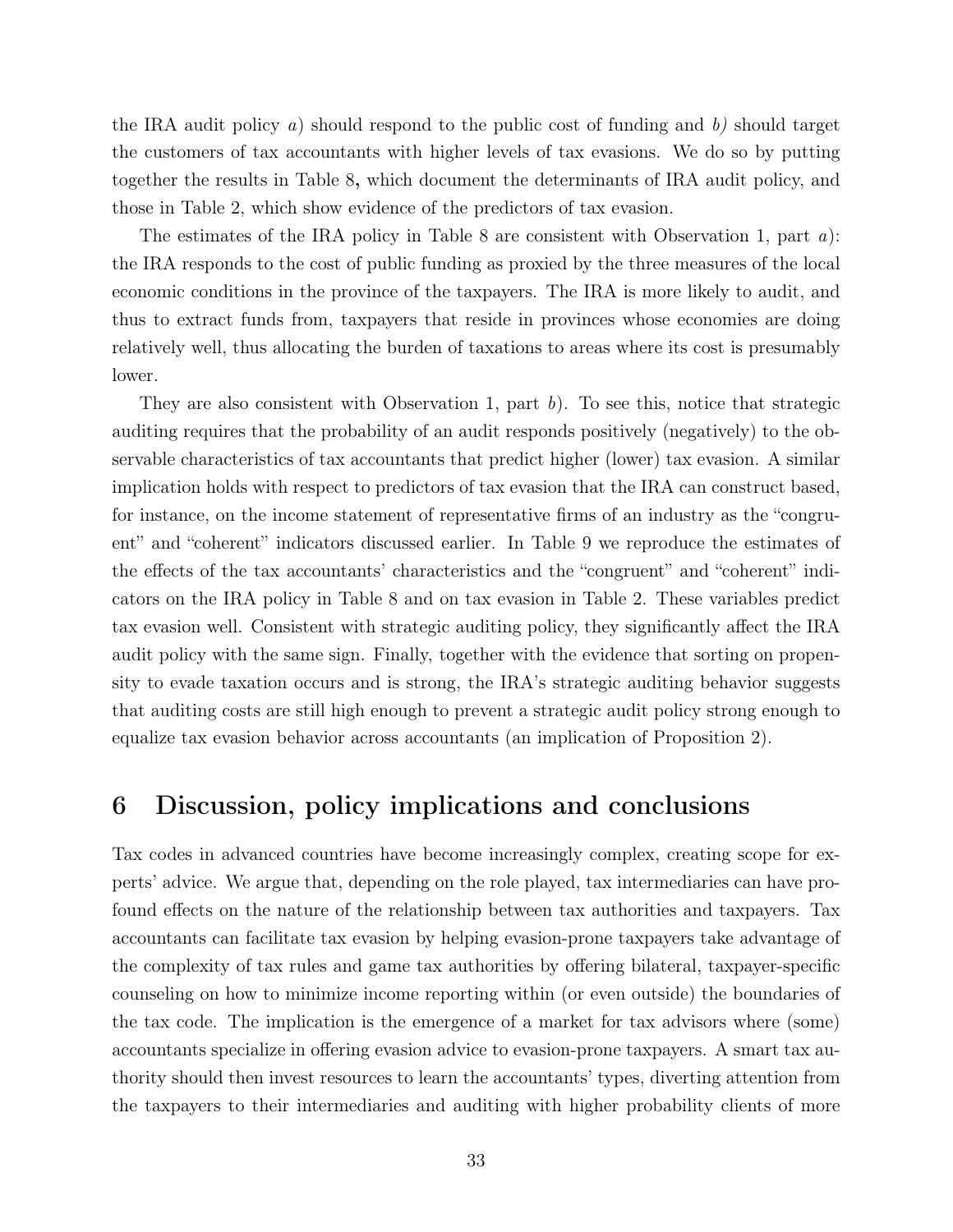evasion-prone accountants. This breaks the direct link between the tax authority and the taxpayers assumed in the traditional literature on tax evasion and compliance (e.g. Allingham and Sandmo, 1972; Graetz et al., 1986). In these models, absent tax intermediaries, taxpayers comply only because they can be audited with some probability and punished if found non-compliant. With tax intermediaries, taxpayers can also be disciplined by targeting with higher probability customers of tax-evasion prone accountants. We find that, as predicted by our model, the IRA policy function is sensitive to tax accountants' observable characteristics, and significantly (economically and statistically) tilts audits towards accountants with a higher share of tax evaders in the past. This discourages sorting, but despite the IRA's targeted action, we find strong evidence that evasion-prone taxpayers match with evasion prone-tax accountants, implying that indeed some accountants specialize as tax-evasion facilitators.

In addition (or alternatively), intermediation through tax accountants can change the nature of the taxpayer/authority relationship because accountants act as information hubs: taxpayers can learn about the tax authority's policy because accountants can pool the audit experiences of many customers over many years and share this information with each of their clients. From the point of view of the taxpayer, this speeds up learning about the tax authority policy function, providing an additional incentive to rely on tax accountants. From the point of view of the tax authority, auditing one taxpayer can, through the information disseminated by the accountant, affect the compliance of the other clients. We find evidence that this is indeed the case. Reported income not only responds positively to a directly experienced audit but also to the audits of the other customers of one's own tax accountant. The size and pattern of responses to the two types of audits is telling: taxpayers' response to own audits is strong on impact but its effect is short-lived and vanishes rapidly with time. The response to other clients' audits is milder on impact but persists unchanged over time. Hence, while the difference in the impact effect between own and others' audits is large (eight times), the long-term difference is much more contained (1.7 times after three years). One interpretation is that own audits have much greater salience than others' audits, but salience vanishes as distance from the audit increases and a new audit that would maintain high salience is rare. On the other hand, at each point in time, accountants are much more likely than single taxpayers to observe an audit. Passing on this information to their clients increases audit salience. Accountants have the ability to keep track of all previous audits of their clients: information accumulates and becomes more precise as time lapses. Understanding the dynamic response to direct and indirect exposure to audits is both intriguing and of practical relevance to improve tax compliance design. Our analysis moves a first step in this direction.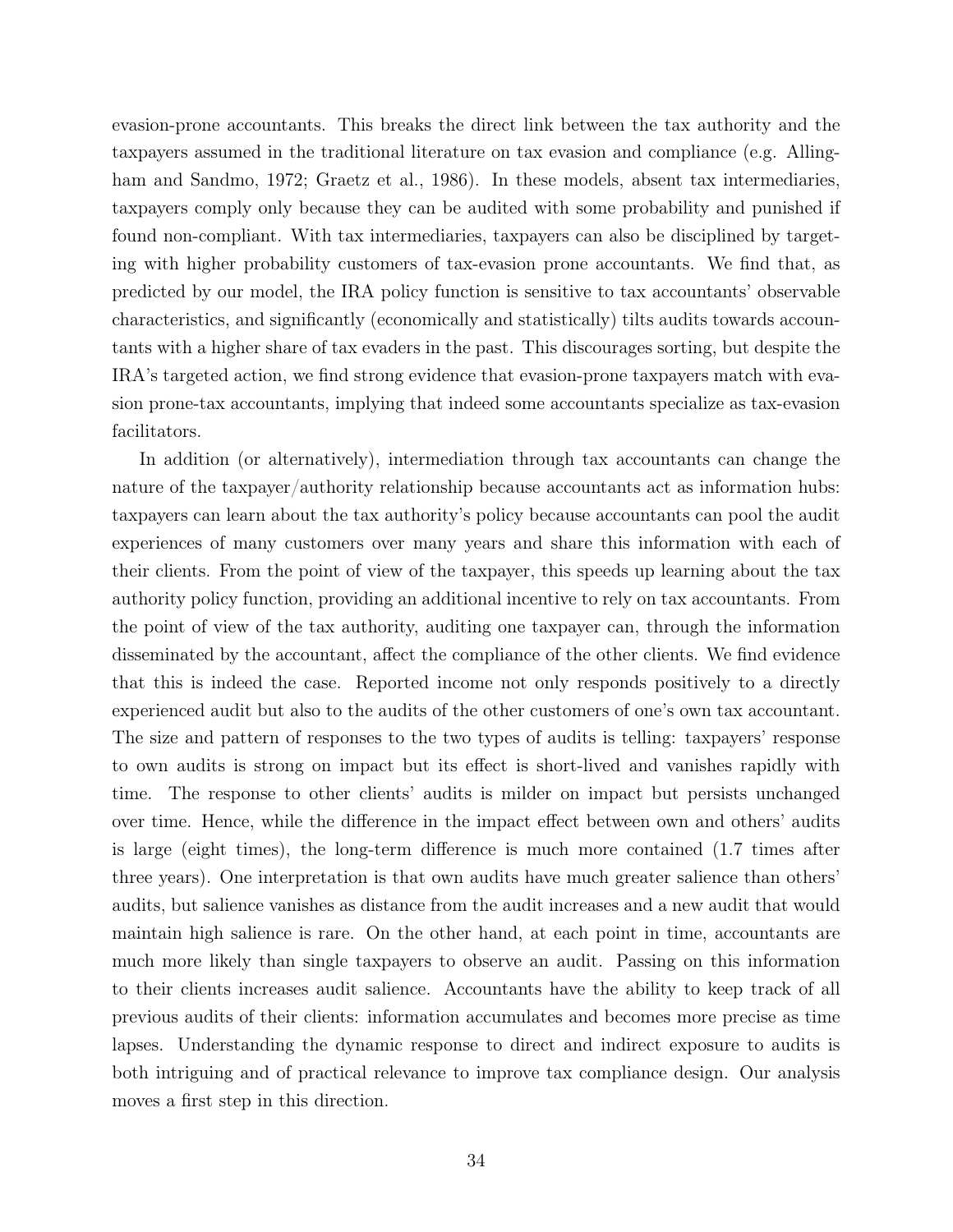## References

- Allingham, M. G. and A. Sandmo (1972). Income tax evasion: a theoretical analysis. Journal of Public Economics 1 (3-4), 323–338.
- Alm, J., K. M. Bloomquist, and M. McKee (2017). When you know your neighbour pays taxes: information, peer effects and tax compliance. Fiscal Studies 38 (4), 587–613.
- Alm, J., B. R. Jackson, and M. McKee (2009). Getting the word out: enforcement information dissemination and compliance behavior. Journal of Public Economics 93 (3-4), 392–402.
- Andreoni, J., B. Erard, and J. Feinstein (1998). Tax compliance. Journal of Economic Literature 36(2), 818–860.
- Anselin, L. (1988). Spatial Econometrics. Methods and Models. Dordrecht: Kluwer Academic.
- Beck, P. J. and W.-O. Jung (1989). The role of tax preparers in tax compliance. Policy Sciences  $22(2)$ , 167–194.
- Bloomquist, K. M., M. F. Albert, and R. L. Edgerton (2007). Evaluating preparation accuracy of tax practitioners: a bootstrap approach. IRS Research Bulletin: Proceedings of the 2007 IRS Research Conference, 78–90.
- Boning, W. C., J. Guyton, R. H. Hodge, J. Slemrod, and U. Troiano (2018). Heard it through the grapevine: direct and network effects of a tax enforcement field experiment. NBER WP 24305.
- Book, L. (2008). Study of the role of preparers in relation to taxpayer compliance with internal revenue laws.
- Bordignon, M. (1993). A fairness approach to income tax evasion. Journal of Public Economics 52(3), 345–362.
- Braithwaite, J. (2005). Globalisation, redistribution and tax avoidance. Public Policy Research 12(2), 85–92.
- DeGroot, M. H. (1970). *Optimal Statistical Decisions*. John Wiley and Sons.
- Devos, K. (2012). The impact of tax professionals upon the compliance behaviour of Australian individual taxpayers. Revenue Law Journal  $22(1)$ , 31–56.
- Erard, B. (1993). Taxation with representation: an analysis of the role of tax practitioners in tax compliance. Journal of Public Economics 52 (2), 163–197.
- Filippin, A., C. Fiorio, and E. Viviano (2013). The effect of tax enforcement on tax morale. European Journal of Political Economy 32, 320–331.
- Fondazione Nazionale dei Commercialisti (2017). Rapporto 2017 sull'albo dei dottori commercialisti e degli esperti contabili. Technical report.
- Fortin, B., G. Lacroix, and M.-C. Villeval (2007). Tax evasion and social interactions. Journal of Public Economics 91, 2089–2112.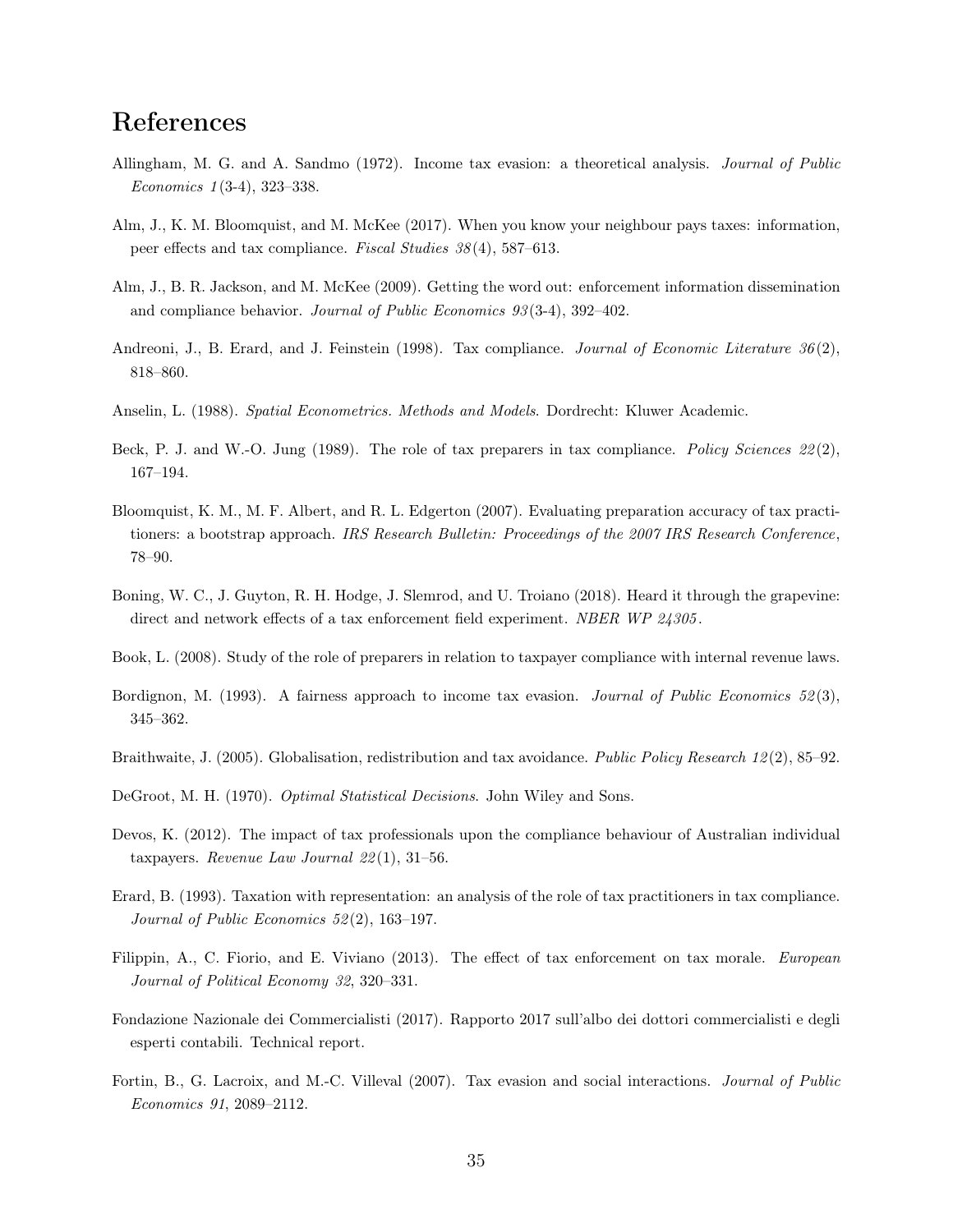- Galbiati, R. and G. Zanella (2012). The tax evasion social multiplier: evidence from Italy. Journal of Public Economics  $96(5)$ ,  $485 - 494$ .
- Graetz, M. J., J. F. Reinganum, and L. Wilde (1986). The tax compliance game: toward an interactive theory of law enforcement. Journal of Law Economics and Organization  $2(1)$ , 1–32.
- Klepper, S., M. Mazur, and D. Nagin (1991). Expert intermediaries and legal compliance: the case of tax preparers. Journal of Law and Economics 34 (1), 205–29.
- Meiselman, B. S. (2018). Ghostbusting in detroit: Evidence on nonfilers from a controlled field experiment. Journal of Public Economics 158, 180 – 193.
- Perez-Truglia, R. and U. Troiano (2018). Shaming tax delinquents. Journal of Public Economics 167, 120–137.
- Raskolnikov, A. (2007). The cost of norms: tax effects of tacit understandings. University of Chicago Law Review  $74(2)$ .
- Reinganum, J. F. and L. L. Wilde (1991). Equilibrium enforcement and compliance in the presence of tax practitioners. Journal of Law, Economics and Organization  $7(1)$ , 163–181.
- Rincke, J. and C. Traxler (2011). Enforcement spillovers. The Review of Economics and Statistics 93 (4), 1224–1234.
- Scotchmer, S. (1989). Who profits from taxpayer confusion? Economics Letters 29(1), 49–55.
- Slemrod, J. (1989). The return to tax simplification: an econometric analysis. Public Finance Quarterly  $17(1), 3-27.$
- Smith, K. W. and K. A. Kinsey (1987). Understanding taxpaying behavior: a conceptual framework with implications for research. Law and Society Review 21 (4), 639–663.

## A Appendix

#### A.1 Proof of Proposition 1

In equilibrium the mean and variance of the accountant's beliefs are a fix point  $(A_j, B_j)$  =  $F(A_j, B_j)$ , where  $F(A_j, B_j)$  is defined by (10). Note that F is continuous in  $A_j, B_j$  and  $A_j, B_j$  must be in  $[0, 1] \times [0, \overline{B}]$  where

$$
\overline{B} = [(2\lambda)^2 \cdot r - Lk]^{-1}
$$

It follows by the Kakutani fix point theorem that  $A_j$ ,  $B_j$  exists. By construction, the tax accountant choice of tax evasion is optimal given the beliefs and the beliefs are correct in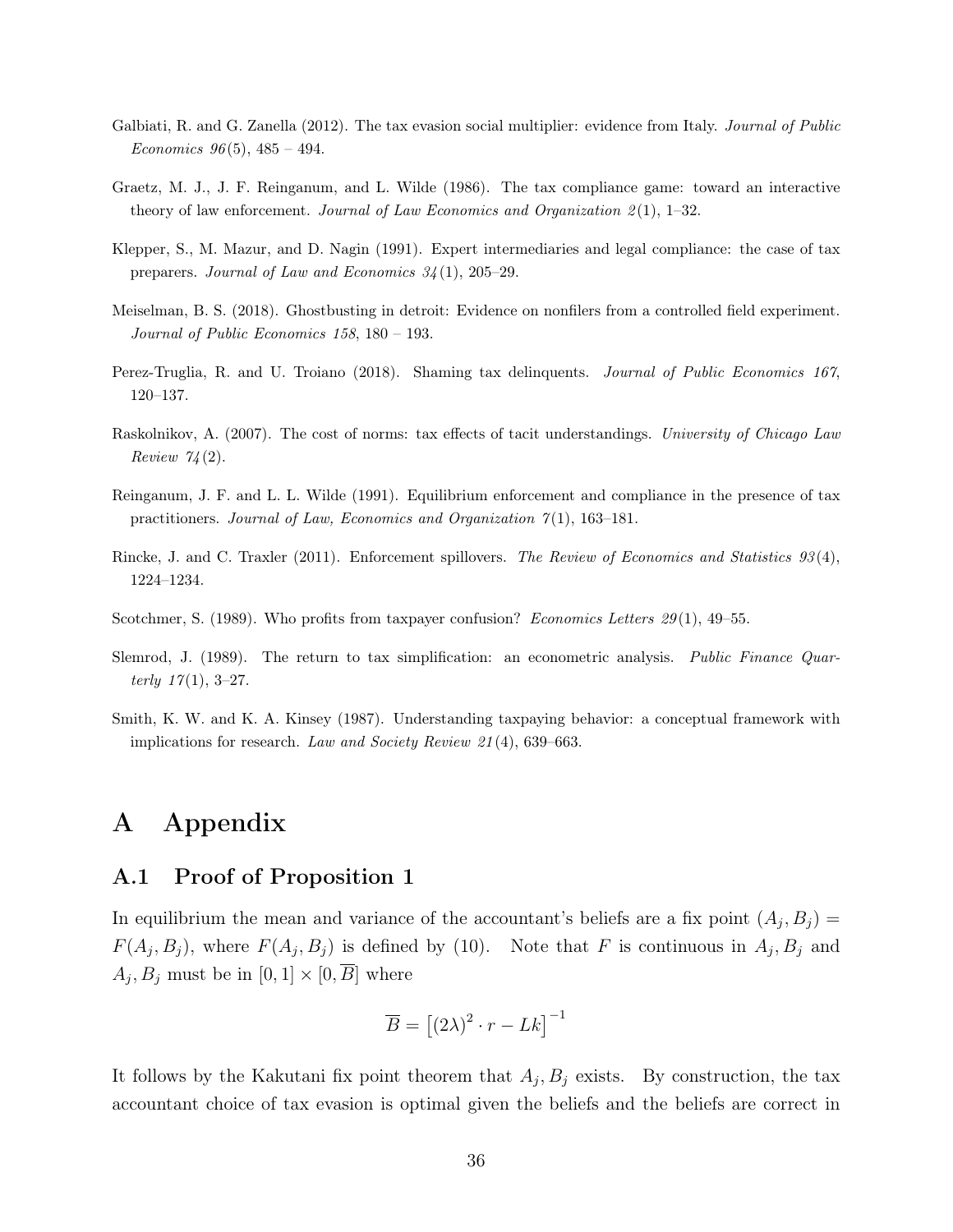equilibrium. Similarly, the tax authority chooses the optimal level of auditing given the correct beliefs of the accountant's evasion.

### A.2 Proof of Proposition 2

The taxpayer does not know  $\overline{s}_{j,L}$  when choosing consultant, so expects evasion:

$$
Ee(d_j, \overline{s}_{j,L}) = e(d_j) = max\left(\alpha d_j \left(1 - (1+T) \frac{A_j B_j + Lk \cdot A_j}{B_j^* + Lk}\right), 0\right)
$$

where  $A_j^*$  and  $B_j^*$  are the equilibrium levels of  $A_j$  and  $B_j$  given by (10). Taxpayers choose j to maximize:

$$
(1 - \alpha) (1 - (1 + T) p(d_j)) e(d_j) - \frac{e(d_j)^2}{2m_i}
$$

Note that there is a  $\lambda^*$  such that for  $\lambda \geq \lambda^*$ ,  $e(d_j)$  is monotonically increasing in  $d_j$  and  $(1 - \alpha) (1 - (1 + T) p(d_i)) > 0$ . This implies that  $(1 - \alpha) (1 - (1 + T) p(d_i)) e(d_i)$  is increasing in  $d_j$  as well. Assume now that type  $m_i$  prefers  $d_j$  to  $d_k$  with  $d_j > d_k$ . Then we have:

$$
m_l \ge m_i \ge \frac{1}{2} \left( \frac{e(d_j)^2 - e(d_k)^2}{(1 - \alpha) \left[ (1 - (1 + T) p(d_j)) e(d_j) - (1 - (1 + T) p(d_k)) e(d_k) \right]} \right)
$$

for any  $m_l \geq m_i$ , implying that  $m_l$  also prefers  $d_j$  to  $d_k$ . Similarly, we can show that  $m_i$ prefers  $d_j$  to  $d_k$  with  $d_j < d_k$ , then  $m_l$  prefers  $d_j$  to  $d_k$  for any  $m_l \leq m_i$ . This implies that the set of  $m_i$ s who chooses a consultant  $d_j$  is convex and increasing in  $d_j$ . That is there is a set of cut points  $\{\widehat{m}_j\}_{j=1}^J$  with  $\widehat{m}_j \leq \widehat{m}_{j+1}$  and  $\widehat{m}_j \in [\underline{m}, \overline{m}]$ , such that all types in  $(\widehat{m}_j, \widehat{m}_{j+1}]$ find it optimal to choose a consultant of type  $d_j$ . .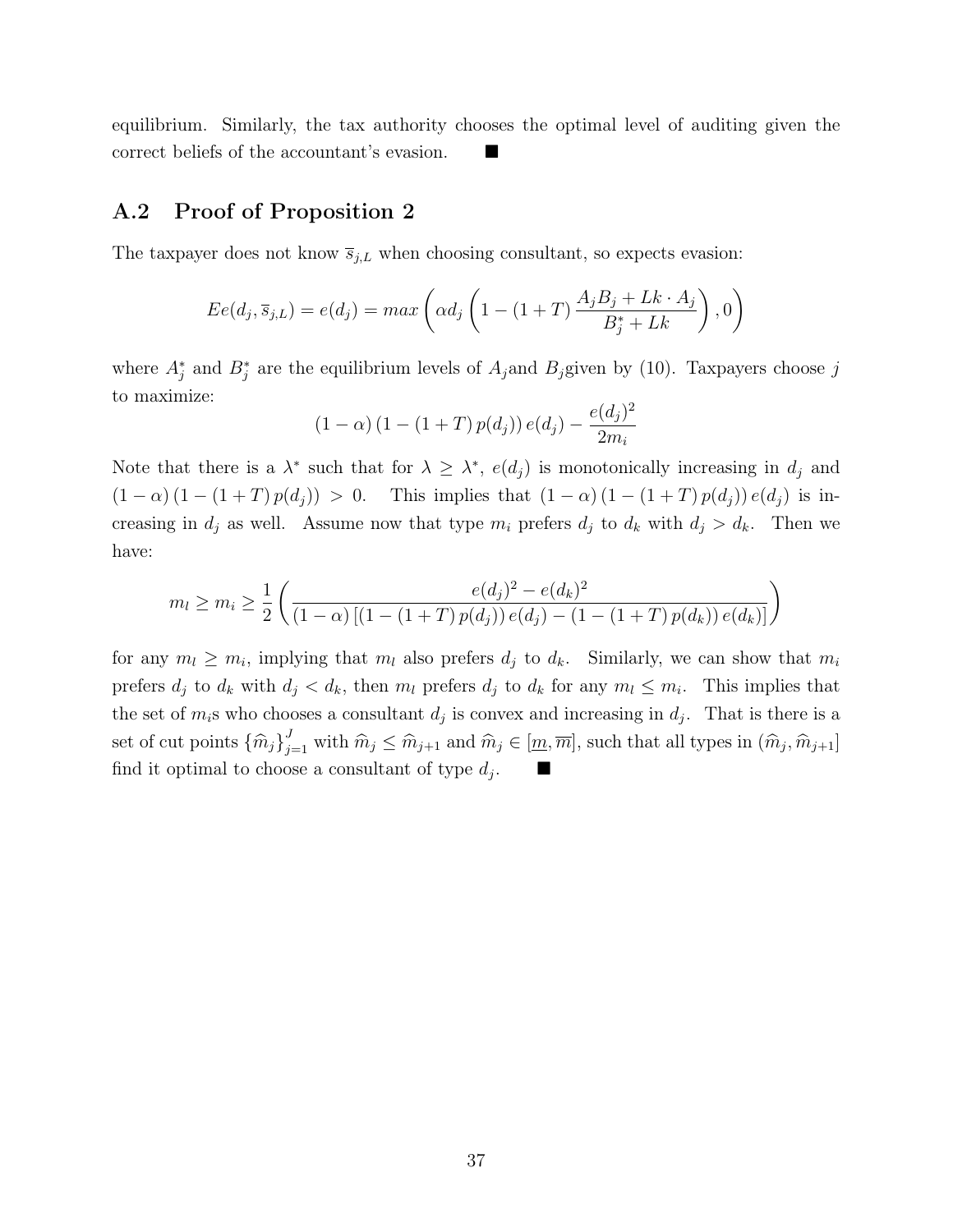# B Figures



Notes. Taxpayers with positive evasion. In panel B, values of evasion above the 95-th percentile are winsorized.

Figure 4: Distribution of the share and amount of tax evasion across taxpayers



Figure 5: Distribution of the age of audited tax filings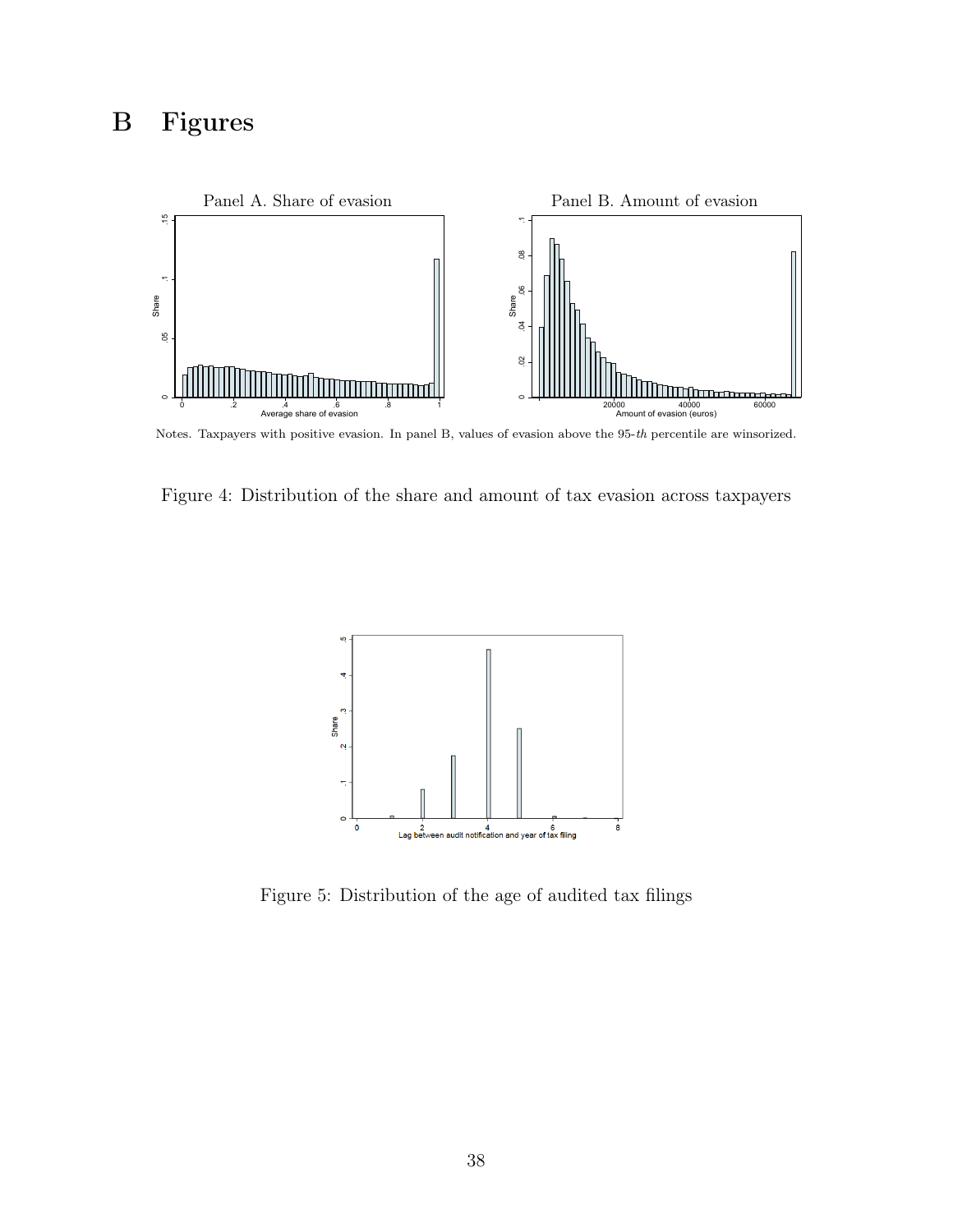

Notes. In panel A, size is the number of unique clients over the entire period; in panel B it is the sum of the average income of the clients over the entire period. For legibility, the mass above the 75-th percentile is collapsed in a single class.

Figure 6: Distribution of the size of tax accountants



Notes. Panel A includes all the tax accountants. In panel B, the sample includes all the accountants with at least two clients audited and at least one client with positive evasion.

Figure 7: Distribution of audited clients across tax accountants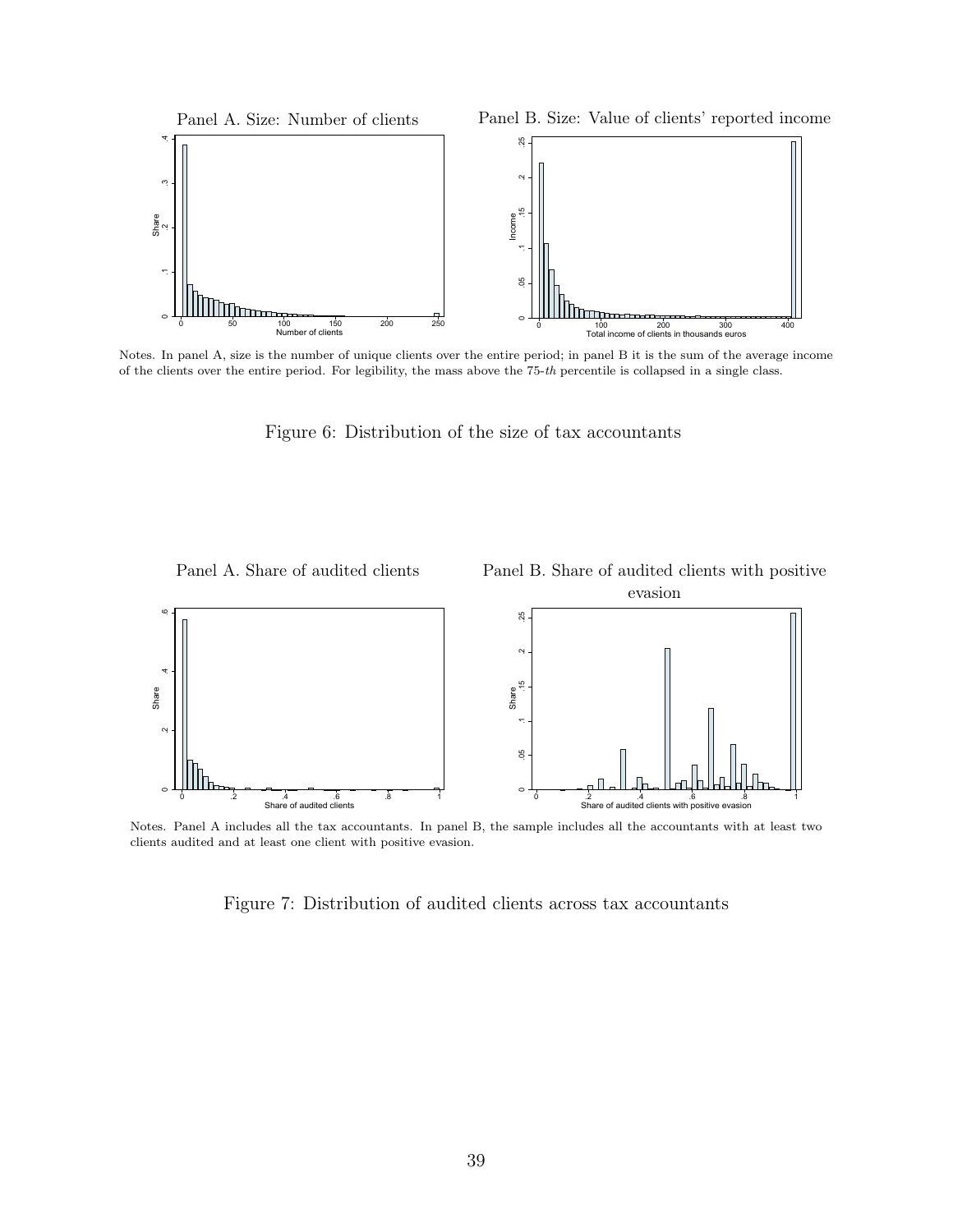![](_page_40_Figure_0.jpeg)

![](_page_40_Figure_1.jpeg)

Panel B. Random accountant in same province and same size

![](_page_40_Figure_3.jpeg)

Notes. Figures show the distribution of estimated coefficients and t-statistics from the OLS specification in panel A of Table 3, column 3, while randomly assigning accountants in the same province and with at least one client in the same sector as the taxpayer (panel A), and in the same province and decile of the taxpayer accountant's number of clients (panel B). The estimate of the sorting effect obtained in Table 3, column 3 is 0.061.

Figure 8: Placebo regressions: sorting channel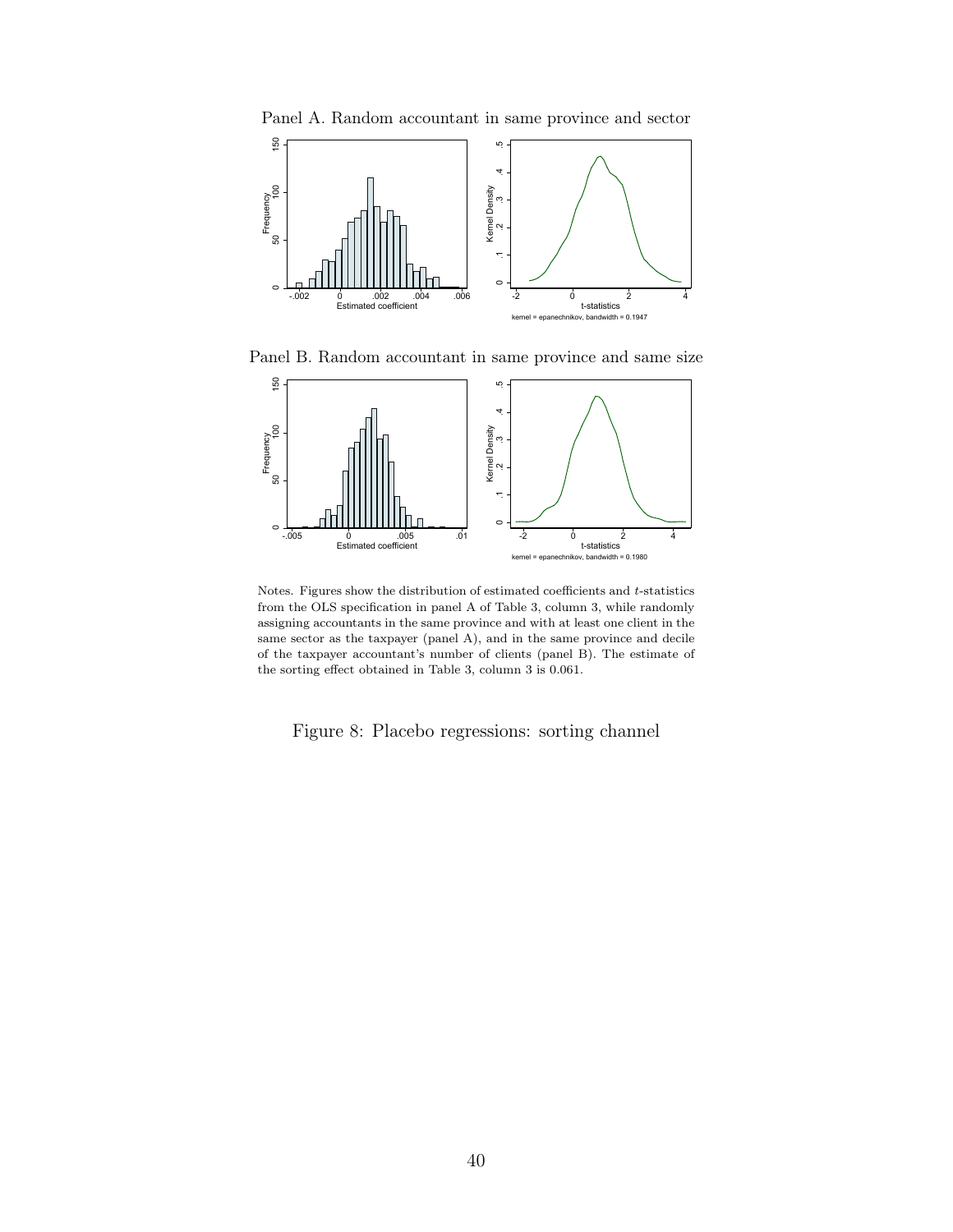![](_page_41_Figure_0.jpeg)

Panel B. Random accountant in same province and with same size

![](_page_41_Figure_2.jpeg)

Panel C. Random accountant in same province and with same share of evaders

![](_page_41_Figure_4.jpeg)

Notes. Figures show the distribution of estimated coefficients and t-statistics from the OLS specification in Table 4, column 2, while randomly assigning accountants in the same province and with at least one client in the same sector as the taxpayer (panel A), and in the same province and decile of the taxpayer accountant's number of clients (panel B), and in the same province and decile of number of evaders over the number of audited clients (panel C). The red line represents the actual estimate obtained in Table 4, column 2, which is 0.009.

Figure 9: Placebo regressions: pathway of spillover effect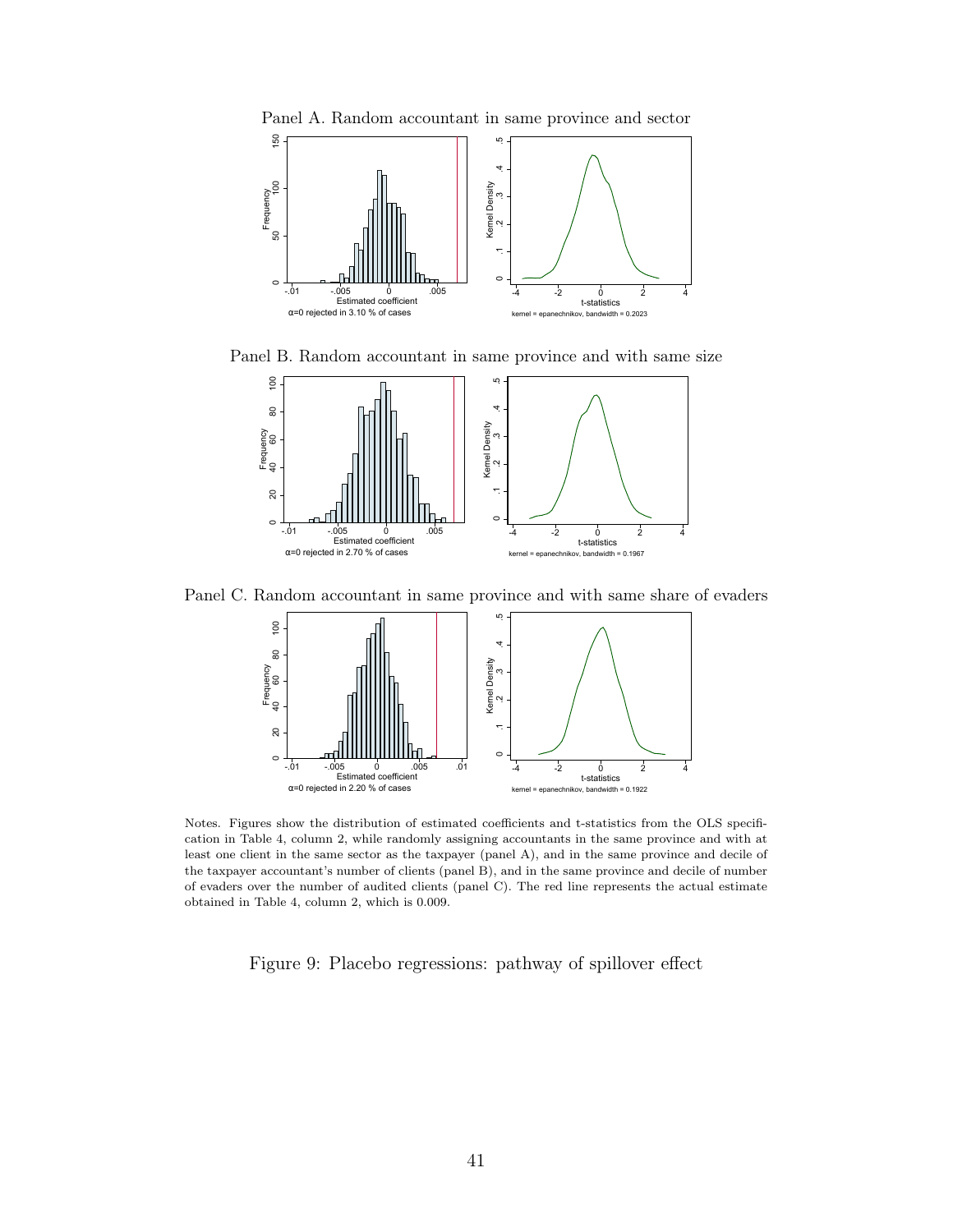# C Tables

| A. Taxpayers                  |           |          |           |                |                |  |  |
|-------------------------------|-----------|----------|-----------|----------------|----------------|--|--|
| Unique taxpayers: $2,459,202$ | mean      | median   | sd        | $10th$ pct     | 90th pct       |  |  |
| Woman                         | 0.27      | $\Omega$ | 0.44      | $\Omega$       |                |  |  |
| Married                       | 0.65      |          | 0.48      | $\overline{0}$ |                |  |  |
| Age                           | 46.52     | 45       | 12.36     | 31             | 63             |  |  |
| Years of activity             | 13.42     | 11       | 10.40     | 1              | 29             |  |  |
| N. employees                  | 0.80      | 0        | 3.28      | 0              | $\overline{2}$ |  |  |
| Switcher                      | 0.07      | 0        | 0.25      | $\overline{0}$ | $\theta$       |  |  |
| Filed income                  | 19,505.87 | 10,735   | 54,032.41 | $\overline{0}$ | 41,465         |  |  |
| $By$ industry:                |           |          |           |                |                |  |  |
| Agriculture                   | 4,329.53  | 805      | 37,303.04 | $\overline{0}$ | 9,632          |  |  |
| Retail                        | 15,193.09 | 9,958    | 27,855.95 | $\overline{0}$ | 32,444         |  |  |
| Manufacturing                 | 16,193.11 | 13,247   | 23,709.30 | 217            | 29,914         |  |  |
| Private services              | 25,382.64 | 12,539   | 75,983.72 | $\overline{0}$ | 51,782         |  |  |
| Public services               | 47.108.62 | 33,520   | 54,751.66 | 2,773          | 98,599         |  |  |

## Table 1: Descriptive Statistics

#### B. IRA: Audits and Evasion

Taxpayers audited at least once: 5.61%

| Taxpayers with positive evasion: 64.77% | mean      | median | sd         | $10th$ pct | 90th pct |
|-----------------------------------------|-----------|--------|------------|------------|----------|
| % audited tax filings                   | 1.72      | 2.25   | 1.20       | 0.19       | 3.17     |
| % tax filings with positive evasion     | 51.19     | 63.11  | 19.76      | 17.77      | 70.25    |
| % not congruent tax filings             | 34.17     | 32.53  | 5.69       | 28.40      | 43.98    |
| % not coherent tax filings              | 51.20     | 51.26  | 3.87       | 45.39      | 56.13    |
| % taxpayers audited more than once      | 7.01      | 7.17   | 0.77       | 5.80       | 7.77     |
| Age of audited tax filings              | 3.89      | 4      | 0.90       | 3          | 5        |
| Reported income among audits            | 31,956.85 | 14.014 | 107,809.62 | $\Omega$   | 64,046   |
| Evaded income                           | 21,123.98 | 4,080  | 158,202.48 | 0          | 35,794   |
| Evaded income of evaders                | 33,999.74 | 10,000 | 199,614.11 | 2.564      | 56,264   |
| Share of evasion on total income        | 31.92     | 18.82  | 34.85      | 0          | 93.09    |

| C. Accountants                     |       |          |       |            |          |  |  |  |
|------------------------------------|-------|----------|-------|------------|----------|--|--|--|
| Unique accountants: 84,185         | mean  | median   | sd    | $10th$ pct | 90th pct |  |  |  |
| N. taxpayers per accountant        | 20.81 | 7.86     | 67.95 |            | 50.75    |  |  |  |
| % clients in the same municipality | 68.31 | 70.11    | 25.46 | 32.16      | 100      |  |  |  |
| % clients in the same province     | 90.12 | 96.30    | 14.01 | 69.62      | 100      |  |  |  |
| % clients in the same region       | 96.32 | 100      | 9.30  | 88.35      | 100      |  |  |  |
| % clients audited                  | 4.60  | 0        | 11.03 | 0          | 11.11    |  |  |  |
| % evaders on clients               | 3.05  | $\Omega$ | 9.09  | $\Omega$   | 7.41     |  |  |  |
| % evaders on audited               | 64.65 | 70.37    | 36.11 | $\Omega$   | 100      |  |  |  |
| % of new accountants in a year     | 6.41  | 6.38     | 0.99  | 4.98       | 8.01     |  |  |  |
| % of closing accountants in a year | 5.91  | 5.72     | 0.52  | 5.43       | 6.71     |  |  |  |

Audited filings:184,673, taxpayers:138,263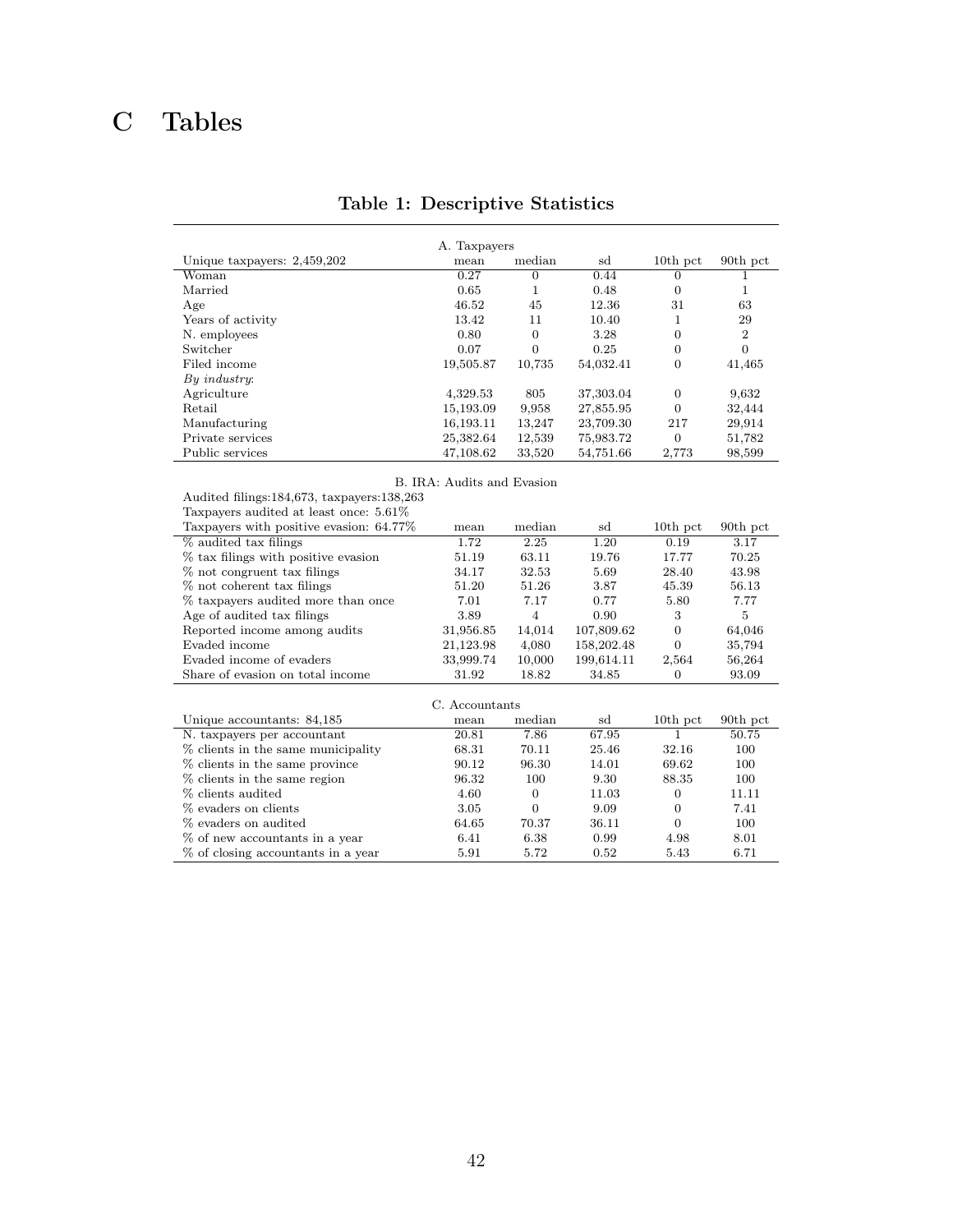| Dep. Var.: Share of Evasion           | (1)                    | (2)                    | (3)                    | (4)                    | (5)                    |
|---------------------------------------|------------------------|------------------------|------------------------|------------------------|------------------------|
| Accountant: Average Evasion Others    | $0.129***$             | $0.125***$             | $0.099***$             | $0.083***$             | $0.102***$             |
|                                       | (0.007)                | (0.007)                | (0.006)                | (0.006)                | (0.006)                |
| Lombardia                             | $0.014***$             |                        |                        |                        |                        |
|                                       | (0.005)                |                        |                        |                        |                        |
| Veneto                                | $0.046***$             |                        |                        |                        |                        |
|                                       | (0.006)                |                        |                        |                        |                        |
| Lazio                                 | $0.034***$             |                        |                        |                        |                        |
|                                       | (0.005)<br>$0.090***$  |                        |                        |                        |                        |
| Campania                              |                        |                        |                        |                        |                        |
| Puglia                                | (0.005)<br>$0.048***$  |                        |                        |                        |                        |
|                                       | (0.006)                |                        |                        |                        |                        |
| Sardegna                              | $0.096***$             |                        |                        |                        |                        |
|                                       | (0.007)                |                        |                        |                        |                        |
| Woman entrepreneur                    | $0.015***$             | $0.015***$             | $0.009***$             | $0.009***$             | $0.005**$              |
|                                       | (0.003)                | (0.003)                | (0.002)                | (0.002)                | (0.003)                |
| Married entrepreneur                  | $-0.029***$            | $-0.029***$            | $-0.025***$            | $-0.025***$            | $-0.026***$            |
|                                       | (0.002)                | (0.002)                | (0.002)                | (0.002)                | (0.002)                |
| Entrepreneur 31-50 y.o.               | $-0.038***$            | $-0.038***$            | $-0.026***$            | $-0.027***$            | $-0.023***$            |
|                                       | (0.004)<br>$-0.032***$ | (0.004)<br>$-0.032***$ | (0.004)<br>$-0.027***$ | (0.004)<br>$-0.026***$ | (0.004)<br>$-0.024***$ |
| Entrepreneur $>50$ y.o.               |                        |                        |                        |                        |                        |
| Years of activity                     | (0.005)<br>$-0.002***$ | (0.005)<br>$-0.002***$ | (0.005)<br>$-0.002***$ | (0.005)<br>$-0.002***$ | (0.005)<br>$-0.001***$ |
|                                       | (0.000)                | (0.000)                | (0.000)                | (0.000)                | (0.000)                |
| Firm size: 1-5                        | $-0.031***$            | $-0.031***$            | $-0.019***$            | $-0.020***$            | $-0.008***$            |
|                                       | (0.002)                | (0.002)                | (0.002)                | (0.002)                | (0.003)                |
| Firm size: $6-10$                     | $-0.026***$            | $-0.026***$            | $-0.008*$              | $-0.007$               | $0.017***$             |
|                                       | (0.005)                | (0.005)                | (0.005)                | (0.005)                | (0.006)                |
| Firm size: $11-15$                    | $-0.045***$            | $-0.045***$            | $-0.026***$            | $-0.025***$            | 0.008                  |
|                                       | (0.008)                | (0.008)                | (0.007)                | (0.007)                | (0.009)                |
| Firm size: 16-20                      | $-0.026**$             | $-0.026**$             | $-0.006$               | $-0.004$               | $0.031**$              |
| Firm size: $>20$                      | (0.012)<br>$-0.052***$ | (0.012)<br>$-0.052***$ | (0.012)<br>$-0.037***$ | (0.012)<br>$-0.036***$ | (0.013)<br>0.010       |
|                                       | (0.011)                | (0.011)                | (0.011)                | (0.011)                | (0.014)                |
| Congruent                             |                        |                        | $-0.105***$            | $-0.105***$            | $-0.107***$            |
|                                       |                        |                        | (0.002)                | (0.002)                | (0.002)                |
| Coherent                              |                        |                        | $-0.091***$            | $-0.090***$            | $-0.096***$            |
|                                       |                        |                        | (0.002)                | (0.002)                | (0.002)                |
| Accountant: n. of clients/1000        |                        |                        | $-0.002$               | $-0.001$               | $-0.002*$              |
|                                       |                        |                        | (0.001)                | (0.001)                | (0.001)                |
| Accountant: n. of provinces           |                        |                        | $0.002***$             | $0.002***$             | $0.002***$             |
|                                       |                        |                        | (0.001)<br>$0.022***$  | (0.001)<br>$0.019***$  | (0.001)<br>$0.024***$  |
| Accountant: evaders/audited up to t-1 |                        |                        | (0.005)                | (0.005)                | (0.005)                |
| Inverse Mills ratio                   |                        |                        |                        |                        | $-0.774***$            |
|                                       |                        |                        |                        |                        | (0.127)                |
| Constant                              | $0.330***$             | $0.377***$             | $0.337***$             | $0.350***$             | $0.311***$             |
|                                       | (0.014)                | (0.013)                | (0.015)                | (0.015)                | (0.015)                |
| Rho                                   |                        |                        |                        |                        | $-.0006$               |
| Year FE                               | yes                    | yes                    | yes                    | yes                    | yes                    |
| Sector FE                             | yes                    | yes                    | yes                    | yes                    | yes                    |
| Year of audit FE                      | yes                    | yes                    | yes                    | yes                    | yes                    |
| Age of filing FE                      | yes                    | yes                    | yes                    | yes                    | yes                    |
| Province FE<br>Municipality FE        |                        | yes                    | yes                    |                        | yes                    |
| R-squared                             | .109                   | .111                   | .156                   | yes<br>.187            | .156                   |
| N.Obs.                                | 151,070                | 151,070                | 151,070                | 150,464                | 151,070                |

#### Table 2: Tax evasion spillovers

Notes. OLS estimates with standard errors clustered at the tax accountant level (in parentheses). The sample includes all taxpayers audited at least once and whose accountant has at least another audited client in at least one year other than the current one. The average evasion of other clients of the same accountant is computed over all the years excluding the current one. Baseline categories: Umbria, age of entrepreneur: younger than 30 years, firm size: no employee. \*, \*\*,\*\*\* denote statistical significance at the 10, 5 and 1 percent level.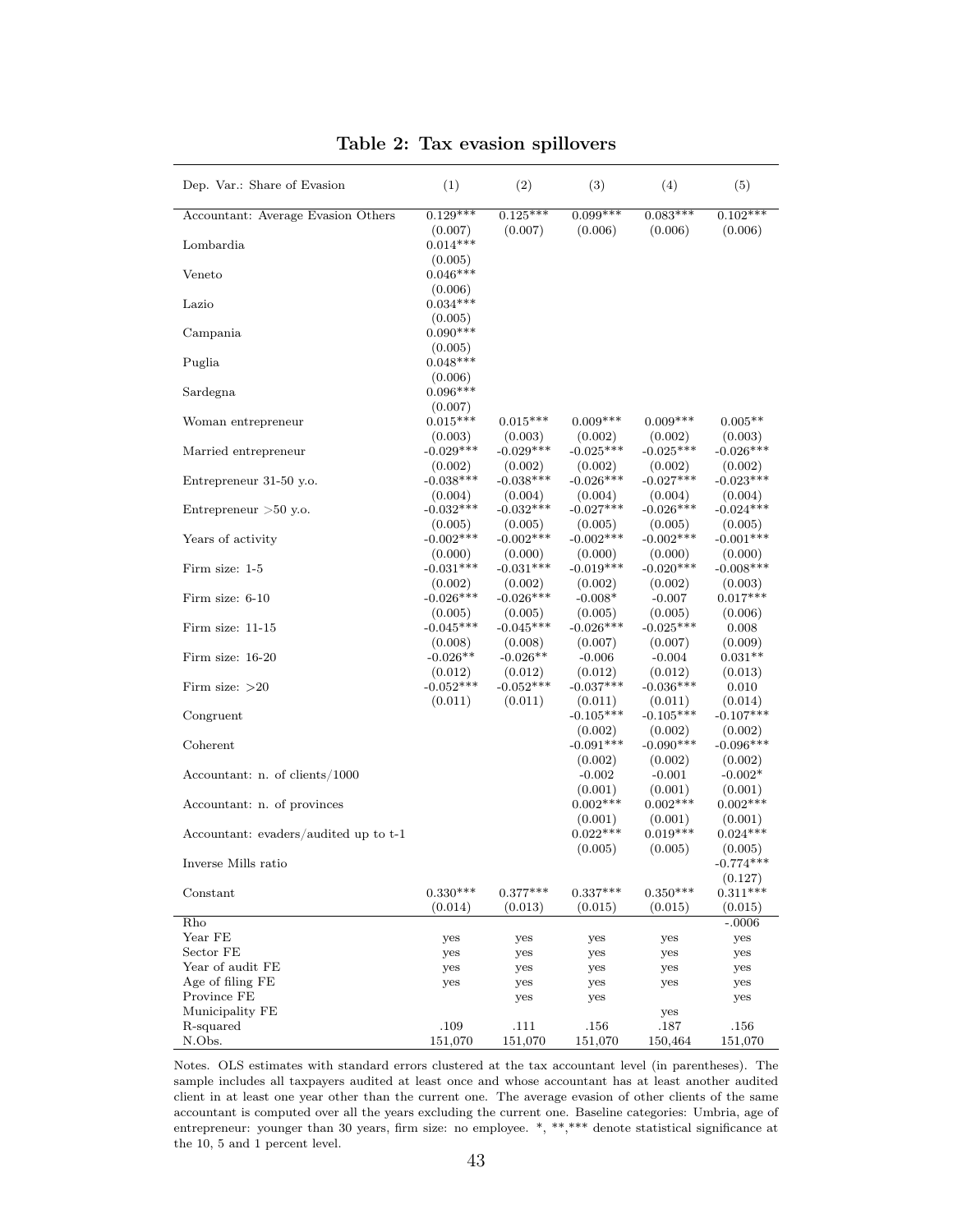| Panel A                                                   |             |              |              |             |
|-----------------------------------------------------------|-------------|--------------|--------------|-------------|
| Dep. Var.: Avg Share of Evasion of Clients old accountant | (1)         | (2)          | (3)          | (4)         |
| AvgEva Clients new accountant                             | $0.076***$  | $0.073***$   | $0.061***$   | $0.144***$  |
|                                                           | (0.009)     | (0.009)      | (0.008)      | (0.023)     |
| Woman entrepreneur                                        | $-0.002*$   | $-0.002$     | $-0.002$     | $-0.002$    |
|                                                           | (0.001)     | (0.001)      | (0.001)      | (0.002)     |
| Married entrepreneur                                      | $-0.000$    | $-0.000$     | $-0.000$     | $-0.001$    |
|                                                           | (0.001)     | (0.001)      | (0.001)      | (0.002)     |
| Entrepreneur 31-50 y.o.                                   | $-0.009***$ | $-0.008***$  | $-0.007***$  | $-0.011***$ |
|                                                           | (0.002)     | (0.002)      | (0.002)      | (0.004)     |
| Entrepreneur $>50$ y.o.                                   | $-0.011***$ | $-0.010***$  | $-0.008$ *** | $-0.015***$ |
|                                                           | (0.002)     | (0.002)      | (0.002)      | (0.005)     |
| Years of activity                                         | $-0.000***$ | $-0.000$ *** | $-0.000***$  | $-0.000**$  |
|                                                           | (0.000)     | (0.000)      | (0.000)      | (0.000)     |
| Firm size: 1-5                                            | $-0.005**$  | $-0.005**$   | $-0.005***$  | $-0.005$    |
|                                                           | (0.002)     | (0.002)      | (0.002)      | (0.004)     |
| Firm size: 6-10                                           | $-0.009***$ | $-0.009***$  | $-0.010***$  | $-0.009$    |
|                                                           | (0.003)     | (0.003)      | (0.003)      | (0.006)     |
| Firm size: 11-15                                          | $-0.008*$   | $-0.007*$    | $-0.009**$   | $-0.010$    |
|                                                           | (0.004)     | (0.004)      | (0.004)      | (0.008)     |
| Firm size: 16-20                                          | 0.002       | 0.003        | 0.002        | $-0.001$    |
|                                                           | (0.007)     | (0.007)      | (0.006)      | (0.012)     |
| Firm size: $>20$                                          | $-0.014**$  | $-0.013**$   | $-0.016***$  | $-0.018*$   |
|                                                           | (0.007)     | (0.006)      | (0.006)      | (0.010)     |
| Congruent                                                 | $-0.009***$ | $-0.008***$  | $-0.008***$  | $-0.008***$ |
|                                                           | (0.002)     | (0.002)      | (0.001)      | (0.003)     |
| Coherent                                                  | $-0.013***$ | $-0.013***$  | $-0.012***$  | $-0.009***$ |
|                                                           | (0.001)     | (0.001)      | (0.001)      | (0.003)     |
| Constant                                                  | $0.419***$  | $0.366***$   | $0.363***$   | $0.344***$  |
|                                                           | (0.010)     | (0.014)      | (0.009)      | (0.021)     |
| Year FE                                                   | yes         | yes          | yes          | yes         |
| Sector FE                                                 | yes         | yes          | yes          | yes         |
| Region FE                                                 | yes         |              |              |             |
| Province FE                                               |             | yes          |              |             |
| Municipality FE                                           |             |              | yes          | yes         |
| No audit before move                                      |             |              |              |             |
| Prev. accountant closed                                   |             |              |              | yes         |
| R-squared                                                 | 0.053       | 0.061        | 0.105        | 0.253       |
| N.Obs.                                                    | 312,840     | 312,840      | 312.228      | 88,776      |

## Table 3: Sorting channel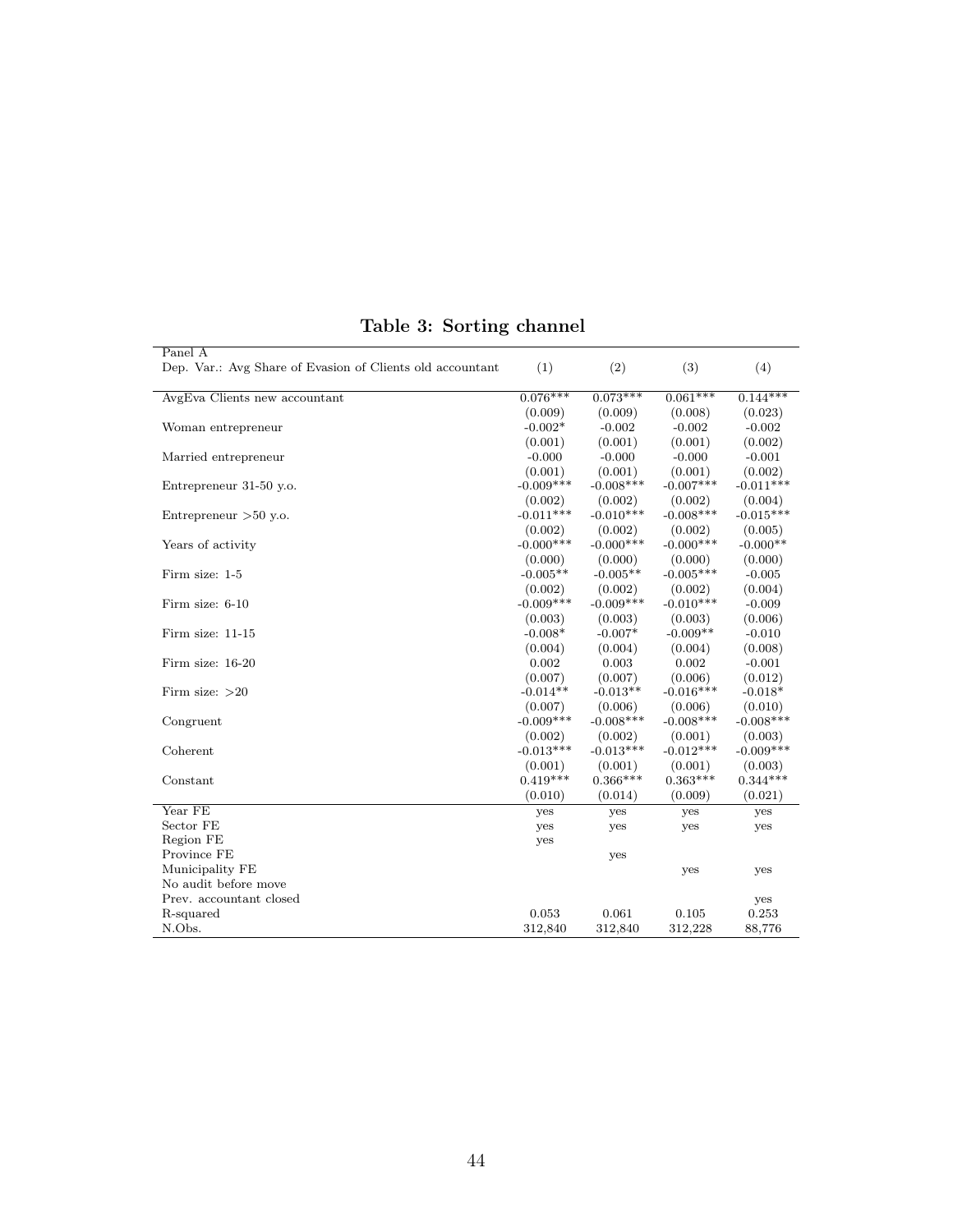| Panel B                                                    |             |             |             |             |             |
|------------------------------------------------------------|-------------|-------------|-------------|-------------|-------------|
| Dep. Var.: Average Share Evasion of Switcher before switch | (1)         | (2)         | (3)         | (4)         | (5)         |
| AvgEva Clients new accountant before switch                | $0.071***$  | $0.071***$  | $0.069***$  | $0.069***$  | $0.058**$   |
|                                                            | (0.012)     | (0.012)     | (0.013)     | (0.016)     | (0.028)     |
| Woman entrepreneur                                         | $0.014**$   | $0.014**$   | $0.020**$   | $0.018*$    | $0.030*$    |
|                                                            | (0.007)     | (0.007)     | (0.008)     | (0.010)     | (0.018)     |
| Married entrepreneur                                       | $-0.028***$ | $-0.028***$ | $-0.027***$ | $-0.012$    | $-0.032**$  |
|                                                            | (0.006)     | (0.006)     | (0.007)     | (0.009)     | (0.015)     |
| Entrepreneur 31-50 y.o.                                    | $-0.033**$  | $-0.033**$  | $-0.027$    | $-0.036*$   | $-0.060$    |
|                                                            | (0.015)     | (0.015)     | (0.017)     | (0.019)     | (0.044)     |
| Entrepreneur $>50$ y.o.                                    | $-0.025$    | $-0.026$    | $-0.017$    | $-0.037*$   | $-0.056$    |
|                                                            | (0.017)     | (0.017)     | (0.019)     | (0.022)     | (0.048)     |
| Years of activity                                          | $-0.002***$ | $-0.002***$ | $-0.002***$ | $-0.002***$ | $-0.002*$   |
|                                                            | (0.000)     | (0.000)     | (0.000)     | (0.001)     | (0.001)     |
| Firm size: 1-5                                             | $-0.022***$ | $-0.022***$ | $-0.027***$ | $-0.039***$ | $-0.015$    |
|                                                            | (0.007)     | (0.007)     | (0.007)     | (0.009)     | (0.016)     |
| Firm size: 6-10                                            | $-0.049***$ | $-0.049***$ | $-0.064***$ | $-0.062***$ | $-0.076***$ |
|                                                            | (0.013)     | (0.013)     | (0.014)     | (0.019)     | (0.029)     |
| Firm size: 11-15                                           | $-0.097***$ | $-0.096***$ | $-0.105***$ | $-0.119***$ | $-0.083$    |
|                                                            | (0.020)     | (0.020)     | (0.022)     | (0.028)     | (0.055)     |
| Firm size: 16-20                                           | 0.024       | 0.028       | 0.003       | 0.016       | $-0.037$    |
|                                                            | (0.037)     | (0.037)     | (0.039)     | (0.050)     | (0.097)     |
| Firm size: $>20$                                           | $-0.063**$  | $-0.059**$  | $-0.079***$ | $-0.062$    | $-0.147**$  |
|                                                            | (0.027)     | (0.027)     | (0.030)     | (0.038)     | (0.065)     |
| Congruent                                                  | $-0.058***$ | $-0.058***$ | $-0.056***$ | $-0.065***$ | $-0.048***$ |
|                                                            | (0.007)     | (0.008)     | (0.008)     | (0.010)     | (0.018)     |
| Coherent                                                   | $-0.056***$ | $-0.055***$ | $-0.049***$ | $-0.064***$ | $-0.058***$ |
|                                                            | (0.007)     | (0.007)     | (0.007)     | (0.009)     | (0.016)     |
| Constant                                                   | $0.444***$  | $0.433***$  | $0.381***$  | $0.402***$  | $0.426***$  |
|                                                            | (0.025)     | (0.033)     | (0.028)     | (0.033)     | (0.066)     |
| Year FE                                                    | yes         | yes         | yes         | yes         | yes         |
| Sector FE                                                  | yes         | yes         | yes         | yes         | yes         |
| Region FE                                                  | yes         |             |             |             |             |
| Province FE                                                |             | yes         |             |             |             |
| Municipality FE                                            |             |             | yes         | yes         | yes         |
| No audit before move                                       |             |             |             | yes         |             |
| Prev. accountant closed                                    |             |             |             |             | yes         |
| R-squared                                                  | 0.088       | 0.091       | 0.213       | 0.233       | 0.276       |
| N.Obs.                                                     | 14,279      | 14,279      | 13,321      | 8,812       | 3,015       |

Notes. OLS estimates with standard errors clustered at the tax accountant level (in parentheses). In panel A, the sample includes taxpayers who changed accountant at least once and whose old and new accountant have at least on client audited at least once during the sample period. In panel B, the sample includes taxpayers who changed accountant at least once and were audited before the switch. \*, \*\*,\*\*\* denote statistical significance at the 10, 5 and 1 percent level.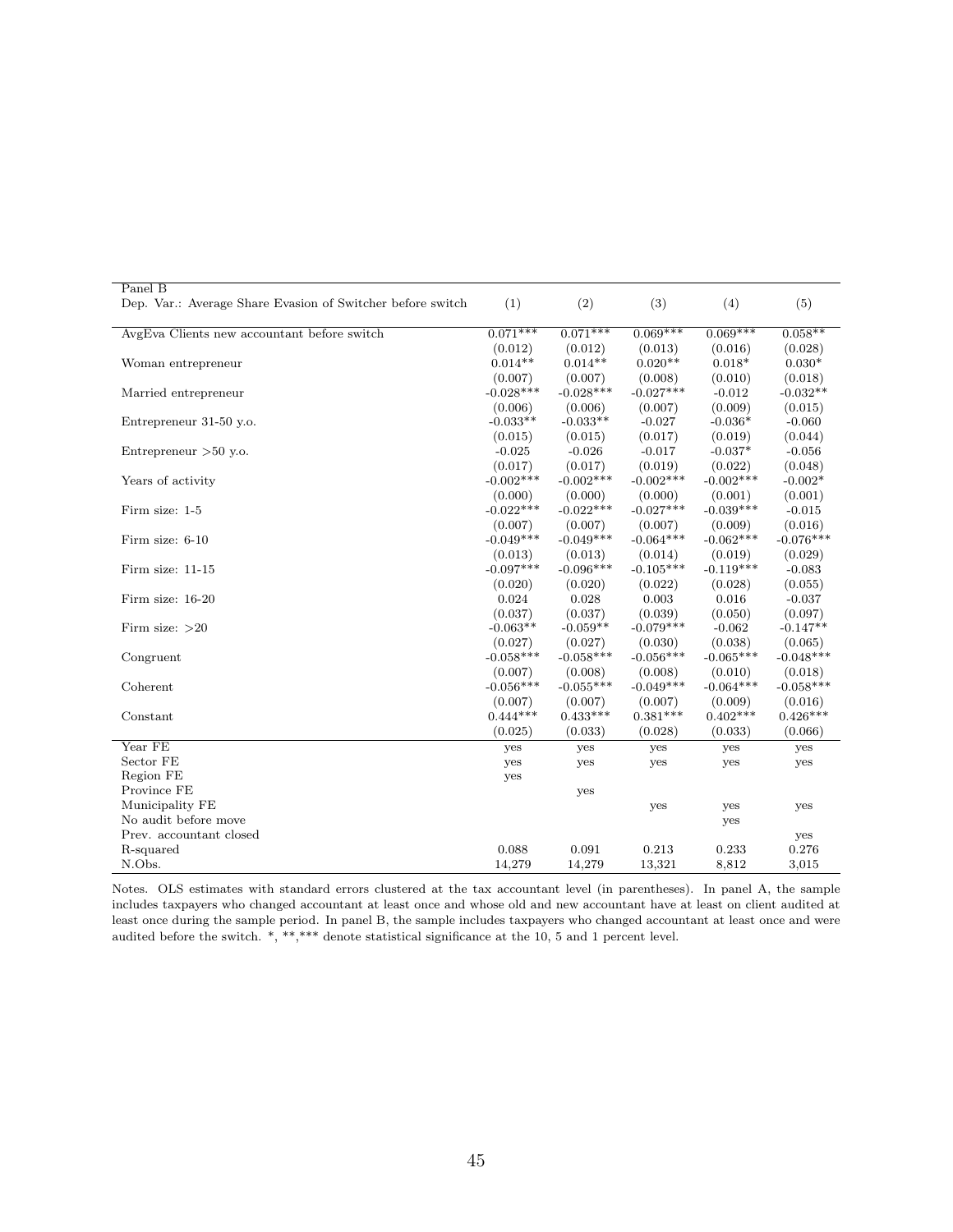| Dep. Var.: Logarithm of income | (1)         | (2)         |
|--------------------------------|-------------|-------------|
| Peer audit at t-1              | $0.012***$  | $0.009***$  |
|                                | (0.003)     | (0.003)     |
| Own audit at t-1               |             | $0.077***$  |
|                                |             | (0.005)     |
| Married entrepreneur           | $0.373***$  | $0.321***$  |
|                                | (0.009)     | (0.009)     |
| Age of entrepreneur            | $-0.128***$ | $-0.127***$ |
|                                | (0.002)     | (0.002)     |
| Years of activity              | $0.108***$  | $0.078***$  |
|                                | (0.002)     | (0.002)     |
| Size of the firm               | $0.021***$  | $0.014***$  |
|                                | (0.002)     | (0.002)     |
| Accountant: n. clients/1000    | $-0.039***$ | $-0.037***$ |
|                                | (0.013)     | (0.008)     |
| Constant                       | 11.426***   | 12.034***   |
|                                | (0.080)     | (0.083)     |
| Year FE                        | yes         | yes         |
| Sector FE                      | yes         | yes         |
| ID FE                          | yes         | yes         |
| R-squared                      | 0.678       | 0.684       |
| N.Obs.                         | 8,289,936   | 7,259,308   |

Table 4: Information sharing channel

Notes. OLS estimates with standard errors clustered at the tax accountant level (in parentheses). The sample includes all taxpayers. "Peer audit at t-1" is a binary variable with value 1 if the previous year the accountant was audited and the taxpayer was not audited. \*, \*\*,\*\*\* denote statistical significance at the 10, 5 and 1 percent level.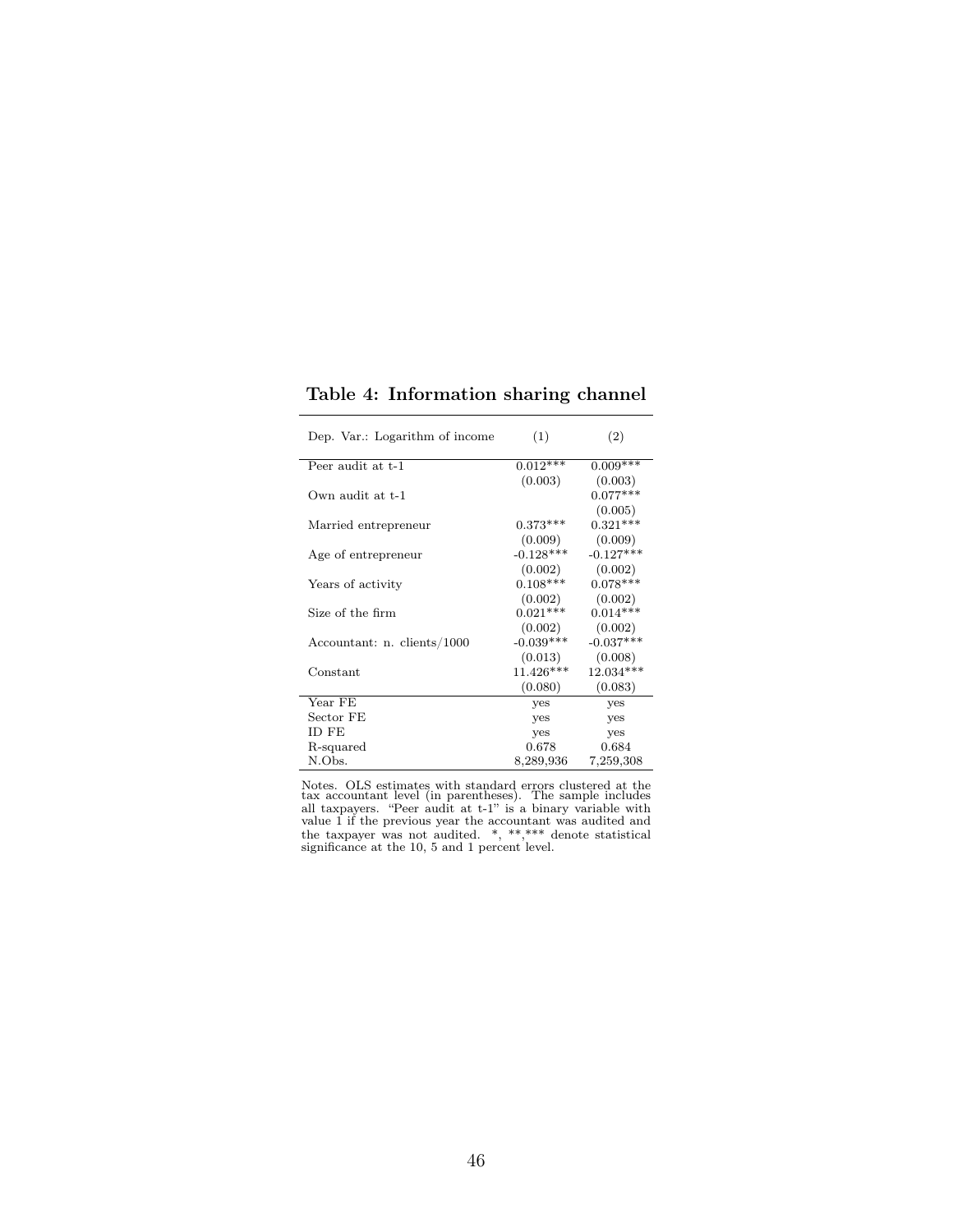| Dep. Var.: Logarithm of income                                                                                                          | $\widehat{\Xi}$        | $\widehat{2}$          | $\widehat{\mathcal{E}}$ | $\bigoplus$           | $\widehat{5}$          | $\odot$                  |
|-----------------------------------------------------------------------------------------------------------------------------------------|------------------------|------------------------|-------------------------|-----------------------|------------------------|--------------------------|
| Peer audit at t-1                                                                                                                       | $0.007**$              | $0.006^*$              | $0.006*$                | $-0.029$              | $-0.171$               | 0.070                    |
| Peer audit at t-1*Peer Same Sector audited at t-1                                                                                       | $0.026***$<br>(0.003)  | (0.003)                | (0.003)                 | (0.096)               | (0.321)                | (0.089)                  |
| Peer audit at t-1*Peer Same Size audited at t-1                                                                                         | (0.005)                | $0.010***$             |                         |                       |                        |                          |
| Peer audit at t-1*Peer Same Age audited at t-1                                                                                          |                        | (0.004)                | $0.028***$<br>(0.004)   |                       |                        |                          |
| Peer audit at t-1*Same Province & Sector audited at t-1                                                                                 |                        |                        |                         | (0.096)<br>0.038      |                        |                          |
| Peer audit at t-1*Same Province & Size audited at t-1                                                                                   |                        |                        |                         |                       | (0.321)<br>0.180       |                          |
| Peer audit at t-1*Same Province & Age audited at t-1                                                                                    |                        |                        |                         |                       |                        | $-0.062$                 |
| Own audit at $t-1$                                                                                                                      | $0.073***$             | $0.075***$             | $0.073***$              | $0.077***$            | $0.077***$             | $0.077***$<br>(0.089)    |
|                                                                                                                                         | (0.005)                | (0.005)                | (0.005)                 | (0.005)               | (0.005)                | (0.005)                  |
| Married entrepreneur                                                                                                                    | $0.321***$             | $0.321***$             | $0.321***$              | $0.321***$            | $0.321***$             | $0.321***$               |
| Age of entrepreneur                                                                                                                     | $-0.126***$<br>(0.009) | $0.126***$<br>(0.009)  | $0.126***$<br>(0.009)   | $0.127***$<br>(0.009) | $-0.127***$<br>(0.009) | $0.127***$<br>(0.009)    |
|                                                                                                                                         | (0.002)                | (0.002)                | (0.002)                 | (0.002)               | (0.002)                | (0.002)                  |
| Years of activity                                                                                                                       | $0.078***$             | $0.078***$             | $0.078***$              | $0.078***$            | $0.078***$             | $0.078***$               |
|                                                                                                                                         | $0.014***$<br>(0.002)  | $0.014***$<br>(0.002)  | $0.014***$<br>(0.002)   | $0.014***$<br>(0.002) | $0.014***$<br>(0.002)  | $0.014***$<br>(0.002)    |
| Size of the firm                                                                                                                        | (0.002)                | (0.002)                | (0.002)                 | (0.002)               | (0.002)                |                          |
| Accountant: n. of clients/1000                                                                                                          | $-0.039***$            | $0.037***$             | $-0.039***$             | $0.037***$            | $-0.037***$            | $(0.002)$<br>$-0.037***$ |
|                                                                                                                                         | (0.008)                | (0.008)                | (0.008)                 | $2.034***$<br>(0.008) | $12.034***$<br>(0.008) | (0.008)                  |
| Constant                                                                                                                                | $12.016***$<br>(0.084) | $12.023***$<br>(0.084) | $2.013***$<br>(0.084)   | (0.083)               | (0.083)                | $2.034***$<br>(0.083)    |
| Year FE                                                                                                                                 | yes                    | yes                    | yes                     | yes                   | yes                    | yes                      |
| Sector FE                                                                                                                               | yes                    | yes                    | yes                     | yes                   | yes                    | yes                      |
| ID FE                                                                                                                                   | yes                    | yes                    | yes                     | yes                   | yes                    | yes                      |
| R-squared                                                                                                                               | 0.684                  | 0.684                  | 0.684                   | 0.684                 | 0.684                  | 0.684                    |
| N.Obs.                                                                                                                                  | 7,259,308              | 7,259,308              | 7,259,308               | 7,259,308             | 7,259,308              | 7,259,308                |
| Notes. OLS estimates with standard errors clustered at the tax accountant level (in parentheses). The sample includes all taxpayers. In |                        |                        |                         |                       |                        |                          |

Table 5: Information sharing channel: peers vs accountant Table 5: Information sharing channel: peers vs accountant panel A, "Peer audit at  $t$ -1" is interacted with a set of binary variables with value 1 if other clients of the *same* accountant with similar characteristics have been audited in the previous year. In panel B, "Peer aud panel A, "Peer audit at t-1" is interacted with a set of binary variables with value 1 if other clients of the same accountant with similar characteristics have been audited in the previous year. In panel B, "Peer audit at  $t-1$ " is interacted with a set of binary variables with value 1 if other individuals in the same province but not the same accountant and with similar characteristics have been audited in the previous year. \*, \*\*,\*\*\* denote statistical significance at the 10, 5 and 1 percent level.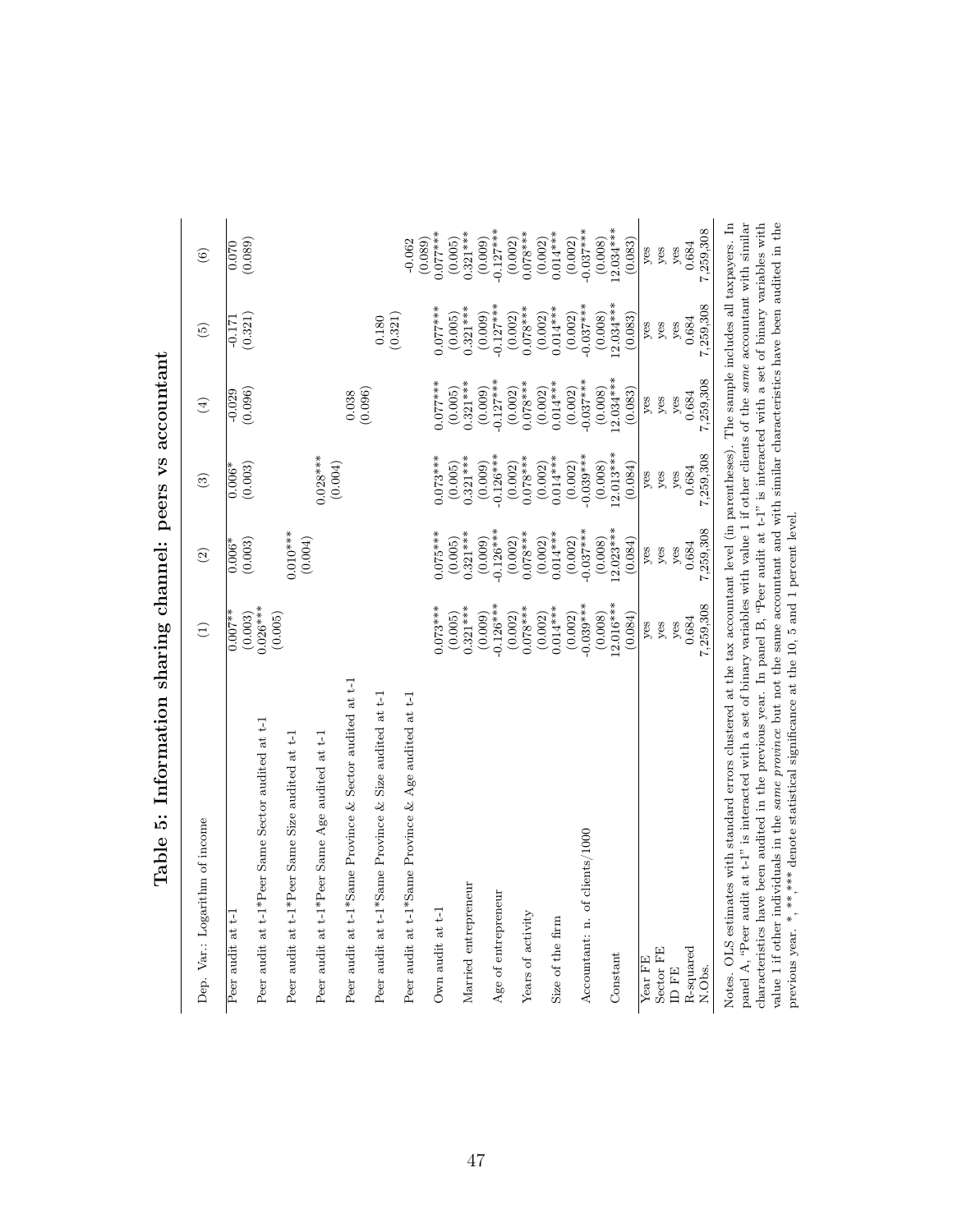| Dep. Var.: Logarithm of income                                      | (1)        | (2)        |
|---------------------------------------------------------------------|------------|------------|
| Peer audit at t-1                                                   | $0.012***$ | $0.020***$ |
|                                                                     | (0.004)    | (0.005)    |
| Peer audit at t-2                                                   |            | $0.036***$ |
|                                                                     |            | (0.005)    |
| Peer audit at t-3                                                   |            | $0.041***$ |
|                                                                     |            | (0.005)    |
| Own audit at t-1                                                    | $0.081***$ | $0.082***$ |
|                                                                     | (0.008)    | (0.008)    |
| Own audit at t-2                                                    | $0.051***$ | $0.053***$ |
|                                                                     | (0.008)    | (0.008)    |
| Own audit at t-3                                                    | $0.033***$ | $0.031***$ |
|                                                                     | (0.007)    | (0.008)    |
| Accountant: n. of clients/1000                                      | $-0.038$   | $-0.044*$  |
|                                                                     | (0.024)    | (0.027)    |
| Constant                                                            | $7.660***$ | $7.606***$ |
|                                                                     | (0.048)    | (0.051)    |
| Sector FE                                                           | yes        | yes        |
| <b>ID FE</b>                                                        | yes        | yes        |
| R-squared                                                           | 0.736      | 0.740      |
| N.Obs.                                                              | 3,927,310  | 3,674,085  |
| $F$ tests - P-values                                                |            |            |
|                                                                     |            |            |
| $H_0: \beta_{t-1}^{own} = \beta_{t-2}^{own} = \beta_{t-3}^{own}$    | .000       | .000       |
| $H_0: \beta_{t-1}^{peer} = \beta_{t-2}^{peer} = \beta_{t-3}^{peer}$ |            | .002       |
| $H_0: \beta_{t-2}^{peer} = \beta_{t-3}^{peer}$                      |            | .304       |

Table 6: Memory of information

Notes. OLS estimates with standard errors clustered at the tax accountant level (in parentheses). In column 1 the sample includes taxpayers filing in two consecutive years; in column 2 taxpayers filing in four consecutive years. \*, \*\*,\*\*\* denote statistical significance at the 10, 5 and 1 percent level.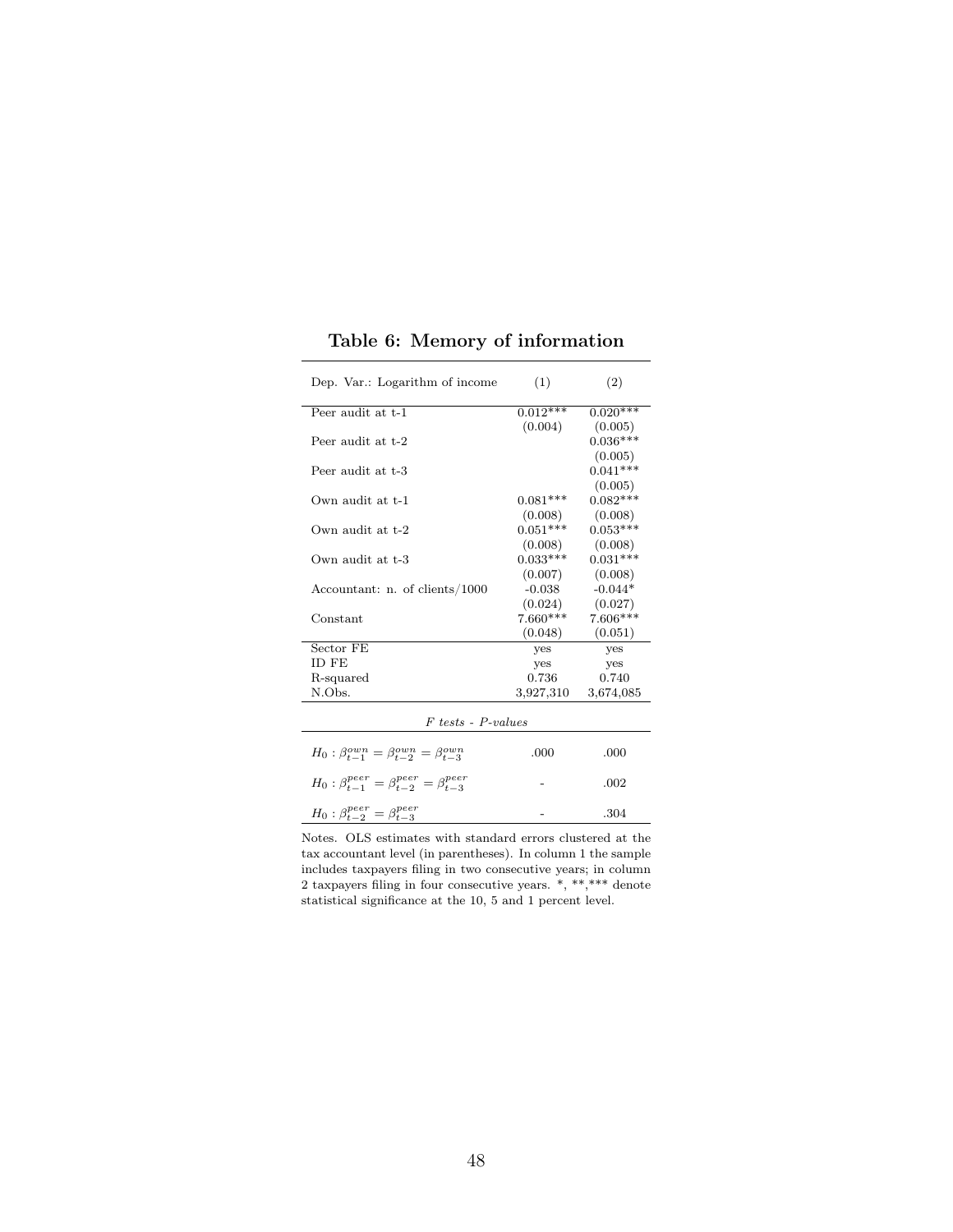| Panel A                                           |             |                        |             |                        |
|---------------------------------------------------|-------------|------------------------|-------------|------------------------|
| Dep. Var.: Probability of switching accountant    | (1)         | (2)                    | (3)         | (4)                    |
|                                                   |             |                        |             |                        |
| Peer audit at t-1                                 | $-0.059***$ | $-0.050***$            | $-0.040***$ | $-0.048***$            |
|                                                   | (0.003)     | (0.002)                | (0.002)     | (0.002)                |
| Peer audit at t-1*Peer Same Sector audited at t-1 |             | $-0.024***$            |             |                        |
|                                                   |             | (0.002)                |             |                        |
| Peer audit at t-1*Peer Same Size audited at t-1   |             |                        | $-0.025***$ |                        |
|                                                   |             |                        | (0.003)     |                        |
| Peer audit at t-1*Peer Same Age audited at t-1    |             |                        |             | $-0.024***$            |
|                                                   |             |                        |             | (0.003)                |
| Own audit at t-1                                  | $0.012***$  | $0.016***$             | $0.016***$  | $0.016***$             |
|                                                   | (0.001)     | (0.001)                | (0.001)     | (0.001)                |
| Taxpayer's characteristics                        | yes         | yes                    | yes         | yes                    |
| Accountant's n. clients                           | yes         | yes                    | yes         | yes                    |
| Region FE                                         | yes         | yes                    | yes         | yes                    |
| Year FE                                           | yes         | yes                    | yes         | yes                    |
| Pseudo R-squared                                  | 0.033       | 0.037                  | 0.039       | 0.038                  |
| N.Obs.                                            | 7,664,456   | 7,664,456              | 7,664,456   | 7,664,456              |
|                                                   |             |                        |             |                        |
| Panel B                                           |             |                        |             |                        |
| Dep. Var.: Probability of switching accountant    | (1)         | (2)                    | (3)         | (4)                    |
|                                                   |             |                        |             |                        |
| Peer audit at t-1                                 | $-0.061***$ | $-0.009***$            | $-0.027***$ | $-0.006***$            |
|                                                   | (0.005)     |                        |             |                        |
| Peer audit at t-2                                 |             | (0.001)<br>$-0.008***$ | (0.002)     | (0.001)<br>$-0.005***$ |
|                                                   |             |                        |             |                        |
|                                                   |             | (0.001)                |             | (0.001)                |
| Peer audit at t-3                                 |             | $-0.014***$            |             | $-0.009***$            |
|                                                   |             | (0.001)                |             | (0.001)                |
| Own audit at t-1                                  | $0.010***$  | $0.008***$             | $0.008***$  | $0.008***$             |
|                                                   | (0.001)     | (0.001)                | (0.000)     | (0.000)                |
| Own audit at t-2                                  | $0.008***$  | $0.007***$             | $0.007***$  | $0.007***$             |
|                                                   | (0.001)     | (0.001)                | (0.000)     | (0.000)                |
| Own audit at t-3                                  | $0.005***$  | $0.004***$             | $0.004***$  | $0.004***$             |
|                                                   | (0.001)     | (0.001)                | (0.000)     | (0.000)                |
| Taxpayer's characteristics                        | yes         | yes                    | yes         | yes                    |
| Accountant's n. clients                           | yes         | yes                    | yes         | yes                    |
| Region FE                                         | yes         | yes                    | yes         | yes                    |
| Year FE                                           | yes         | yes                    | yes         | yes                    |
| Previous accountant still active                  |             |                        | yes         | yes                    |
| Pseudo R-squared                                  | 0.041       | 0.018                  | 0.019       | 0.014                  |
| N.Obs.                                            | 4,121,810   | 3,892,972              | 4,064,846   | 3,869,737              |

#### Table 7: Audit and accountant switches

Notes. Marginal effects of probit models estimates with standard errors clustered at the tax accountant level (in parentheses). The sample includes taxpayers with tax filings in at least two consecutive years in panel A and in at least four consecutive years in panel B. Columns (3) and (4) of panel B exclude taxpayers who moved to a new accountant simultaneously to the closure of the previous accountant. All specifications include as controls the characteristics of taxpayers (gender, marital status, age class, years of activity), size and macro-sector of the business, the number of clients of the accountant, region and year fixed effects. \*, \*\*,\*\*\* denote statistical significance at the 10, 5 and 1 percent level.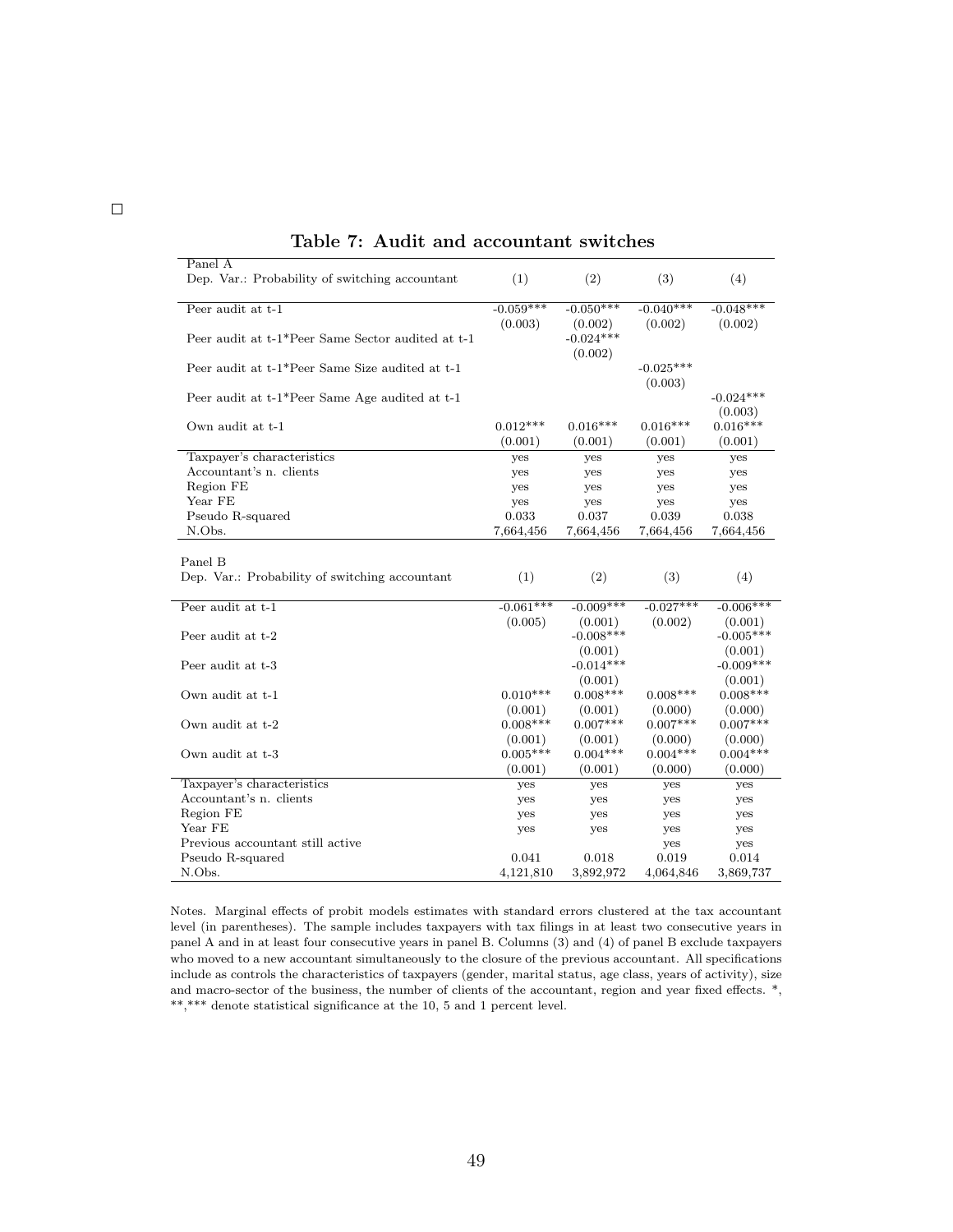| Dep. Var.: Received an audit                       | (1)                        | (2)                       | (3)                        |
|----------------------------------------------------|----------------------------|---------------------------|----------------------------|
| Age of tax filing: 2 y.                            | $0.00540***$               | $0.00548***$              | $0.00527***$               |
|                                                    | (0.00011)                  | (0.00013)                 | (0.00013)                  |
| Age of tax filing: 3 y.                            | $0.01207***$               | $0.01226***$              | $0.01151***$               |
|                                                    | (0.00022)                  | (0.00027)                 | (0.00026)                  |
| Age of tax filing: 4 y.                            | $0.03071***$               | $0.03089***$              | $0.02854***$               |
|                                                    | (0.00047)                  | (0.00056)                 | (0.00056)                  |
| Age of tax filing: 5 y.                            | $0.02269***$               | $0.02281***$              | $0.02032***$               |
|                                                    | (0.00039)                  | (0.00048)                 | (0.00049)                  |
| Age of tax filing: $6 \text{ y}$ .                 | $0.00023***$               | $0.00023***$              | $-0.00008$                 |
|                                                    | (0.00007)                  | (0.00008)                 | (0.00007)                  |
| Age of tax filing: 7 y.                            | $-0.00041***$              | $-0.00044***$             | $-0.00067***$              |
|                                                    | (0.00006)                  | (0.00006)                 | (0.00006)                  |
| Woman entrepreneur                                 | $-0.00035***$              | $-0.00034***$             | $-0.00035***$              |
|                                                    | (0.00001)                  | (0.00001)                 | (0.00001)                  |
| Married entrepreneur                               | $-0.00014***$              | $-0.00016$ ***            | $-0.00015***$              |
|                                                    | (0.00001)<br>$0.00020**$   | (0.00001)                 | (0.00001)                  |
| Entrepreneur 31-50 y.o.                            |                            | $0.00021***$              | $0.00021***$               |
|                                                    | (0.00002)<br>$0.00019***$  | (0.00002)<br>$0.00019***$ | (0.00002)<br>$0.00018***$  |
| Entrepreneur $>50$ y.o.                            |                            |                           |                            |
|                                                    | (0.00003)<br>$0.00001$ *** | (0.00003)<br>$0.00001***$ | (0.00003)<br>$0.00001$ *** |
| Years of activity                                  | (0.00000)                  | (0.00000)                 | (0.00000)                  |
| Firm size: 1-5                                     | $0.00101***$               | $0.00100***$              | $0.00100***$               |
|                                                    | (0.00002)                  | (0.00003)                 | (0.00003)                  |
| Firm size: 6-10                                    | $0.00293***$               | $0.00292***$              | $0.00291***$               |
|                                                    | (0.00008)                  | (0.00009)                 | (0.00009)                  |
| Firm size: $11-15$                                 | $0.00435***$               | $0.00443***$              | $0.00442***$               |
|                                                    | (0.00015)                  | (0.00017)                 | (0.00017)                  |
| Firm size: 16-20                                   | $0.00506***$               | $0.00515***$              | $0.00512***$               |
|                                                    | (0.00024)                  | (0.00028)                 | (0.00028)                  |
| Firm size: $>20$                                   | $0.00621***$               | $0.00636***$              | $0.00635***$               |
|                                                    | (0.00028)                  | (0.00032)                 | (0.00032)                  |
| Congruent                                          | $-0.00011***$              | $-0.00010***$             | $-0.00009***$              |
|                                                    | (0.00001)                  | (0.00001)                 | (0.00001)                  |
| Coherent                                           | $-0.00035***$              | $-0.00034***$             | $-0.00034***$              |
|                                                    | (0.00001)                  | (0.00001)                 | (0.00001)                  |
| Accountant: n. of clients/1000                     |                            | $-0.00014$                | $-0.00014$                 |
|                                                    |                            | (0.00014)                 | (0.00015)                  |
| Accountant: n. of provinces                        |                            | 0.00001                   | 0.00001                    |
|                                                    |                            | (0.00001)                 | (0.00001)                  |
| Accountant: evaders/audited up to $t-1$            |                            | $0.00021***$              | $0.00019***$               |
|                                                    |                            | (0.00004)                 | (0.00004)                  |
| Accountant: Average Evasion Others                 |                            | $0.00019***$              | $0.00020***$               |
|                                                    |                            | (0.00004)                 | (0.00004)                  |
| Firm entry (share of total registered)             |                            |                           | $0.01099***$               |
| Inflation rate (CPI)                               |                            |                           | (0.00199)<br>$0.00732***$  |
|                                                    |                            |                           | (0.0007)                   |
| Unemployment rate                                  |                            |                           | $-0.00229***$              |
|                                                    |                            |                           | (0.00043)                  |
| Region FE                                          | yes                        | yes                       | yes                        |
| Year FE                                            | yes                        | yes                       | yes                        |
| Year of audit FE                                   | yes                        | yes                       | yes                        |
| Province-level economic controls at time of filing |                            |                           | yes                        |
| Pseudo R-squared                                   | 0.111                      | 0.111                     | 0.112                      |
| N.Obs.                                             | 49,857,346                 | 42,233,624                | 42,233,624                 |

Table 8: IRA audit policy

Notes. Marginal effects of probit models with standard errors clustered at the tax accountant level (in parentheses). Baseline categories: Umbria, age of entrepreneur: younger than 30 years, firm size: no employee, age of tax filing: 1 year. \*, \*\*,\*\*\* denote statistical significance at the 10, 5 and 1 percent level.